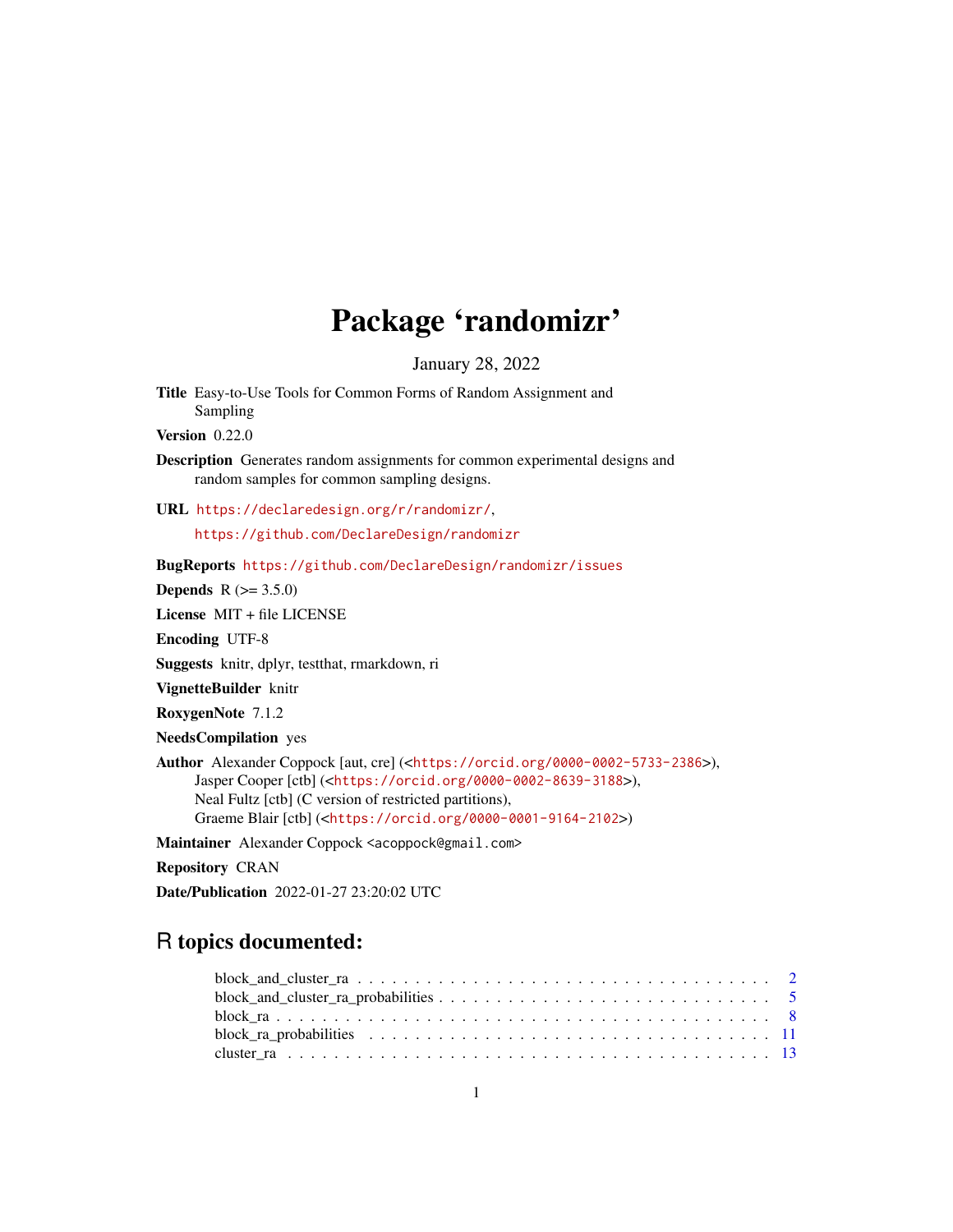<span id="page-1-0"></span>

|       |                                                                                                                               | 20 |
|-------|-------------------------------------------------------------------------------------------------------------------------------|----|
|       |                                                                                                                               | 23 |
|       |                                                                                                                               | 25 |
|       |                                                                                                                               | 26 |
|       |                                                                                                                               |    |
|       |                                                                                                                               |    |
|       |                                                                                                                               |    |
|       |                                                                                                                               | 31 |
|       |                                                                                                                               |    |
|       |                                                                                                                               |    |
|       |                                                                                                                               | 38 |
|       |                                                                                                                               | 41 |
|       |                                                                                                                               | 43 |
|       |                                                                                                                               | 44 |
|       |                                                                                                                               |    |
|       |                                                                                                                               | 46 |
|       |                                                                                                                               |    |
|       |                                                                                                                               | 48 |
|       | simple rs $\dots \dots \dots \dots \dots \dots \dots \dots \dots \dots \dots \dots \dots \dots \dots \dots \dots \dots \dots$ | 50 |
|       |                                                                                                                               |    |
|       |                                                                                                                               | 52 |
|       |                                                                                                                               |    |
|       |                                                                                                                               |    |
|       |                                                                                                                               |    |
| Index |                                                                                                                               | 59 |

block\_and\_cluster\_ra *Blocked and Clustered Random Assignment*

# Description

A random assignment procedure in which units are assigned as clusters and clusters are nested within blocks.

```
block_and_cluster_ra(
 blocks = NULL,
 clusters = NULL,
 prob = NULL,
 prob_unit = NULL,
 prob_each = NULL,
 m = NULL,m\_unit = NULL,
```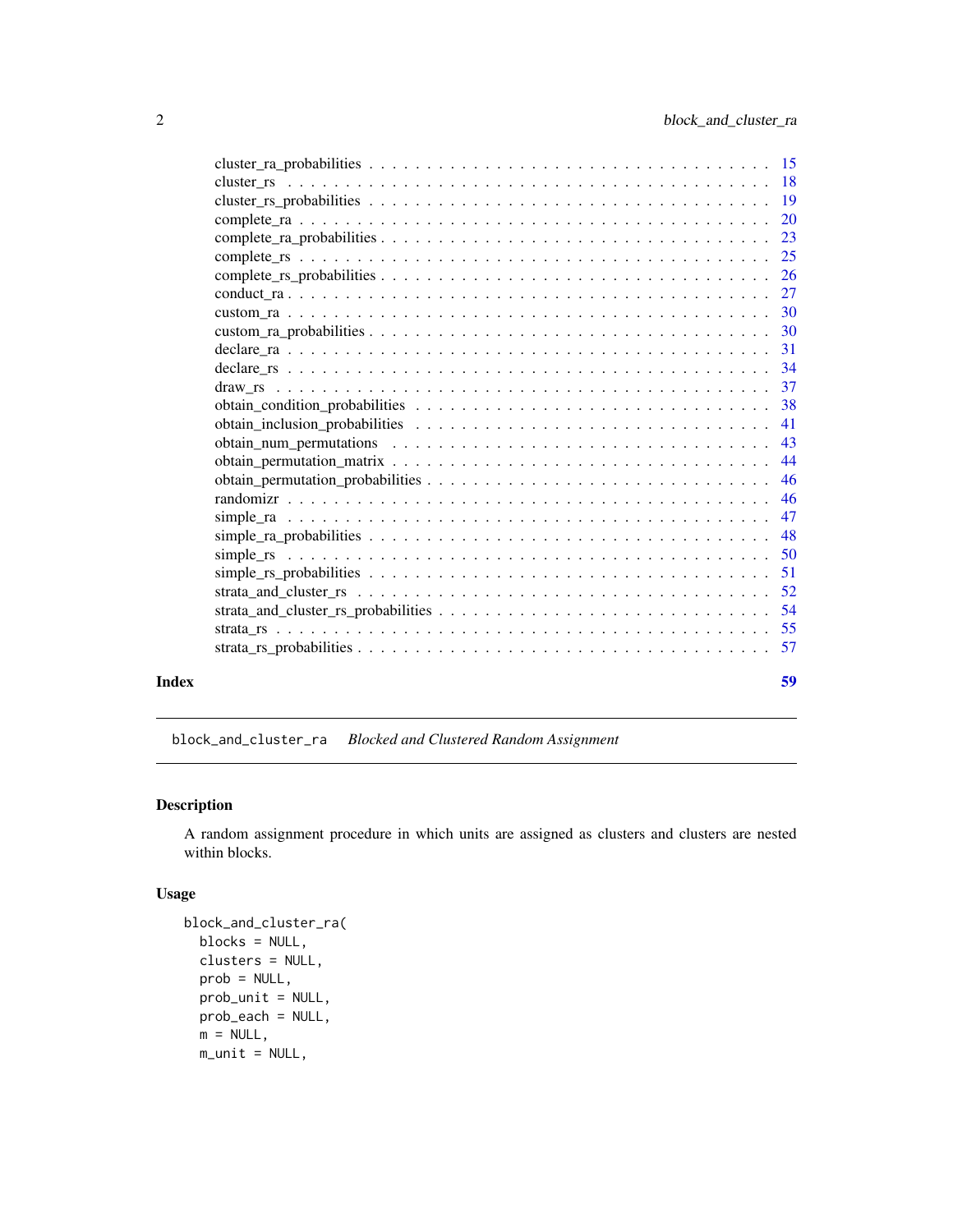# block\_and\_cluster\_ra 3

```
block_m = NULL,block_m_each = NULL,
block_prob = NULL,
block_prob_each = NULL,
num_arms = NULL,
conditions = NULL,
check_inputs = TRUE
```

```
\mathcal{L}
```

| blocks       | A vector of length N that indicates which block each unit belongs to.                                                                                                                                                                                                                                                                                                                                                                                                                                                                                                    |
|--------------|--------------------------------------------------------------------------------------------------------------------------------------------------------------------------------------------------------------------------------------------------------------------------------------------------------------------------------------------------------------------------------------------------------------------------------------------------------------------------------------------------------------------------------------------------------------------------|
| clusters     | A vector of length N that indicates which cluster each unit belongs to.                                                                                                                                                                                                                                                                                                                                                                                                                                                                                                  |
| prob         | Use for a two-arm design in which either floor(N_clusters_block*prob) or ceil-<br>ing(N_clusters_block*prob) clusters are assigned to treatment within each block.<br>The probability of assignment to treatment is exactly prob because with prob-<br>ability 1-prob, floor(N_clusters_block*prob) clusters will be assigned to treat-<br>ment and with probability prob, ceiling(N_clusters_block*prob) clusters will be<br>assigned to treatment. prob must be a real number between 0 and 1 inclusive.<br>(optional)                                                 |
| prob_unit    | Use for a two arm design. Must of be of length N. tapply(prob_unit, blocks,<br>unique) will be passed to block_prob.                                                                                                                                                                                                                                                                                                                                                                                                                                                     |
| prob_each    | Use for a multi-arm design in which the values of prob_each determine the<br>probabilities of assignment to each treatment condition. prob_each must be a<br>numeric vector giving the probability of assignment to each condition. All en-<br>tries must be nonnegative real numbers between 0 and 1 inclusive and the total<br>must sum to 1. Because of integer issues, the exact number of clusters assigned<br>to each condition may differ (slightly) from assignment to assignment, but the<br>overall probability of assignment is exactly prob_each. (optional) |
| m            | Use for a two-arm design in which the scalar m describes the fixed number of<br>clusters assigned in each block. This number does not vary across blocks.                                                                                                                                                                                                                                                                                                                                                                                                                |
| m_unit       | Use for a two-arm design. Must be of length N. tapply(m_unit, blocks, unique)<br>will be passed to block_m.                                                                                                                                                                                                                                                                                                                                                                                                                                                              |
| block_m      | Use for a two-arm design in which block_m describes the number of clusters to<br>assign to treatment within each block. block_m must be a numeric vector that is<br>as long as the number of blocks and is in the same order as sort(unique(blocks)).                                                                                                                                                                                                                                                                                                                    |
| block_m_each | Use for a multi-arm design in which the values of block_m_each determine the<br>number of clusters assigned to each condition. block_m_each must be a matrix<br>with the same number of rows as blocks and the same number of columns as<br>treatment arms. Cell entries are the number of clusters to be assigned to each<br>treatment arm within each block. The rows should respect the ordering of the<br>blocks as determined by sort(unique(blocks)). The columns should be in the<br>order of conditions, if specified.                                           |
| block_prob   | Use for a two-arm design in which block_prob describes the probability of as-<br>signment to treatment within each block. Must be in the same order as sort(unique(blocks)).<br>Differs from prob in that the probability of assignment can vary across blocks.                                                                                                                                                                                                                                                                                                          |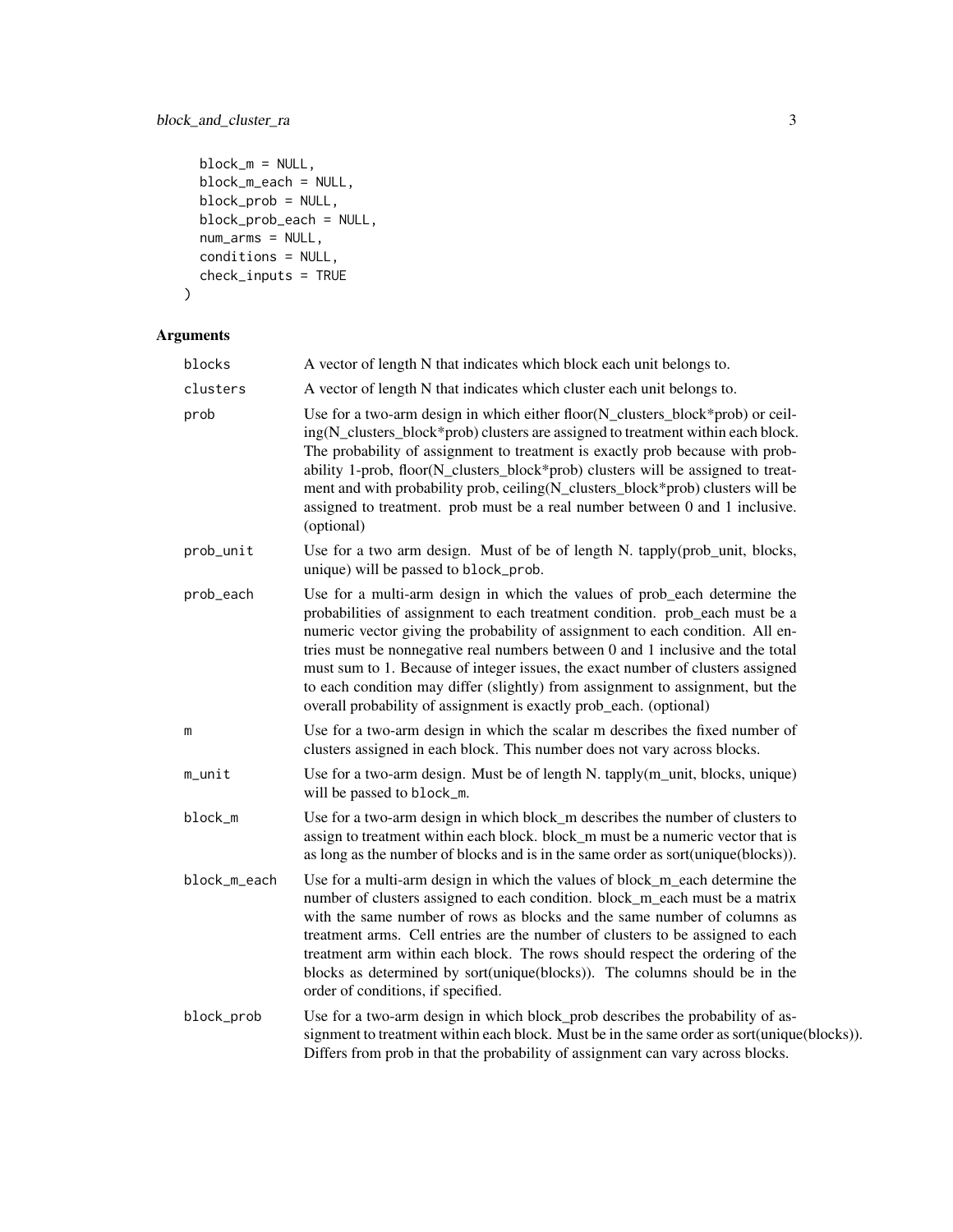| block_prob_each |                                                                                                                                                                                                                                                                                                                                                                                                                                                                                                                                                                                                              |  |
|-----------------|--------------------------------------------------------------------------------------------------------------------------------------------------------------------------------------------------------------------------------------------------------------------------------------------------------------------------------------------------------------------------------------------------------------------------------------------------------------------------------------------------------------------------------------------------------------------------------------------------------------|--|
|                 | Use for a multi-arm design in which the values of block_prob_each determine<br>the probabilities of assignment to each treatment condition. block_prob_each<br>must be a matrix with the same number of rows as blocks and the same num-<br>ber of columns as treatment arms. Cell entries are the probabilities of assign-<br>ment to treatment within each block. The rows should respect the ordering of<br>the blocks as determined by sort(unique(blocks)). Use only if the probabilities<br>of assignment should vary by block, otherwise use prob_each. Each row of<br>block_prob_each must sum to 1. |  |
| num_arms        | The number of treatment arms. If unspecified, num_arms will be determined<br>from the other arguments. (optional)                                                                                                                                                                                                                                                                                                                                                                                                                                                                                            |  |
| conditions      | A character vector giving the names of the treatment groups. If unspecified, the<br>treatment groups will be named $0$ (for control) and 1 (for treatment) in a two-arm<br>trial and T1, T2, T3, in a multi-arm trial. An exception is a two-group design in<br>which num_arms is set to 2, in which case the condition names are $T1$ and $T2$ ,<br>as in a multi-arm trial with two arms. (optional)                                                                                                                                                                                                       |  |
| check_inputs    | logical. Defaults to TRUE.                                                                                                                                                                                                                                                                                                                                                                                                                                                                                                                                                                                   |  |

A vector of length N that indicates the treatment condition of each unit.

#### Examples

```
clusters <- rep(letters, times=1:26)
blocks <- rep(NA, length(clusters))
blocks[clusters %in% letters[1:5]] <- "block_1"
blocks[clusters %in% letters[6:10]] <- "block_2"
blocks[clusters %in% letters[11:15]] <- "block_3"
blocks[clusters %in% letters[16:20]] <- "block_4"
blocks[clusters %in% letters[21:26]] <- "block_5"
table(blocks, clusters)
Z <- block_and_cluster_ra(blocks = blocks,
                         clusters = clusters)
table(Z, blocks)
table(Z, clusters)
Z <- block_and_cluster_ra(blocks = blocks,
                          clusters = clusters,
                          num_arms = 3)table(Z, blocks)
table(Z, clusters)
Z <- block_and_cluster_ra(blocks = blocks,
```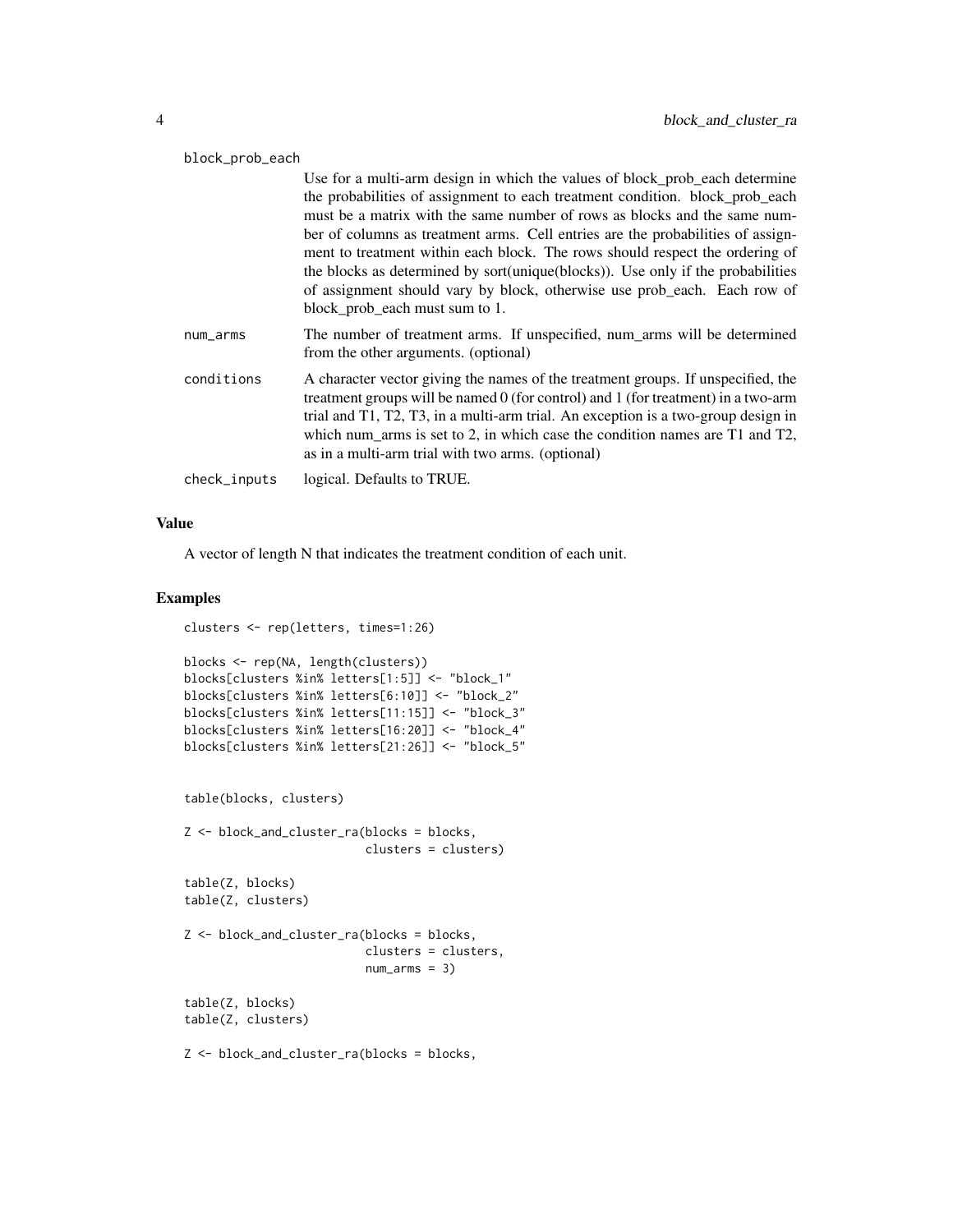<span id="page-4-0"></span>clusters = clusters,  $prob\_each = c(.2, .5, .3))$ block\_m\_each  $\leq$  rbind(c(2, 3),  $c(1, 4)$ , c(3, 2),  $c(2, 3)$ , c(5, 1)) Z <- block\_and\_cluster\_ra(blocks = blocks, clusters = clusters, block\_m\_each = block\_m\_each) table(Z, blocks) table(Z, clusters)

block\_and\_cluster\_ra\_probabilities

*probabilities of assignment: Blocked and Clustered Random Assignment*

#### Description

probabilities of assignment: Blocked and Clustered Random Assignment

#### Usage

```
block_and_cluster_ra_probabilities(
  blocks = NULL,
  clusters = NULL,
  prob = NULL,
 prob_unit = NULL,
 prob_each = NULL,
 m = NULL,m\_unit = NULL,block_m = NULL,
  block_m_each = NULL,
  block_prob = NULL,
  block_prob_each = NULL,
  num_arms = NULL,
  conditions = NULL,
  check_inputs = TRUE
```

```
)
```
#### Arguments

blocks A vector of length N that indicates which block each unit belongs to.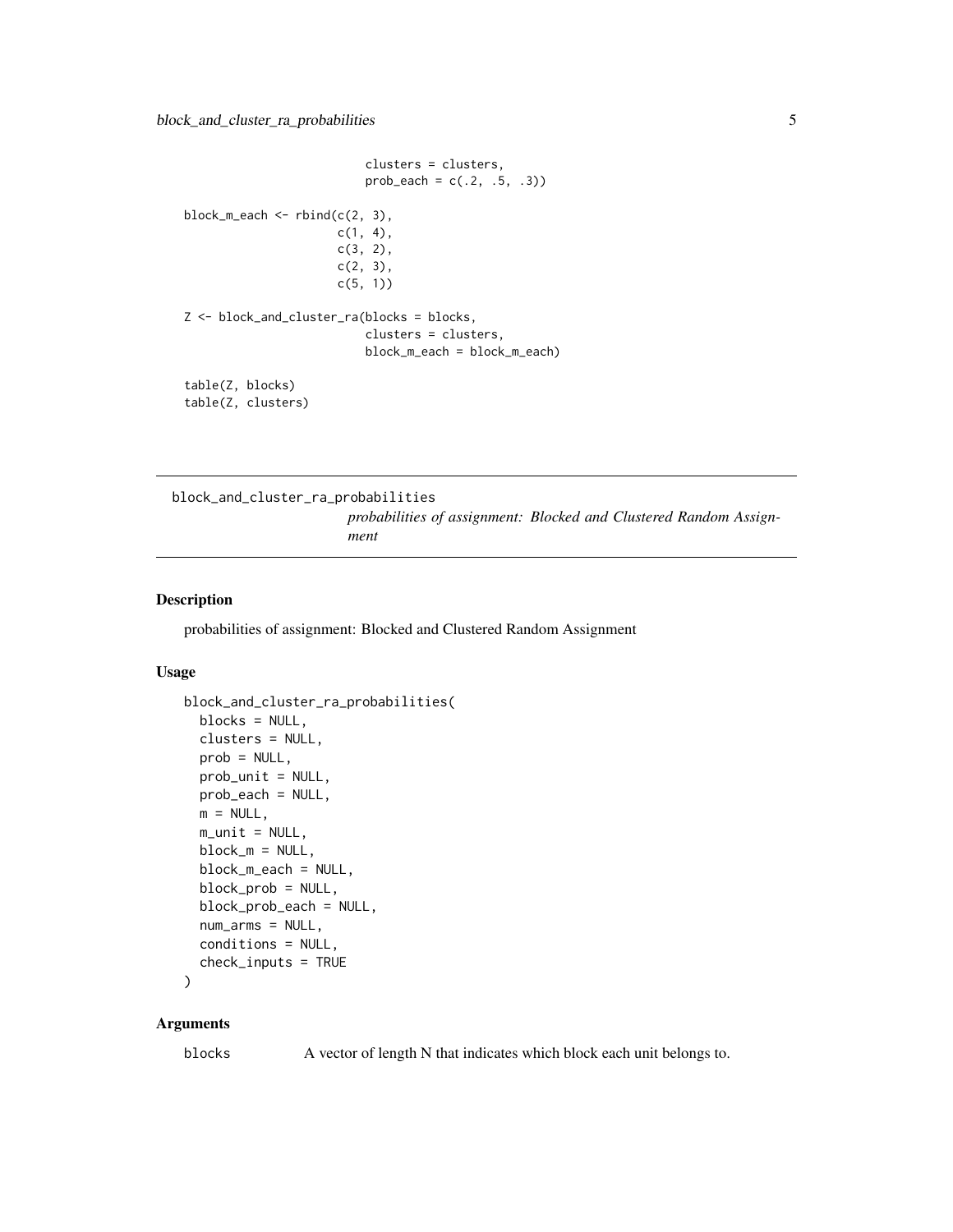| clusters        | A vector of length N that indicates which cluster each unit belongs to.                                                                                                                                                                                                                                                                                                                                                                                                                                                                                                                                      |
|-----------------|--------------------------------------------------------------------------------------------------------------------------------------------------------------------------------------------------------------------------------------------------------------------------------------------------------------------------------------------------------------------------------------------------------------------------------------------------------------------------------------------------------------------------------------------------------------------------------------------------------------|
| prob            | Use for a two-arm design in which either floor(N_clusters_block*prob) or ceil-<br>ing(N_clusters_block*prob) clusters are assigned to treatment within each block.<br>The probability of assignment to treatment is exactly prob because with prob-<br>ability 1-prob, floor(N_clusters_block*prob) clusters will be assigned to treat-<br>ment and with probability prob, ceiling(N_clusters_block*prob) clusters will be<br>assigned to treatment. prob must be a real number between 0 and 1 inclusive.<br>(optional)                                                                                     |
| prob_unit       | Use for a two arm design. Must of be of length N. tapply(prob_unit, blocks,<br>unique) will be passed to block_prob.                                                                                                                                                                                                                                                                                                                                                                                                                                                                                         |
| prob_each       | Use for a multi-arm design in which the values of prob_each determine the<br>probabilities of assignment to each treatment condition. prob_each must be a<br>numeric vector giving the probability of assignment to each condition. All en-<br>tries must be nonnegative real numbers between 0 and 1 inclusive and the total<br>must sum to 1. Because of integer issues, the exact number of clusters assigned<br>to each condition may differ (slightly) from assignment to assignment, but the<br>overall probability of assignment is exactly prob_each. (optional)                                     |
| m               | Use for a two-arm design in which the scalar m describes the fixed number of<br>clusters assigned in each block. This number does not vary across blocks.                                                                                                                                                                                                                                                                                                                                                                                                                                                    |
| m_unit          | Use for a two-arm design. Must be of length N. tapply(m_unit, blocks, unique)<br>will be passed to block_m.                                                                                                                                                                                                                                                                                                                                                                                                                                                                                                  |
| block_m         | Use for a two-arm design in which block_m describes the number of clusters to<br>assign to treatment within each block. block_m must be a numeric vector that is<br>as long as the number of blocks and is in the same order as sort(unique(blocks)).                                                                                                                                                                                                                                                                                                                                                        |
| block_m_each    | Use for a multi-arm design in which the values of block_m_each determine the<br>number of clusters assigned to each condition. block_m_each must be a matrix<br>with the same number of rows as blocks and the same number of columns as<br>treatment arms. Cell entries are the number of clusters to be assigned to each<br>treatment arm within each block. The rows should respect the ordering of the<br>blocks as determined by sort(unique(blocks)). The columns should be in the<br>order of conditions, if specified.                                                                               |
| block_prob      | Use for a two-arm design in which block_prob describes the probability of as-<br>signment to treatment within each block. Must be in the same order as sort(unique(blocks)).<br>Differs from prob in that the probability of assignment can vary across blocks.                                                                                                                                                                                                                                                                                                                                              |
| block_prob_each |                                                                                                                                                                                                                                                                                                                                                                                                                                                                                                                                                                                                              |
|                 | Use for a multi-arm design in which the values of block_prob_each determine<br>the probabilities of assignment to each treatment condition. block_prob_each<br>must be a matrix with the same number of rows as blocks and the same num-<br>ber of columns as treatment arms. Cell entries are the probabilities of assign-<br>ment to treatment within each block. The rows should respect the ordering of<br>the blocks as determined by sort(unique(blocks)). Use only if the probabilities<br>of assignment should vary by block, otherwise use prob_each. Each row of<br>block_prob_each must sum to 1. |
| num_arms        | The number of treatment arms. If unspecified, num_arms will be determined<br>from the other arguments. (optional)                                                                                                                                                                                                                                                                                                                                                                                                                                                                                            |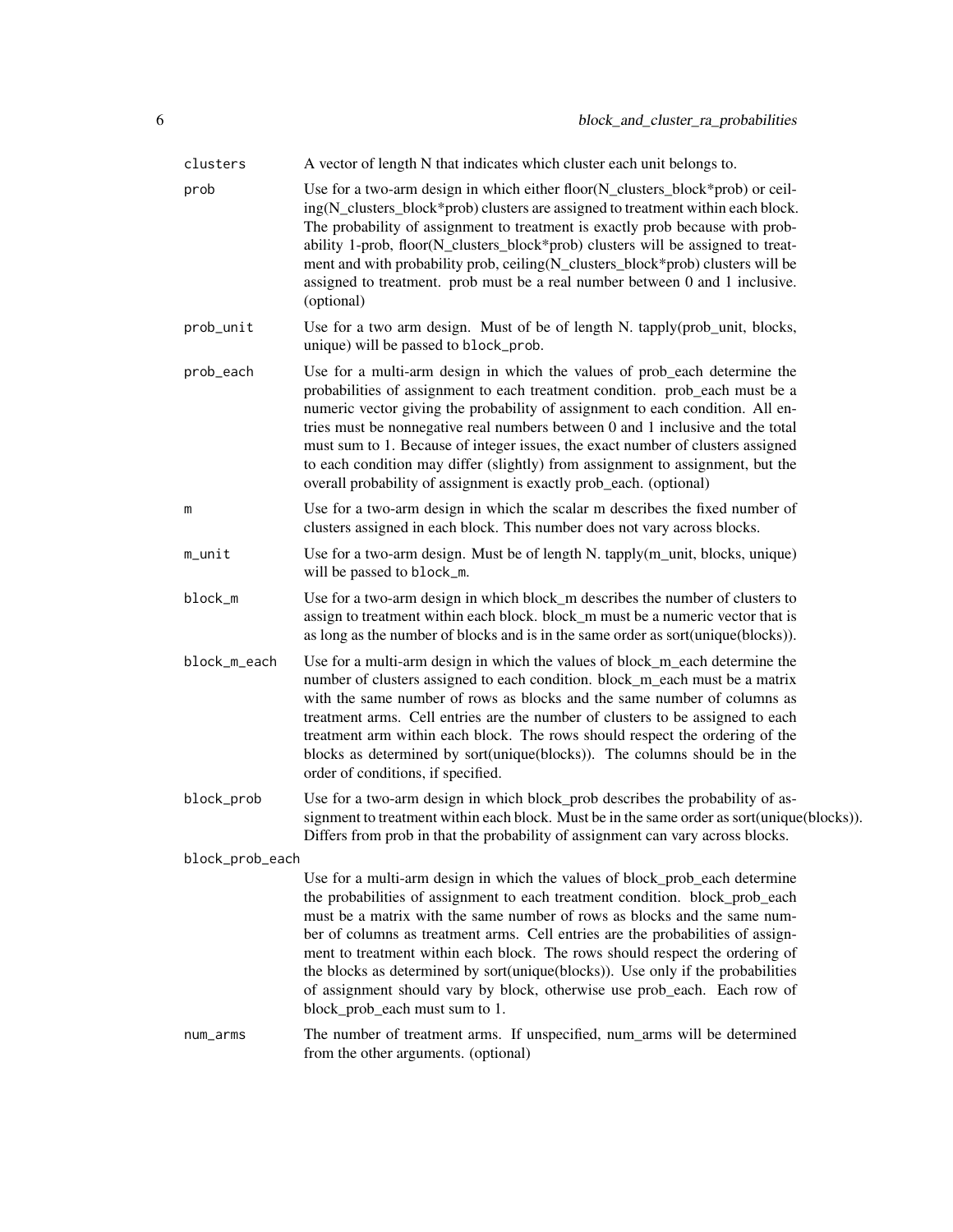| conditions   | A character vector giving the names of the treatment groups. If unspecified, the    |
|--------------|-------------------------------------------------------------------------------------|
|              | treatment groups will be named $0$ (for control) and 1 (for treatment) in a two-arm |
|              | trial and T1, T2, T3, in a multi-arm trial. An exception is a two-group design in   |
|              | which num arms is set to 2, in which case the condition names are $T1$ and $T2$ ,   |
|              | as in a multi-arm trial with two arms. (optional)                                   |
| check_inputs | logical. Defaults to TRUE.                                                          |

A matrix of probabilities of assignment

#### Examples

```
clusters <- rep(letters, times=1:26)
blocks <- rep(NA, length(clusters))
blocks[clusters %in% letters[1:5]] <- "block_1"
blocks[clusters %in% letters[6:10]] <- "block_2"
blocks[clusters %in% letters[11:15]] <- "block_3"
blocks[clusters %in% letters[16:20]] <- "block_4"
blocks[clusters %in% letters[21:26]] <- "block_5"
prob_mat <- block_and_cluster_ra_probabilities(clusters = clusters,
                                               blocks = blocks)
head(prob_mat)
prob_mat <- block_and_cluster_ra_probabilities(clusters = clusters,
                                               blocks = blocks,
                                               num_arms = 3)head(prob_mat)
prob_mat <- block_and_cluster_ra_probabilities(clusters = clusters,
                                               blocks = blocks,
                                               prob\_each = c(.2, .5, .3))head(prob_mat)
block_m_each \leq rbind(c(2, 3),
                      c(1, 4),c(3, 2),
                      c(2, 3),
                      c(5, 1))
prob_mat <- block_and_cluster_ra_probabilities(clusters = clusters,
                                               blocks = blocks,
                                               block_m_each = block_m_each)
head(prob_mat)
```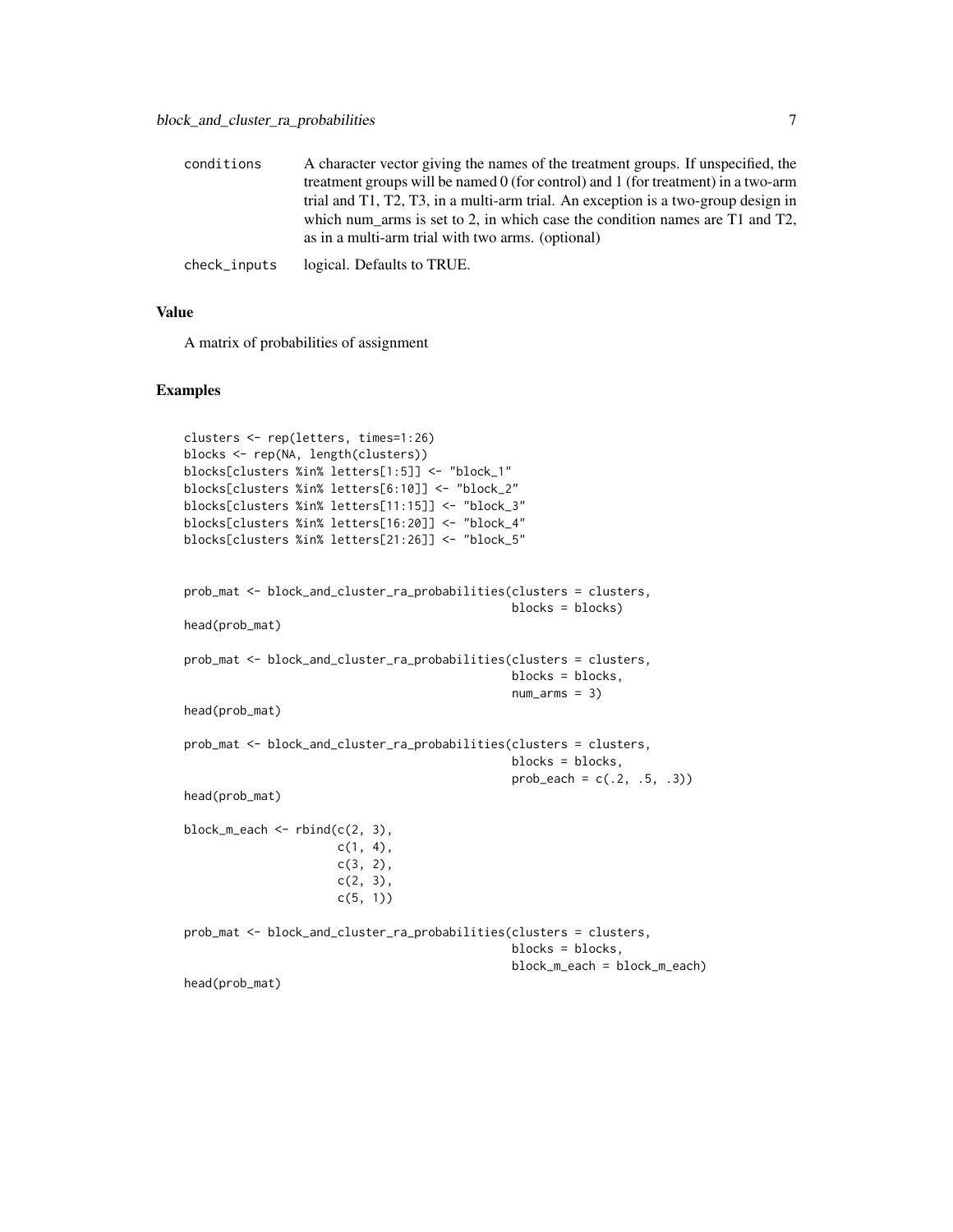<span id="page-7-0"></span>

#### Description

block\_ra implements a random assignment procedure in which units that are grouped into blocks defined by pre-treatment covariates are assigned using complete random assignment within block. For example, imagine that 50 of 100 men are assigned to treatment and 75 of 200 women are assigned to treatment.

#### Usage

```
block_ra(
 blocks = NULL,
  prob = NULL,
  prob_unit = NULL,
 prob_each = NULL,
 m = NULL,m\_unit = NULL,block_m = NULL,
 block_m_each = NULL,
  block_prob = NULL,
  block_prob_each = NULL,
  num_arms = NULL,
  conditions = NULL,
  check_inputs = TRUE
)
```

| blocks    | A vector of length N that indicates which block each unit belongs to. Can be a<br>character, factor, or numeric vector. (required)                                                                                                                                                                                                                                                                                                                                                                                                                                    |
|-----------|-----------------------------------------------------------------------------------------------------------------------------------------------------------------------------------------------------------------------------------------------------------------------------------------------------------------------------------------------------------------------------------------------------------------------------------------------------------------------------------------------------------------------------------------------------------------------|
| prob      | Use for a two-arm design in which either floor( $N_b$ block*prob) or ceiling( $N_b$ block*prob)<br>units are assigned to treatment within each block. The probability of assignment<br>to treatment is exactly prob because with probability 1-prob, floor(N_block*prob)<br>units will be assigned to treatment and with probability prob, ceiling (N_block*prob)<br>units will be assigned to treatment. prob must be a real number between 0 and 1<br>inclusive. (optional)                                                                                         |
| prob_unit | Use for a two arm design. Must of be of length N. tapply(prob_unit, blocks,<br>unique) will be passed to block_prob.                                                                                                                                                                                                                                                                                                                                                                                                                                                  |
| prob_each | Use for a multi-arm design in which the values of prob_each determine the<br>probabilities of assignment to each treatment condition. prob_each must be a<br>numeric vector giving the probability of assignment to each condition. All en-<br>tries must be nonnegative real numbers between 0 and 1 inclusive and the total<br>must sum to 1. Because of integer issues, the exact number of units assigned<br>to each condition may differ (slightly) from assignment to assignment, but the<br>overall probability of assignment is exactly prob_each. (optional) |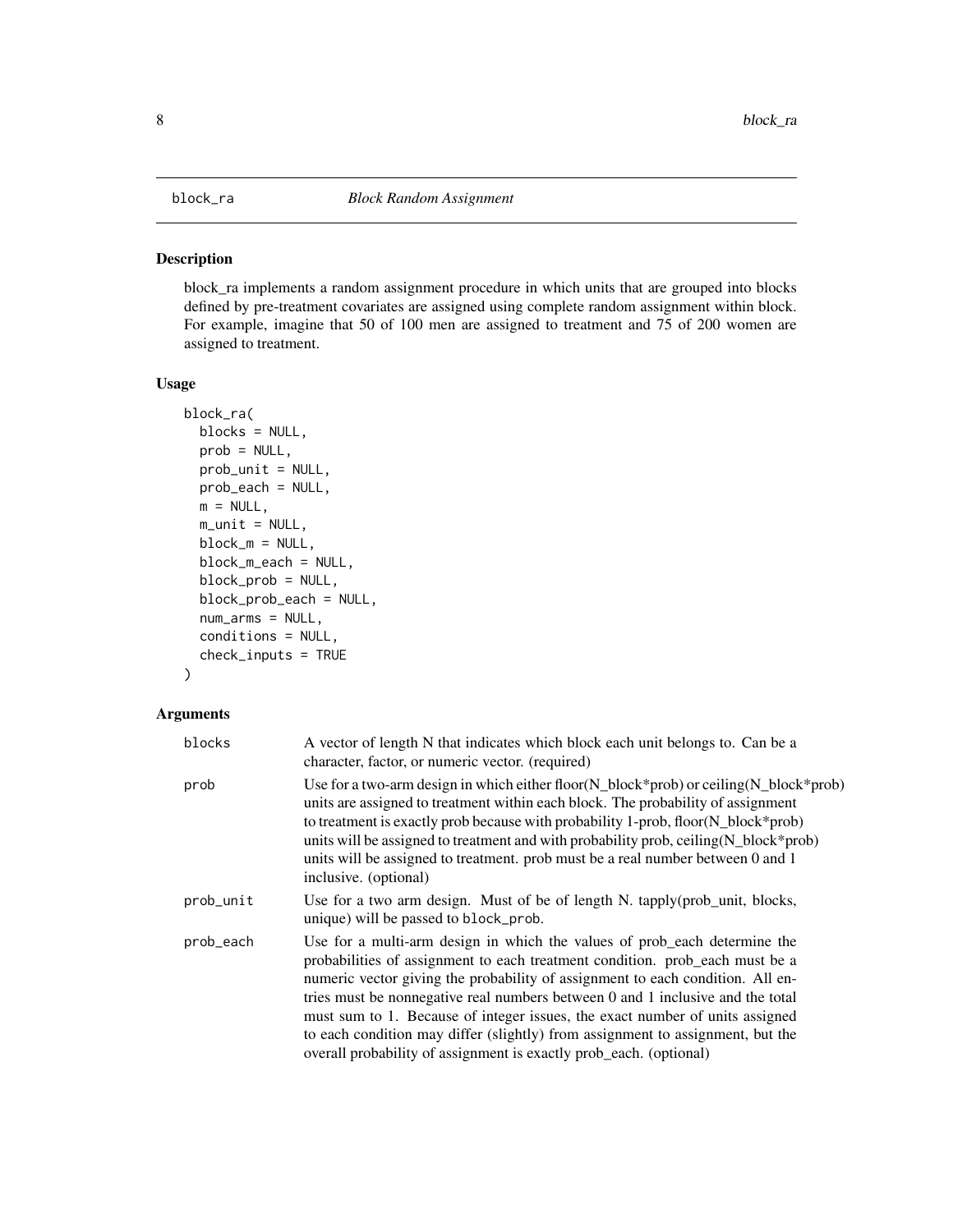| m               | Use for a two-arm design in which the scalar m describes the fixed number of<br>units to assign in each block. This number does not vary across blocks.                                                                                                                                                                                                                                                                                                                                                                                                                                                      |
|-----------------|--------------------------------------------------------------------------------------------------------------------------------------------------------------------------------------------------------------------------------------------------------------------------------------------------------------------------------------------------------------------------------------------------------------------------------------------------------------------------------------------------------------------------------------------------------------------------------------------------------------|
| m_unit          | Use for a two-arm design. Must be of length N. tapply(m_unit, blocks, unique)<br>will be passed to block_m.                                                                                                                                                                                                                                                                                                                                                                                                                                                                                                  |
| block_m         | Use for a two-arm design in which the vector block_m describes the number of<br>units to assign to treatment within each block. block_m must be a numeric<br>vector that is as long as the number of blocks and is in the same order as<br>sort(unique(blocks)).                                                                                                                                                                                                                                                                                                                                             |
| block_m_each    | Use for a multi-arm design in which the values of block_m_each determine the<br>number of units assigned to each condition. block_m_each must be a matrix<br>with the same number of rows as blocks and the same number of columns as<br>treatment arms. Cell entries are the number of units to be assigned to each<br>treatment arm within each block. The rows should respect the ordering of the<br>blocks as determined by sort(unique(blocks)). The columns should be in the<br>order of conditions, if specified.                                                                                     |
| block_prob      | Use for a two-arm design in which block_prob describes the probability of as-<br>signment to treatment within each block. Must be in the same order as sort(unique(blocks)).<br>Differs from prob in that the probability of assignment can vary across blocks.                                                                                                                                                                                                                                                                                                                                              |
| block_prob_each |                                                                                                                                                                                                                                                                                                                                                                                                                                                                                                                                                                                                              |
|                 | Use for a multi-arm design in which the values of block_prob_each determine<br>the probabilities of assignment to each treatment condition. block_prob_each<br>must be a matrix with the same number of rows as blocks and the same num-<br>ber of columns as treatment arms. Cell entries are the probabilities of assign-<br>ment to treatment within each block. The rows should respect the ordering of<br>the blocks as determined by sort(unique(blocks)). Use only if the probabilities<br>of assignment should vary by block, otherwise use prob_each. Each row of<br>block_prob_each must sum to 1. |
| num_arms        | The number of treatment arms. If unspecified, num_arms will be determined<br>from the other arguments. (optional)                                                                                                                                                                                                                                                                                                                                                                                                                                                                                            |
| conditions      | A character vector giving the names of the treatment groups. If unspecified, the<br>treatment groups will be named 0 (for control) and 1 (for treatment) in a two-arm<br>trial and T1, T2, T3, in a multi-arm trial. An exception is a two-group design in<br>which num_arms is set to 2, in which case the condition names are T1 and T2,<br>as in a multi-arm trial with two arms. (optional)                                                                                                                                                                                                              |
| check_inputs    | logical. Defaults to TRUE.                                                                                                                                                                                                                                                                                                                                                                                                                                                                                                                                                                                   |
|                 |                                                                                                                                                                                                                                                                                                                                                                                                                                                                                                                                                                                                              |

A vector of length N that indicates the treatment condition of each unit. Is numeric in a two-arm trial and a factor variable (ordered by conditions) in a multi-arm trial.

# Examples

# Two-arm Designs

blocks <- rep(c("A", "B","C"), times = c(50, 100, 200))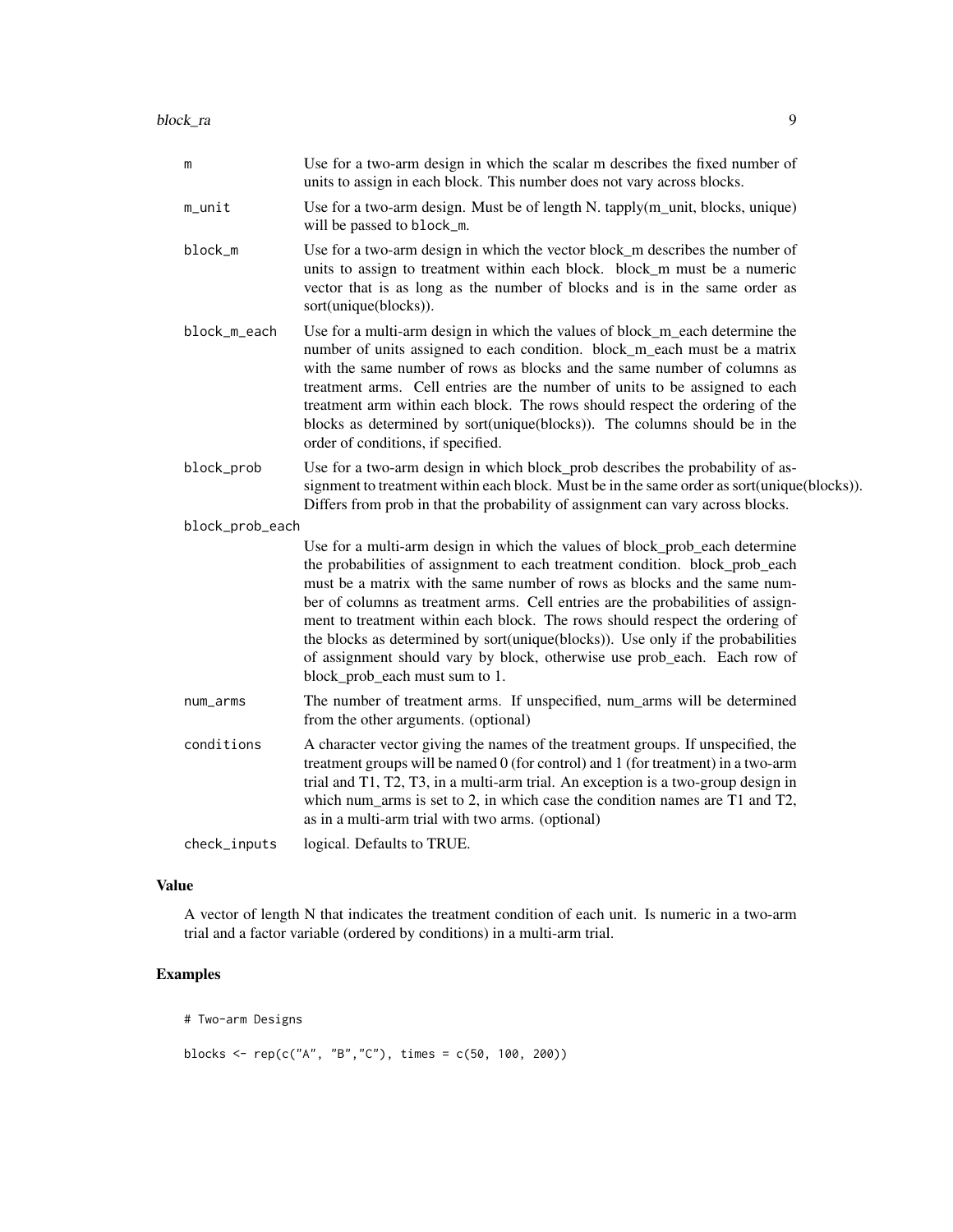```
Z <- block_ra(blocks = blocks)
table(blocks, Z)
Z \le - block_ra(blocks = blocks, prob = .3)
table(blocks, Z)
Z \leq - block_ra(blocks = blocks, block_prob = c(.1, .2, .3))
table(blocks, Z)
Z <- block_ra(blocks = blocks,
              prob\_unit = rep(c(.1, .2, .3),times = c(50, 100, 200)))
table(blocks, Z)
Z \le - block_ra(blocks = blocks, m = 20)
table(blocks, Z)
Z \le - block_ra(blocks = blocks, block_m = c(20, 30, 40))
table(blocks, Z)
Z <- block_ra(blocks = blocks,
              m\_unit = rep(c(20, 30, 40),times = c(50, 100, 200)))
table(blocks, Z)
block_m_each <- rbind(c(25, 25),c(50, 50),
                 c(100, 100))
Z <- block_ra(blocks = blocks, block_m_each = block_m_each)
table(blocks, Z)
block_m_each <- rbind(c(10, 40),c(30, 70),
                 c(50, 150))
Z <- block_ra(blocks = blocks, block_m_each = block_m_each,
              conditions = c("control", "treatment"))
table(blocks, Z)
# Multi-arm Designs
Z <- block_ra(blocks = blocks, num_arms = 3)
table(blocks, Z)
block_m_each <- rbind(c(10, 20, 20),
                 c(30, 50, 20),
                 c(50, 75, 75))
Z <- block_ra(blocks = blocks, block_m_each = block_m_each)
table(blocks, Z)
Z <- block_ra(blocks = blocks, block_m_each = block_m_each,
              conditions = c("control", "placebo", "treatment"))
table(blocks, Z)
```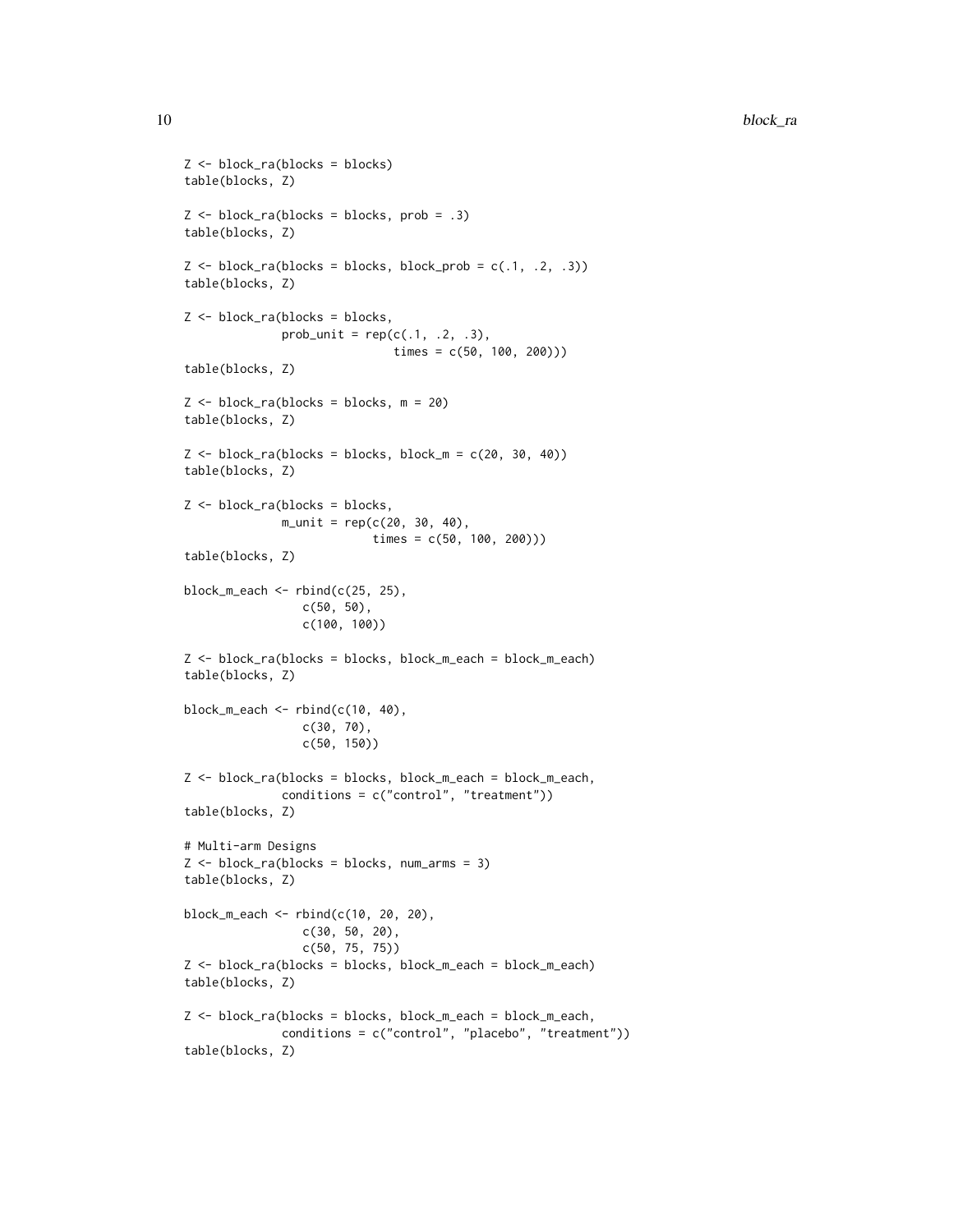```
Z \le - block_ra(blocks = blocks, prob_each = c(.1, .1, .8))
table(blocks, Z)
```
block\_ra\_probabilities

*probabilities of assignment: Block Random Assignment*

#### Description

probabilities of assignment: Block Random Assignment

#### Usage

```
block_ra_probabilities(
 blocks = NULL,
 prob = NULL,
 prob_unit = NULL,
 prob_each = NULL,
 m = NULL,m\_unit = NULL,block_m = NULL,
 block_m_each = NULL,
 block_prob = NULL,
 block_prob_each = NULL,
  num_arms = NULL,
  conditions = NULL,
  check_inputs = TRUE
\mathcal{L}
```

| blocks    | A vector of length N that indicates which block each unit belongs to. Can be a<br>character, factor, or numeric vector. (required)                                                                                                                                                                                                                                                                                                                                           |
|-----------|------------------------------------------------------------------------------------------------------------------------------------------------------------------------------------------------------------------------------------------------------------------------------------------------------------------------------------------------------------------------------------------------------------------------------------------------------------------------------|
| prob      | Use for a two-arm design in which either floor( $N_b$ block*prob) or ceiling( $N_b$ block*prob)<br>units are assigned to treatment within each block. The probability of assignment<br>to treatment is exactly prob because with probability 1-prob, floor(N_block*prob)<br>units will be assigned to treatment and with probability prob, ceiling(N_block*prob)<br>units will be assigned to treatment. prob must be a real number between 0 and 1<br>inclusive. (optional) |
| prob_unit | Use for a two arm design. Must of be of length N. tapply(prob_unit, blocks,<br>unique) will be passed to block_prob.                                                                                                                                                                                                                                                                                                                                                         |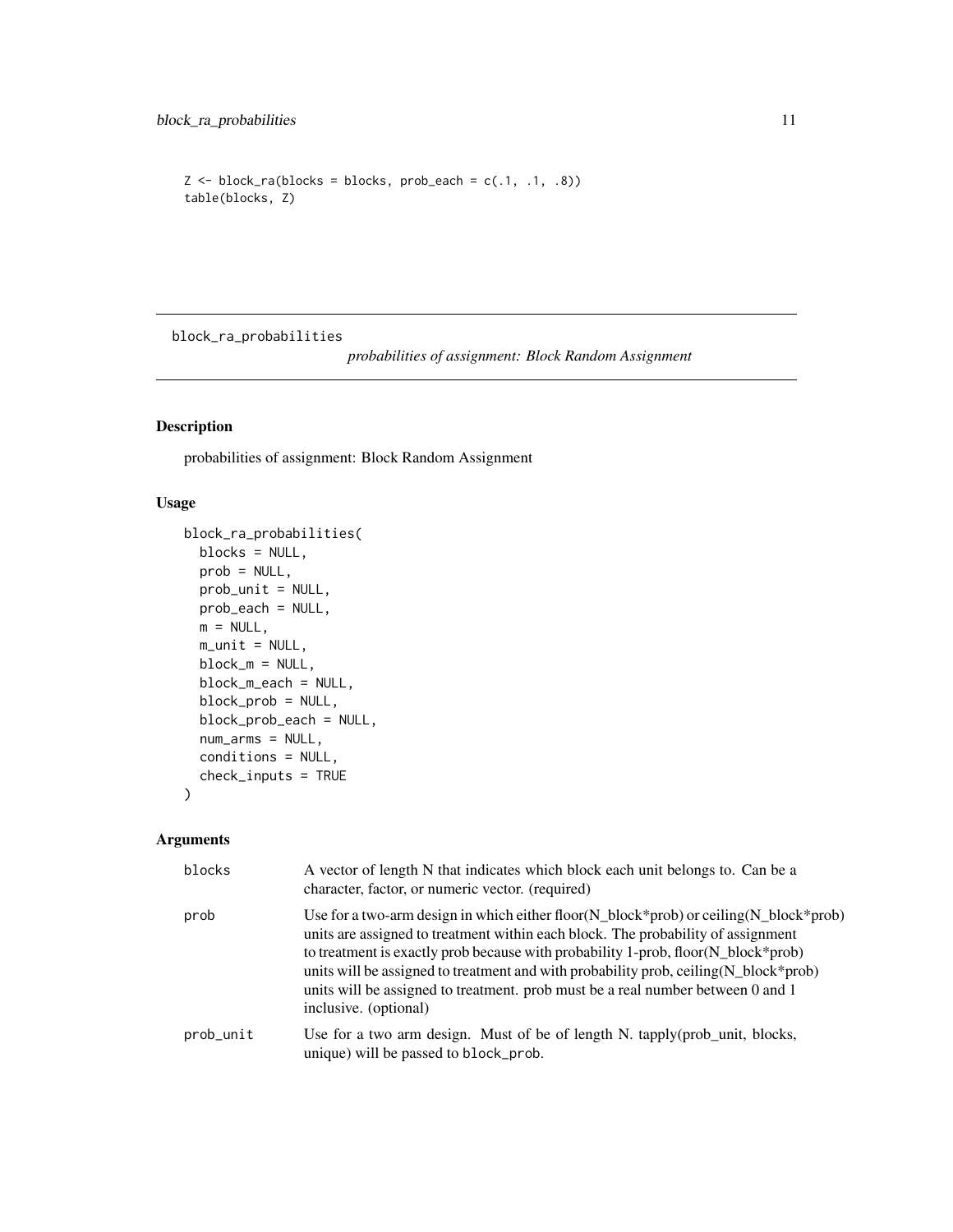| Use for a multi-arm design in which the values of prob_each determine the<br>probabilities of assignment to each treatment condition. prob_each must be a<br>numeric vector giving the probability of assignment to each condition. All en-<br>tries must be nonnegative real numbers between 0 and 1 inclusive and the total<br>must sum to 1. Because of integer issues, the exact number of units assigned<br>to each condition may differ (slightly) from assignment to assignment, but the<br>overall probability of assignment is exactly prob_each. (optional)                                        |
|--------------------------------------------------------------------------------------------------------------------------------------------------------------------------------------------------------------------------------------------------------------------------------------------------------------------------------------------------------------------------------------------------------------------------------------------------------------------------------------------------------------------------------------------------------------------------------------------------------------|
| Use for a two-arm design in which the scalar m describes the fixed number of<br>units to assign in each block. This number does not vary across blocks.                                                                                                                                                                                                                                                                                                                                                                                                                                                      |
| Use for a two-arm design. Must be of length N. tapply(m_unit, blocks, unique)<br>will be passed to block_m.                                                                                                                                                                                                                                                                                                                                                                                                                                                                                                  |
| Use for a two-arm design in which the vector block_m describes the number of<br>units to assign to treatment within each block. block_m must be a numeric<br>vector that is as long as the number of blocks and is in the same order as<br>sort(unique(blocks)).                                                                                                                                                                                                                                                                                                                                             |
| Use for a multi-arm design in which the values of block_m_each determine the<br>number of units assigned to each condition. block_m_each must be a matrix<br>with the same number of rows as blocks and the same number of columns as<br>treatment arms. Cell entries are the number of units to be assigned to each<br>treatment arm within each block. The rows should respect the ordering of the<br>blocks as determined by sort(unique(blocks)). The columns should be in the<br>order of conditions, if specified.                                                                                     |
| Use for a two-arm design in which block_prob describes the probability of as-<br>signment to treatment within each block. Must be in the same order as sort(unique(blocks)).<br>Differs from prob in that the probability of assignment can vary across blocks.                                                                                                                                                                                                                                                                                                                                              |
| block_prob_each                                                                                                                                                                                                                                                                                                                                                                                                                                                                                                                                                                                              |
| Use for a multi-arm design in which the values of block_prob_each determine<br>the probabilities of assignment to each treatment condition. block_prob_each<br>must be a matrix with the same number of rows as blocks and the same num-<br>ber of columns as treatment arms. Cell entries are the probabilities of assign-<br>ment to treatment within each block. The rows should respect the ordering of<br>the blocks as determined by sort(unique(blocks)). Use only if the probabilities<br>of assignment should vary by block, otherwise use prob_each. Each row of<br>block_prob_each must sum to 1. |
| The number of treatment arms. If unspecified, num_arms will be determined<br>from the other arguments. (optional)                                                                                                                                                                                                                                                                                                                                                                                                                                                                                            |
| A character vector giving the names of the treatment groups. If unspecified, the<br>treatment groups will be named 0 (for control) and 1 (for treatment) in a two-arm<br>trial and T1, T2, T3, in a multi-arm trial. An exception is a two-group design in<br>which num_arms is set to 2, in which case the condition names are T1 and T2,<br>as in a multi-arm trial with two arms. (optional)                                                                                                                                                                                                              |
| logical. Defaults to TRUE.                                                                                                                                                                                                                                                                                                                                                                                                                                                                                                                                                                                   |
|                                                                                                                                                                                                                                                                                                                                                                                                                                                                                                                                                                                                              |

A matrix of probabilities of assignment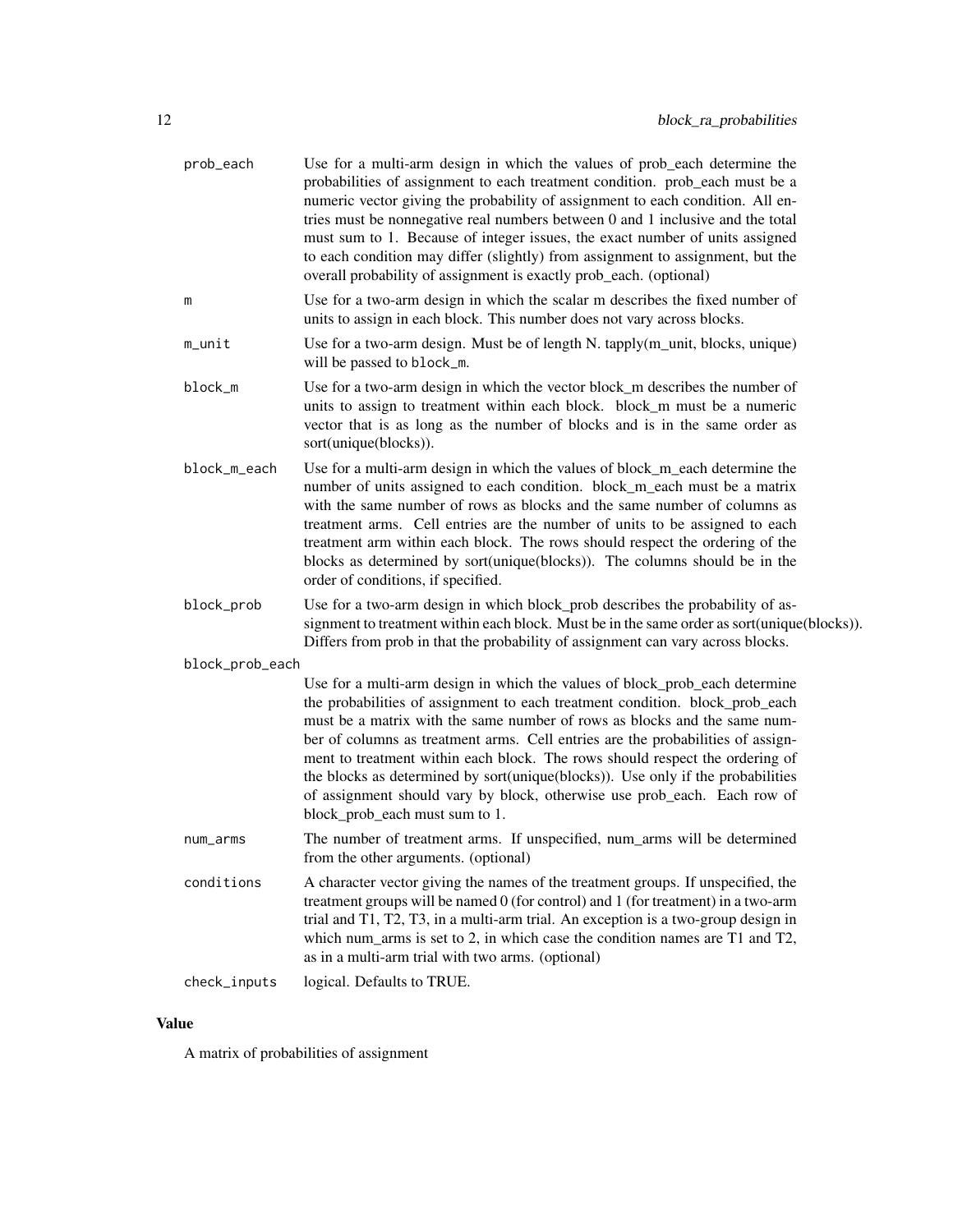#### <span id="page-12-0"></span>cluster\_ra 13

#### Examples

```
blocks <- rep(c("A", "B","C"), times = c(50, 100, 200))
prob_mat <- block_ra_probabilities(blocks = blocks)
head(prob_mat)
prob_mat <- block_ra_probabilities(blocks = blocks, m = 20)
head(prob_mat)
block_m_each \leq rbind(c(25, 25),
                 c(50, 50),
                 c(100, 100))
prob_mat <- block_ra_probabilities(blocks = blocks, block_m_each = block_m_each)
head(prob_mat)
block_m_each \leq rbind(c(10, 40),
                 c(30, 70),
                 c(50, 150))
prob_mat <- block_ra_probabilities(blocks = blocks,
                                   block_m_each = block_m_each,
                                   conditions = c("control", "treatment"))
head(prob_mat)
prob_mat <- block_ra_probabilities(blocks = blocks, num_arms = 3)
head(prob_mat)
block_m_each <- rbind(c(10, 20, 20),
                 c(30, 50, 20),
                 c(50, 75, 75))
prob_mat <- block_ra_probabilities(blocks = blocks, block_m_each = block_m_each)
head(prob_mat)
prob_mat <- block_ra_probabilities(blocks=blocks, block_m_each=block_m_each,
                       conditions=c("control", "placebo", "treatment"))
head(prob_mat)
prob_mat <- block_ra_probabilities(blocks=blocks, prob_each=c(.1, .1, .8))
head(prob_mat)
```
cluster\_ra *Cluster Random Assignment*

#### Description

cluster\_ra implements a random assignment procedure in which groups of units are assigned together (as a cluster) to treatment conditions. This function conducts complete random assignment at the cluster level, unless simple = TRUE, in which case [simple\\_ra](#page-46-1) analogues are used.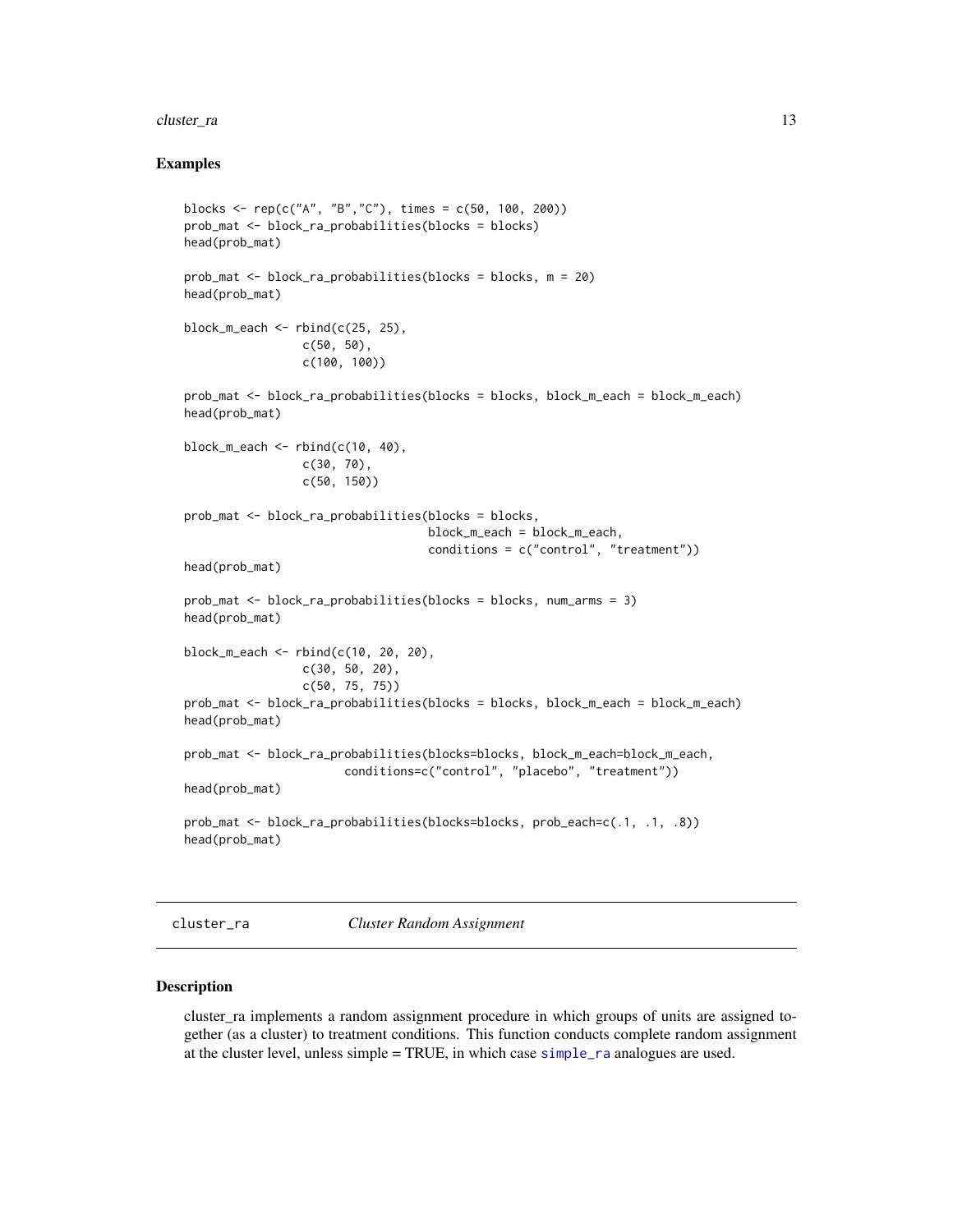# Usage

```
cluster_ra(
  clusters = NULL,
  m = NULL,m\_unit = NULL,m_each = NULL,
  prob = NULL,
  prob_unit = NULL,
  prob_each = NULL,
  num_arms = NULL,
  conditions = NULL,
  simple = FALSE,
  check_inputs = TRUE
\mathcal{L}
```

| clusters  | A vector of length N that indicates which cluster each unit belongs to.                                                                                                                                                                                                                                                                                                                                                                                                                                                                                                  |
|-----------|--------------------------------------------------------------------------------------------------------------------------------------------------------------------------------------------------------------------------------------------------------------------------------------------------------------------------------------------------------------------------------------------------------------------------------------------------------------------------------------------------------------------------------------------------------------------------|
| m         | Use for a two-arm design in which m clusters are assigned to treatment and<br>N_clusters-m clusters are assigned to control. (optional)                                                                                                                                                                                                                                                                                                                                                                                                                                  |
| m_unit    | Use for a two-arm design in which exactly unique(m_unit) clusters are assigned<br>to treatment and the remainder are assigned to control. m_unit must be of length<br>N and must be the same for all units (optional)                                                                                                                                                                                                                                                                                                                                                    |
| m_each    | Use for a multi-arm design in which the values of m_each determine the num-<br>ber of clusters assigned to each condition. m_each must be a numeric vector<br>in which each entry is a nonnegative integer that describes how many clusters<br>should be assigned to the 1st, 2nd, 3rd treatment condition. m_each must sum<br>to N. (optional)                                                                                                                                                                                                                          |
| prob      | Use for a two-arm design in which either floor( $N$ _clusters*prob) or ceiling( $N$ _clusters*prob)<br>clusters are assigned to treatment. The probability of assignment to treatment<br>is exactly prob because with probability 1-prob, floor(N_clusters*prob) clusters<br>will be assigned to treatment and with probability prob, ceiling(N_clusters*prob)<br>clusters will be assigned to treatment. prob must be a real number between 0 and<br>1 inclusive. (optional)                                                                                            |
| prob_unit | Use for a two-arm design. unique (prob_unit) will be passed to the prob argu-<br>ment and must be the same for all units.                                                                                                                                                                                                                                                                                                                                                                                                                                                |
| prob_each | Use for a multi-arm design in which the values of prob_each determine the<br>probabilities of assignment to each treatment condition. prob_each must be a<br>numeric vector giving the probability of assignment to each condition. All en-<br>tries must be nonnegative real numbers between 0 and 1 inclusive and the total<br>must sum to 1. Because of integer issues, the exact number of clusters assigned<br>to each condition may differ (slightly) from assignment to assignment, but the<br>overall probability of assignment is exactly prob_each. (optional) |
| num_arms  | The total number of treatment arms. If unspecified, will be determined from the<br>length of m_each or conditions.                                                                                                                                                                                                                                                                                                                                                                                                                                                       |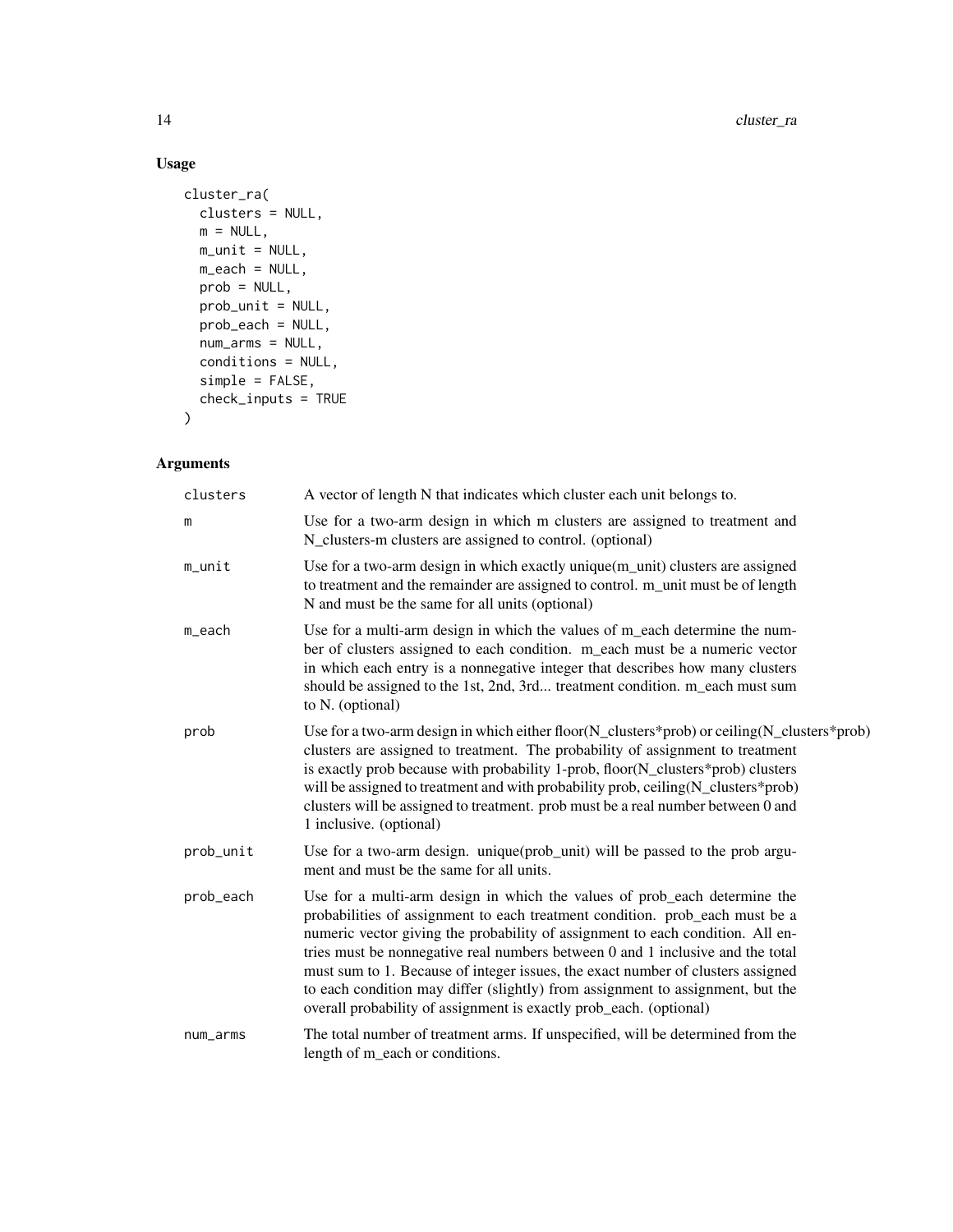<span id="page-14-0"></span>

| conditions   | A character vector giving the names of the treatment groups. If unspecified, the<br>treatment groups will be named T1, T2, T3, etc.                           |
|--------------|---------------------------------------------------------------------------------------------------------------------------------------------------------------|
| simple       | logical, defaults to FALSE. If TRUE, simple random assignment of clusters to<br>conditions is used. When simple $= TRUE$ , please do not specify m or m_each. |
| check_inputs | logical. Defaults to TRUE.                                                                                                                                    |

A vector of length N that indicates the treatment condition of each unit.

#### Examples

```
# Two Group Designs
clusters <- rep(letters, times=1:26)
Z <- cluster_ra(clusters = clusters)
table(Z, clusters)
Z \leq cluster_ra(clusters = clusters, m = 13)
table(Z, clusters)
Z \leq cluster_ra(clusters = clusters, m_each = c(10, 16),
                conditions = c("control", "treatment"))
table(Z, clusters)
# Multi-arm Designs
Z <- cluster_ra(clusters = clusters, num_arms = 3)
table(Z, clusters)
Z \leftarrow cluster_ra(clusters = clusters, m_each = c(7, 7, 12))
table(Z, clusters)
Z \leftarrow cluster_ra(clusters = clusters, m_each = c(7, 7, 12),
                conditions = c("control", "placebo", "treatment"))
table(Z, clusters)
Z <- cluster_ra(clusters = clusters,
                conditions = c("control", "placebo", "treatment"))
table(Z, clusters)
```
cluster\_ra\_probabilities

*probabilities of assignment: Cluster Random Assignment*

#### Description

probabilities of assignment: Cluster Random Assignment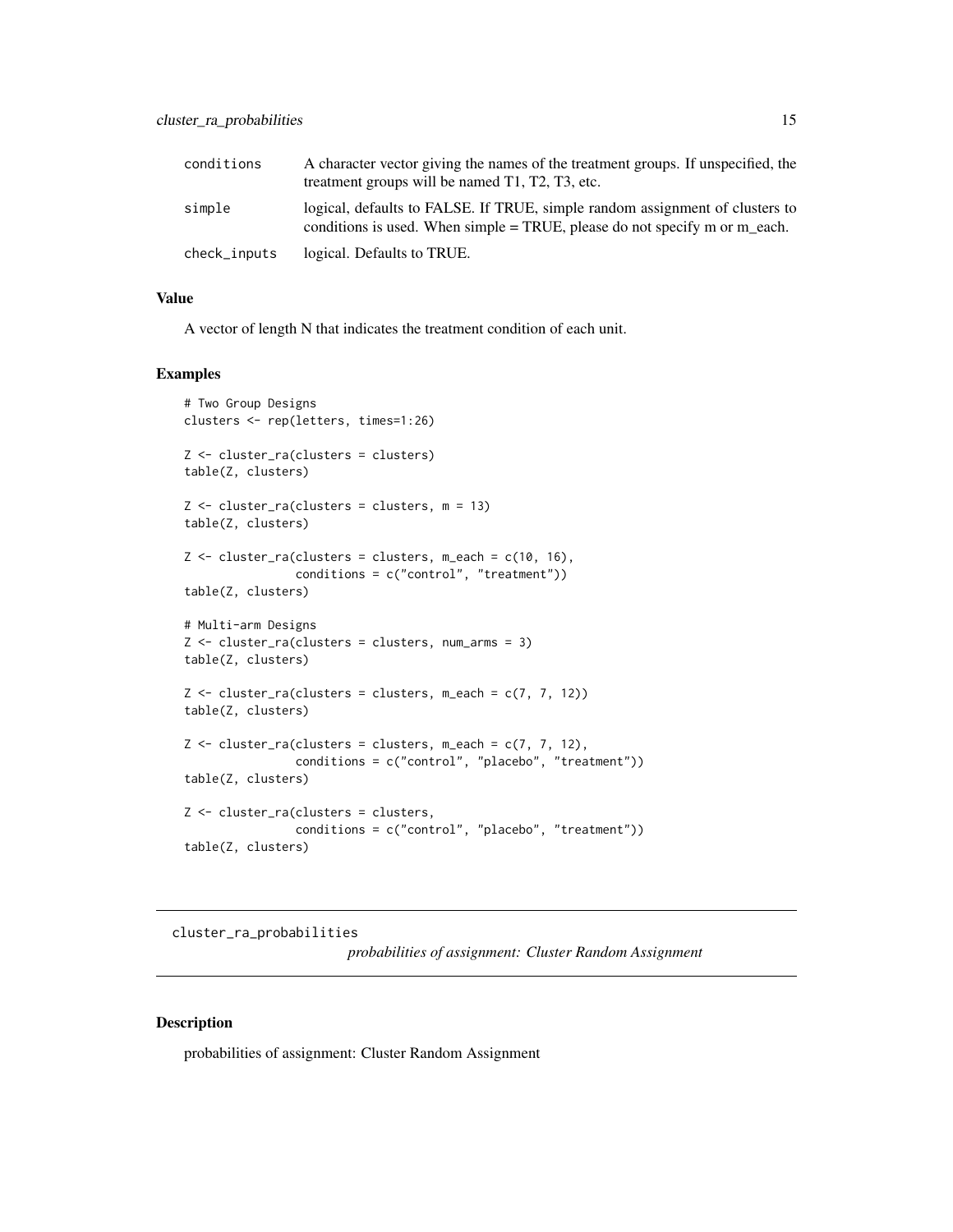# Usage

```
cluster_ra_probabilities(
 clusters = NULL,
 m = NULL,m\_unit = NULL,m_each = NULL,
 prob = NULL,
 prob_unit = NULL,
 prob_each = NULL,
 num_arms = NULL,
 conditions = NULL,
 simple = FALSE,
 check_inputs = TRUE
```
# $\mathcal{L}$

| clusters  | A vector of length N that indicates which cluster each unit belongs to.                                                                                                                                                                                                                                                                                                                                                                                                                                                                                                  |
|-----------|--------------------------------------------------------------------------------------------------------------------------------------------------------------------------------------------------------------------------------------------------------------------------------------------------------------------------------------------------------------------------------------------------------------------------------------------------------------------------------------------------------------------------------------------------------------------------|
| m         | Use for a two-arm design in which m clusters are assigned to treatment and<br>N_clusters-m clusters are assigned to control. (optional)                                                                                                                                                                                                                                                                                                                                                                                                                                  |
| m_unit    | Use for a two-arm design in which exactly unique(m_unit) clusters are assigned<br>to treatment and the remainder are assigned to control. m_unit must be of length<br>N and must be the same for all units (optional)                                                                                                                                                                                                                                                                                                                                                    |
| m_each    | Use for a multi-arm design in which the values of m_each determine the num-<br>ber of clusters assigned to each condition. m_each must be a numeric vector<br>in which each entry is a nonnegative integer that describes how many clusters<br>should be assigned to the 1st, 2nd, 3rd treatment condition. m_each must sum<br>to N. (optional)                                                                                                                                                                                                                          |
| prob      | Use for a two-arm design in which either floor(N_clusters*prob) or ceiling(N_clusters*prob)<br>clusters are assigned to treatment. The probability of assignment to treatment<br>is exactly prob because with probability 1-prob, floor(N_clusters*prob) clusters<br>will be assigned to treatment and with probability prob, ceiling(N_clusters*prob)<br>clusters will be assigned to treatment. prob must be a real number between 0 and<br>1 inclusive. (optional)                                                                                                    |
| prob_unit | Use for a two-arm design. unique (prob_unit) will be passed to the prob argu-<br>ment and must be the same for all units.                                                                                                                                                                                                                                                                                                                                                                                                                                                |
| prob_each | Use for a multi-arm design in which the values of prob_each determine the<br>probabilities of assignment to each treatment condition. prob_each must be a<br>numeric vector giving the probability of assignment to each condition. All en-<br>tries must be nonnegative real numbers between 0 and 1 inclusive and the total<br>must sum to 1. Because of integer issues, the exact number of clusters assigned<br>to each condition may differ (slightly) from assignment to assignment, but the<br>overall probability of assignment is exactly prob_each. (optional) |
| num_arms  | The total number of treatment arms. If unspecified, will be determined from the<br>length of m_each or conditions.                                                                                                                                                                                                                                                                                                                                                                                                                                                       |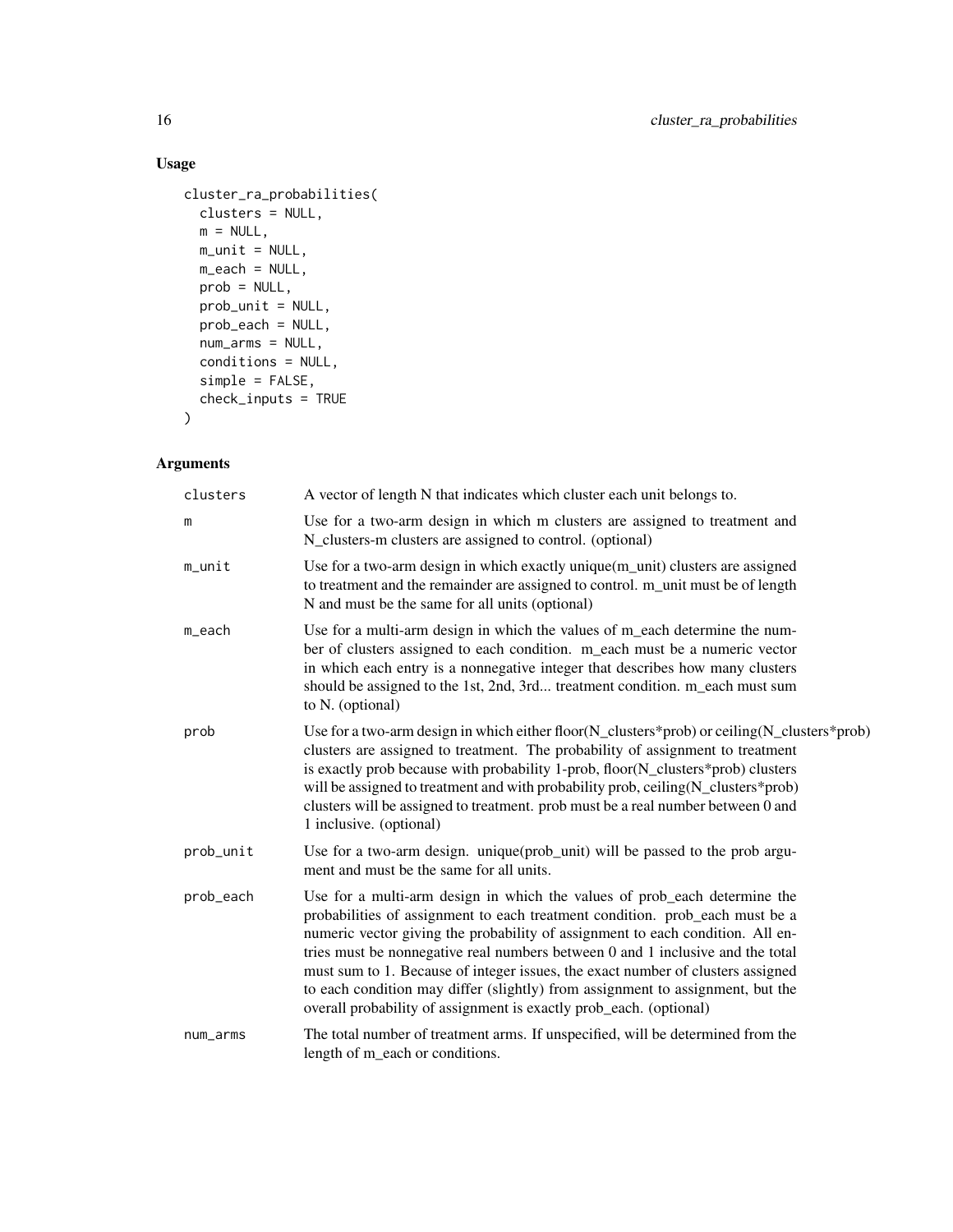| conditions   | A character vector giving the names of the treatment groups. If unspecified, the<br>treatment groups will be named T1, T2, T3, etc.                          |
|--------------|--------------------------------------------------------------------------------------------------------------------------------------------------------------|
| simple       | logical, defaults to FALSE. If TRUE, simple random assignment of clusters to<br>conditions is used. When simple $=$ TRUE, please do not specify m or m each. |
| check_inputs | logical. Defaults to TRUE.                                                                                                                                   |

A matrix of probabilities of assignment

#### Examples

```
# Two Group Designs
clusters <- rep(letters, times = 1:26)
prob_mat <- cluster_ra_probabilities(clusters = clusters)
head(prob_mat)
prob_mat <- cluster_ra_probabilities(clusters = clusters, m = 10)
head(prob_mat)
prob_mat <- cluster_ra_probabilities(clusters = clusters,
                                     m<sup>2</sup>each = c(9, 17),
                                     conditions = c("control", "treatment"))
# Multi-arm Designs
prob_mat <- cluster_ra_probabilities(clusters = clusters, num_arms = 3)
head(prob_mat)
prob_mat <- cluster_ra_probabilities(clusters = clusters, m_each = c(7, 7, 12))
head(prob_mat)
prob_mat <- cluster_ra_probabilities(clusters = clusters, m_each = c(7, 7, 12),
                         conditions=c("control", "placebo", "treatment"))
head(prob_mat)
prob_mat <- cluster_ra_probabilities(clusters = clusters,
                         conditions=c("control", "placebo", "treatment"))
head(prob_mat)
prob_mat <- cluster_ra_probabilities(clusters = clusters,
                                     prob\_each = c(.1, .2, .7))head(prob_mat)
```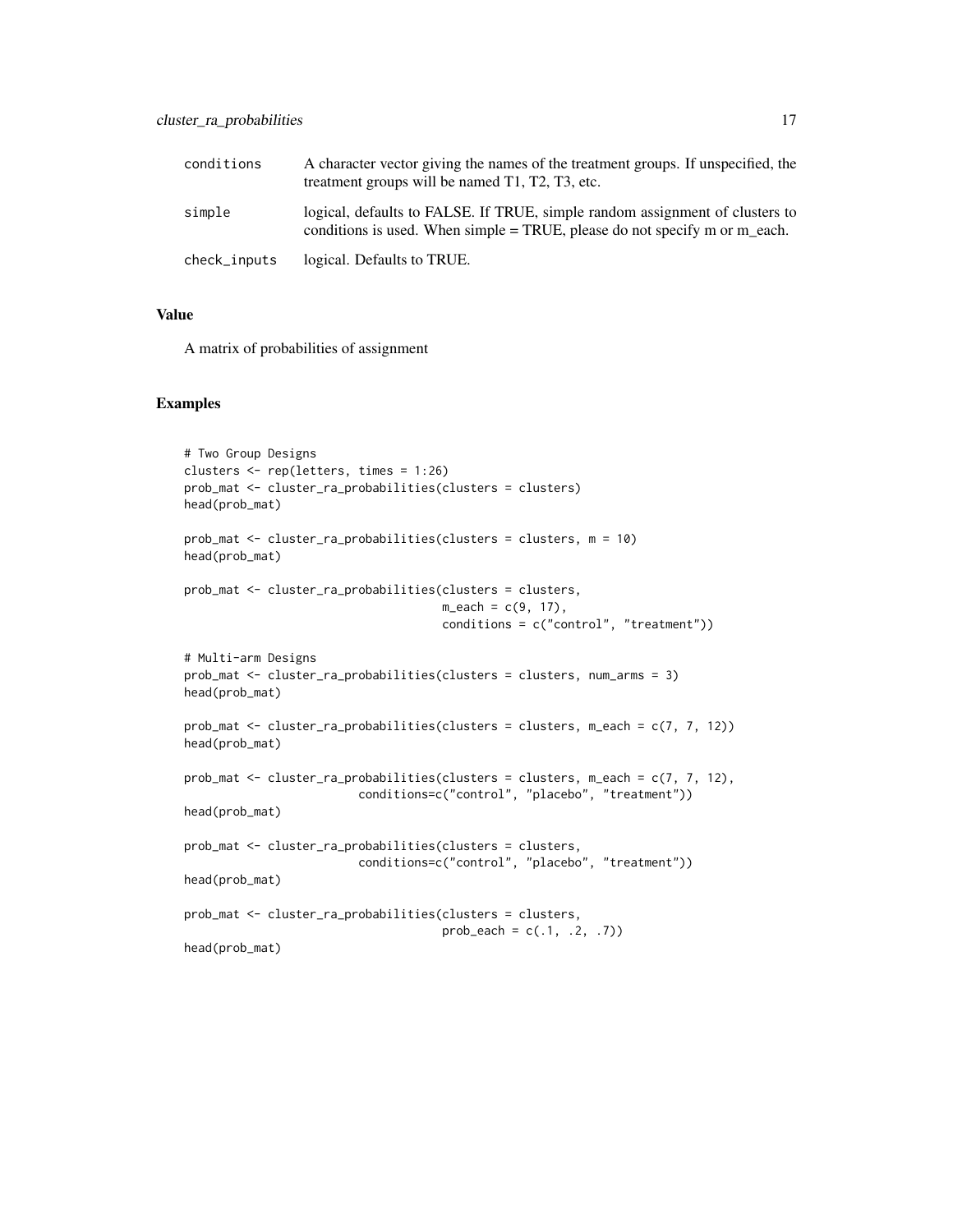<span id="page-17-0"></span>

#### Description

cluster\_rs implements a random sampling procedure in which groups of units are sampled together (as a cluster). This function conducts complete random sampling at the cluster level, unless simple = TRUE, in which case [simple\\_rs](#page-49-1) analogues are used.

#### Usage

```
cluster_rs(
  clusters = NULL,
  n = NULL,n_unit = NULL,
 prob = NULL,
 prob_unit = NULL,
  simple = FALSE,
  check_inputs = TRUE
)
```
# Arguments

| clusters     | A vector of length N that indicates which cluster each unit belongs to.                                                                                                                                                                                                                                                                                                                                 |
|--------------|---------------------------------------------------------------------------------------------------------------------------------------------------------------------------------------------------------------------------------------------------------------------------------------------------------------------------------------------------------------------------------------------------------|
| n            | Use for a design in which n clusters are sampled. (optional)                                                                                                                                                                                                                                                                                                                                            |
| $n$ _unit    | unique $(n$ _unit) will be passed to n. Must be the same for all units (optional)                                                                                                                                                                                                                                                                                                                       |
| prob         | Use for a design in which either floor(N_clusters*prob) or ceiling(N_clusters*prob)<br>clusters are sampled. The probability of being sampled is exactly prob because<br>with probability 1-prob, floor(N_clusters*prob) clusters will be sampled and<br>with probability prob, ceiling (N_clusters*prob) clusters will be sampled. prob<br>must be a real number between 0 and 1 inclusive. (optional) |
| prob_unit    | unique (prob_unit) will be passed to the prob argument and must be the same for<br>all units.                                                                                                                                                                                                                                                                                                           |
| simple       | logical, defaults to FALSE. If TRUE, simple random sampling of clusters. When<br>simple $=$ TRUE, please do not specify n.                                                                                                                                                                                                                                                                              |
| check_inputs | logical. Defaults to TRUE.                                                                                                                                                                                                                                                                                                                                                                              |

# Value

A numeric vector of length N that indicates if a unit is sampled (1) or not (0).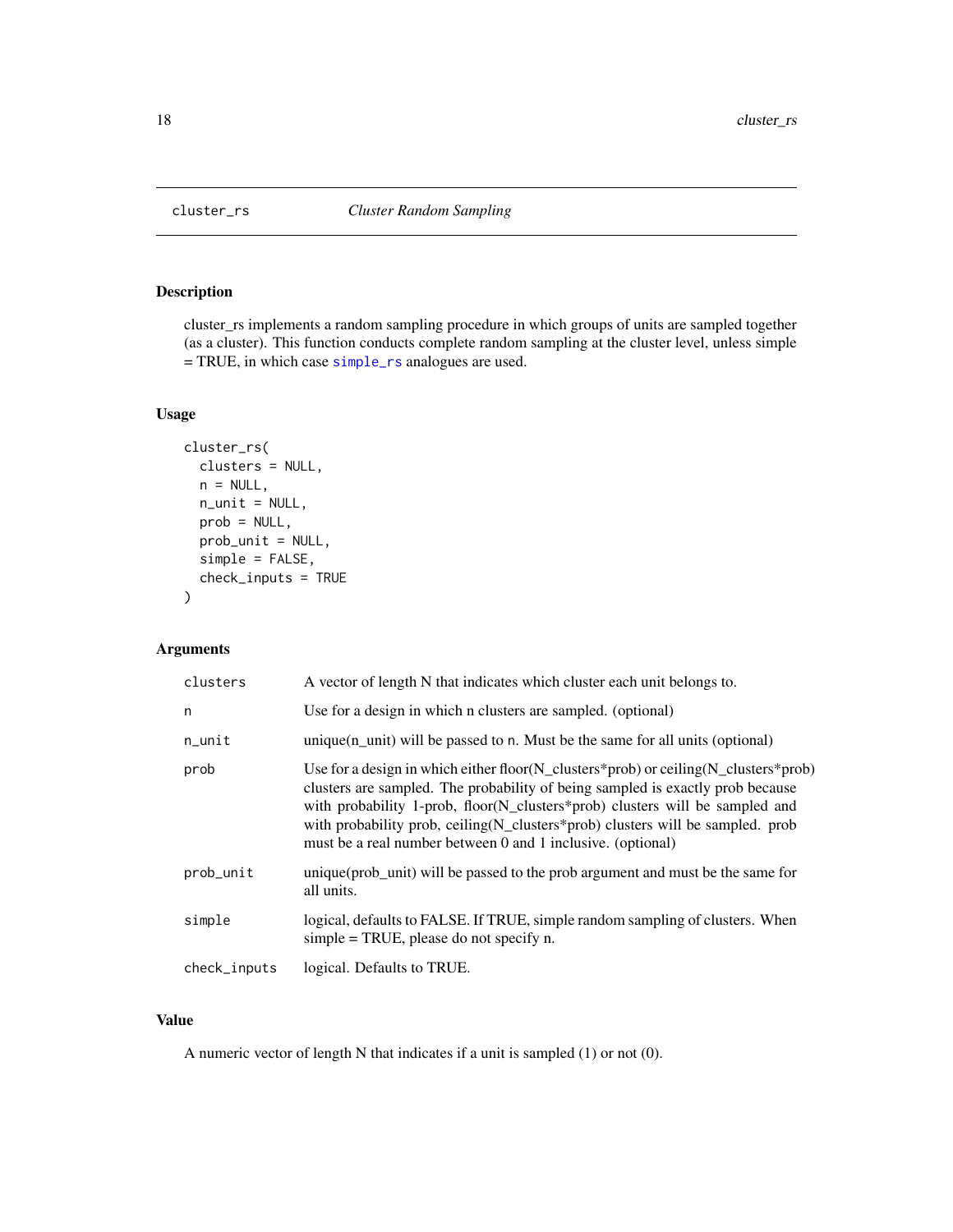# <span id="page-18-0"></span>cluster\_rs\_probabilities 19

# Examples

```
clusters <- rep(letters, times=1:26)
S <- cluster_rs(clusters = clusters)
table(S, clusters)
S <- cluster_rs(clusters = clusters, n = 13)
table(S, clusters)
```
cluster\_rs\_probabilities

*Inclusion Probabilities: Cluster Sampling*

# Description

Inclusion Probabilities: Cluster Sampling

# Usage

```
cluster_rs_probabilities(
  clusters = NULL,
  n = NULL,n_unit = NULL,
  prob = NULL,
  prob_unit = NULL,
  simple = FALSE,
  check_inputs = TRUE
\mathcal{L}
```

| clusters     | A vector of length N that indicates which cluster each unit belongs to.                                                                                                                                                                                                                                                                                                                                |
|--------------|--------------------------------------------------------------------------------------------------------------------------------------------------------------------------------------------------------------------------------------------------------------------------------------------------------------------------------------------------------------------------------------------------------|
| n            | Use for a design in which n clusters are sampled. (optional)                                                                                                                                                                                                                                                                                                                                           |
| $n$ _unit    | unique $(n$ unit) will be passed to n. Must be the same for all units (optional)                                                                                                                                                                                                                                                                                                                       |
| prob         | Use for a design in which either floor(N_clusters*prob) or ceiling(N_clusters*prob)<br>clusters are sampled. The probability of being sampled is exactly prob because<br>with probability 1-prob, floor(N_clusters*prob) clusters will be sampled and<br>with probability prob, ceiling(N_clusters*prob) clusters will be sampled. prob<br>must be a real number between 0 and 1 inclusive. (optional) |
| prob_unit    | unique (prob_unit) will be passed to the prob argument and must be the same for<br>all units.                                                                                                                                                                                                                                                                                                          |
| simple       | logical, defaults to FALSE. If TRUE, simple random sampling of clusters. When<br>simple $=$ TRUE, please do not specify n.                                                                                                                                                                                                                                                                             |
| check_inputs | logical. Defaults to TRUE.                                                                                                                                                                                                                                                                                                                                                                             |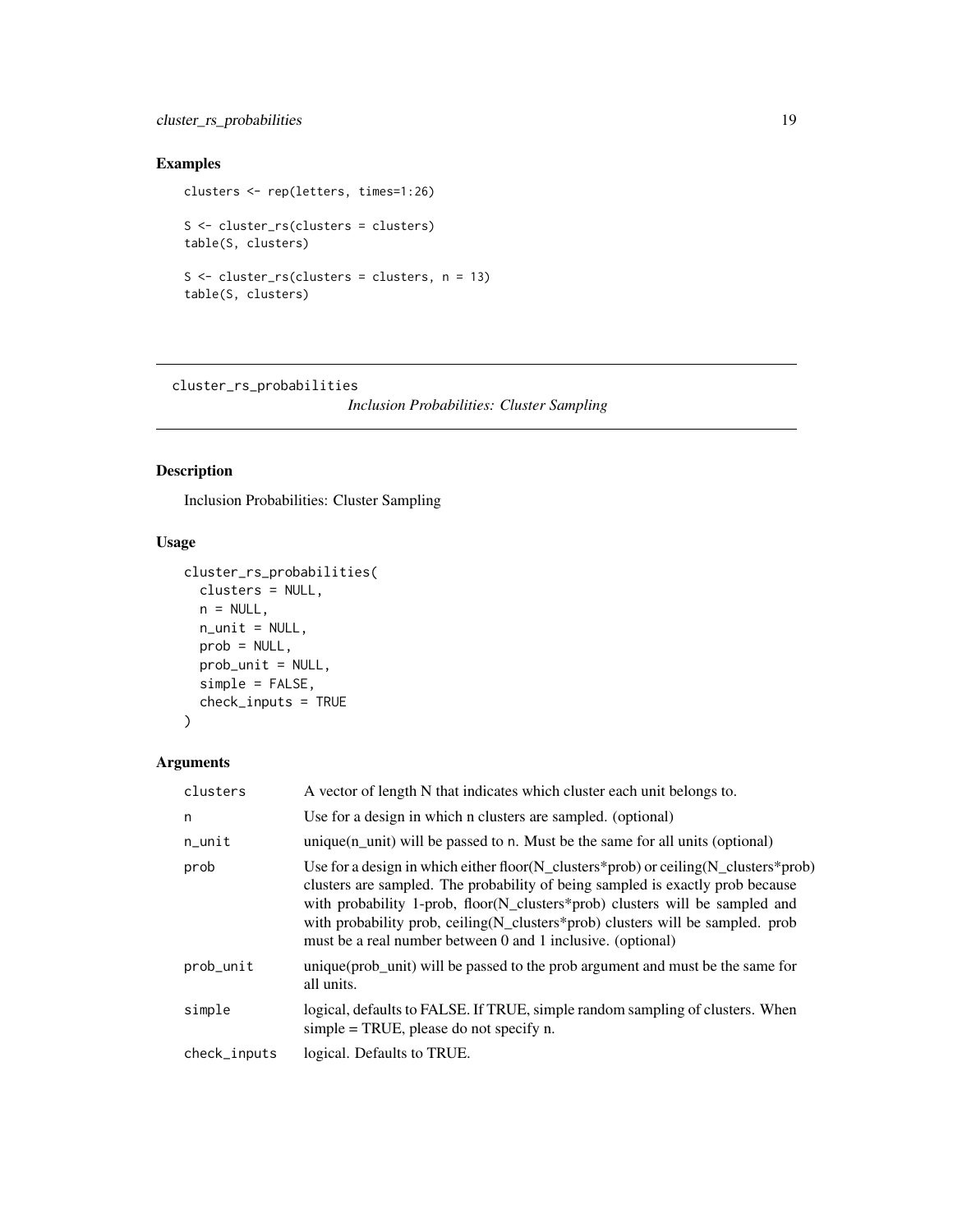<span id="page-19-0"></span>A vector length N indicating the probability of being sampled.

#### Examples

```
# Two Group Designs
clusters <- rep(letters, times = 1:26)
probs <- cluster_rs_probabilities(clusters = clusters)
table(probs, clusters)
prob_mat <- cluster_rs_probabilities(clusters = clusters, n = 10)
table(probs, clusters)
prob_mat <- cluster_rs_probabilities(clusters = clusters, prob = .3)
table(probs, clusters)
```
#### <span id="page-19-1"></span>complete\_ra *Complete Random Assignment*

#### **Description**

complete\_ra implements a random assignment procedure in which fixed numbers of units are assigned to treatment conditions. The canonical example of complete random assignment is a procedure in which exactly m of N units are assigned to treatment and N-m units are assigned to control.

Users can set the exact number of units to assign to each condition with m or m\_each. Alternatively, users can specify probabilities of assignment with prob or prob\_each and complete\_ra will infer the correct number of units to assign to each condition. In a two-arm design, complete\_ra will either assign floor(N\*prob) or ceiling(N\*prob) units to treatment, choosing between these two values to ensure that the overall probability of assignment is exactly prob. In a multi-arm design, complete\_ra will first assign floor( $N$ \*prob\_each) units to their respective conditions, then will assign the remaining units using simple random assignment, choosing these second-stage probabilities so that the overall probabilities of assignment are exactly prob\_each.

In most cases, users should specify N and not more than one of m, m\_each, prob, prob\_each, or num\_arms.

If only N is specified, a two-arm trial in which N/2 units are assigned to treatment is assumed. If N is odd, either floor( $N/2$ ) units or ceiling( $N/2$ ) units will be assigned to treatment.

#### Usage

complete\_ra( N,  $m = NULL,$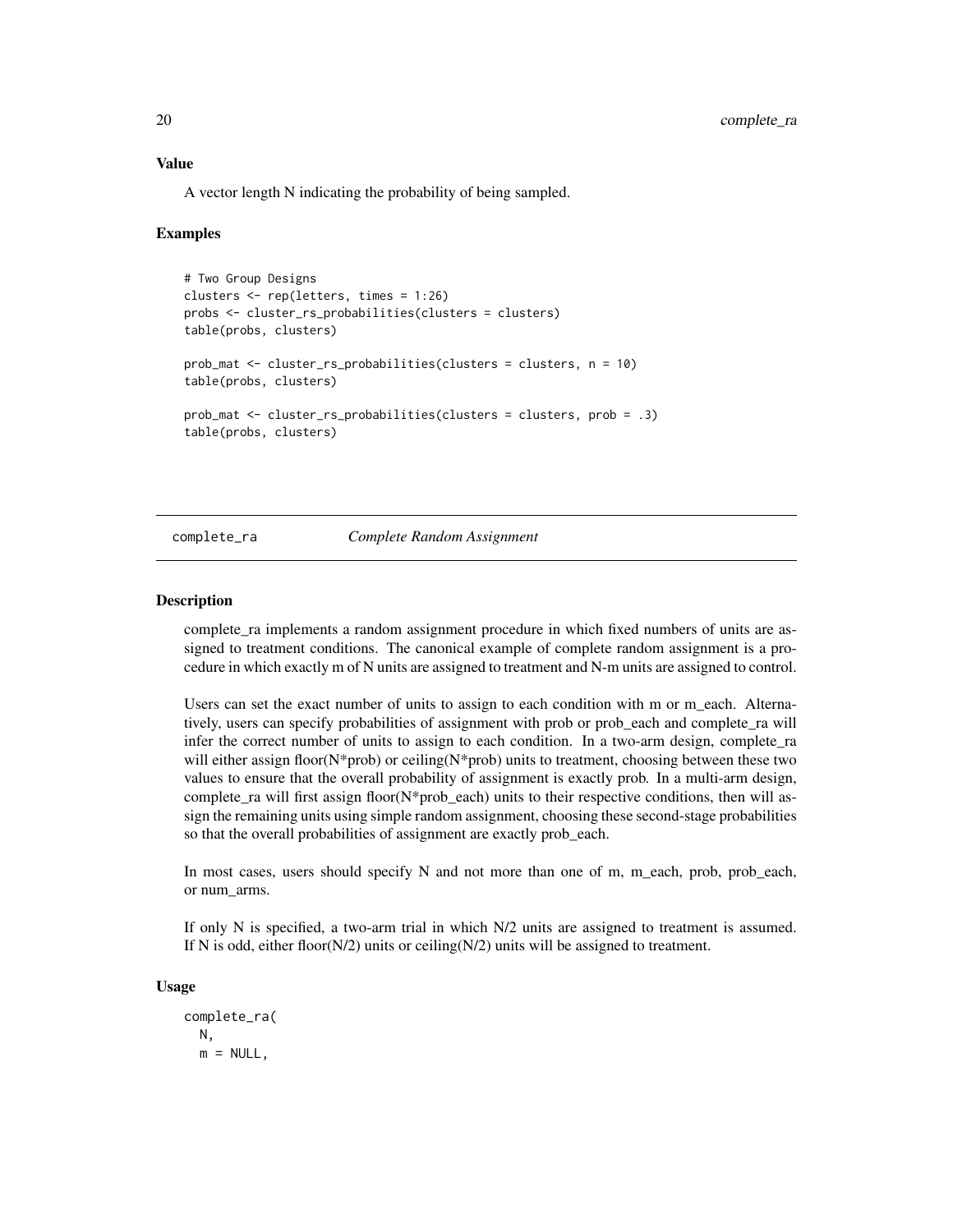# complete\_ra 21

```
m\_unit = NULL,m_each = NULL,
 prob = NULL,
 prob_unit = NULL,
 prob_ear = NULL,
 num_arms = NULL,
 conditions = NULL,
 check_inputs = TRUE
\mathcal{L}
```

| N            | The number of units. N must be a positive integer. (required)                                                                                                                                                                                                                                                                                                                                                                                                                                                                                                         |
|--------------|-----------------------------------------------------------------------------------------------------------------------------------------------------------------------------------------------------------------------------------------------------------------------------------------------------------------------------------------------------------------------------------------------------------------------------------------------------------------------------------------------------------------------------------------------------------------------|
| m            | Use for a two-arm design in which m units are assigned to treatment and N-m<br>units are assigned to control. (optional)                                                                                                                                                                                                                                                                                                                                                                                                                                              |
| m_unit       | Use for a two-arm design in which exactly unique(m_unit) units are assigned to<br>treatment and the remainder are assigned to control. m_unit must be of length<br>N and must be the same for all units (optional)                                                                                                                                                                                                                                                                                                                                                    |
| m_each       | Use for a multi-arm design in which the values of m_each determine the number<br>of units assigned to each condition. m_each must be a numeric vector in which<br>each entry is a nonnegative integer that describes how many units should be<br>assigned to the 1st, 2nd, 3rd treatment condition. m_each must sum to N.<br>(optional)                                                                                                                                                                                                                               |
| prob         | Use for a two-arm design in which either floor( $N$ *prob) or ceiling( $N$ *prob) units<br>are assigned to treatment. The probability of assignment to treatment is exactly<br>prob because with probability 1-prob, floor(N*prob) units will be assigned to<br>treatment and with probability prob, ceiling(N*prob) units will be assigned to<br>treatment. prob must be a real number between 0 and 1 inclusive. (optional)                                                                                                                                         |
| prob_unit    | Use for a two-arm design. unique(prob_unit) will be passed to the prob argu-<br>ment and must be the same for all units.                                                                                                                                                                                                                                                                                                                                                                                                                                              |
| prob_each    | Use for a multi-arm design in which the values of prob_each determine the<br>probabilities of assignment to each treatment condition. prob_each must be a<br>numeric vector giving the probability of assignment to each condition. All en-<br>tries must be nonnegative real numbers between 0 and 1 inclusive and the total<br>must sum to 1. Because of integer issues, the exact number of units assigned<br>to each condition may differ (slightly) from assignment to assignment, but the<br>overall probability of assignment is exactly prob_each. (optional) |
| num_arms     | The number of treatment arms. If unspecified, num_arms will be determined<br>from the other arguments. (optional)                                                                                                                                                                                                                                                                                                                                                                                                                                                     |
| conditions   | A character vector giving the names of the treatment groups. If unspecified, the<br>treatment groups will be named 0 (for control) and 1 (for treatment) in a two-arm<br>trial and T1, T2, T3, in a multi-arm trial. An exception is a two-group design in<br>which num_arms is set to 2, in which case the condition names are T1 and T2,<br>as in a multi-arm trial with two arms. (optional)                                                                                                                                                                       |
| check_inputs | logical. Defaults to TRUE.                                                                                                                                                                                                                                                                                                                                                                                                                                                                                                                                            |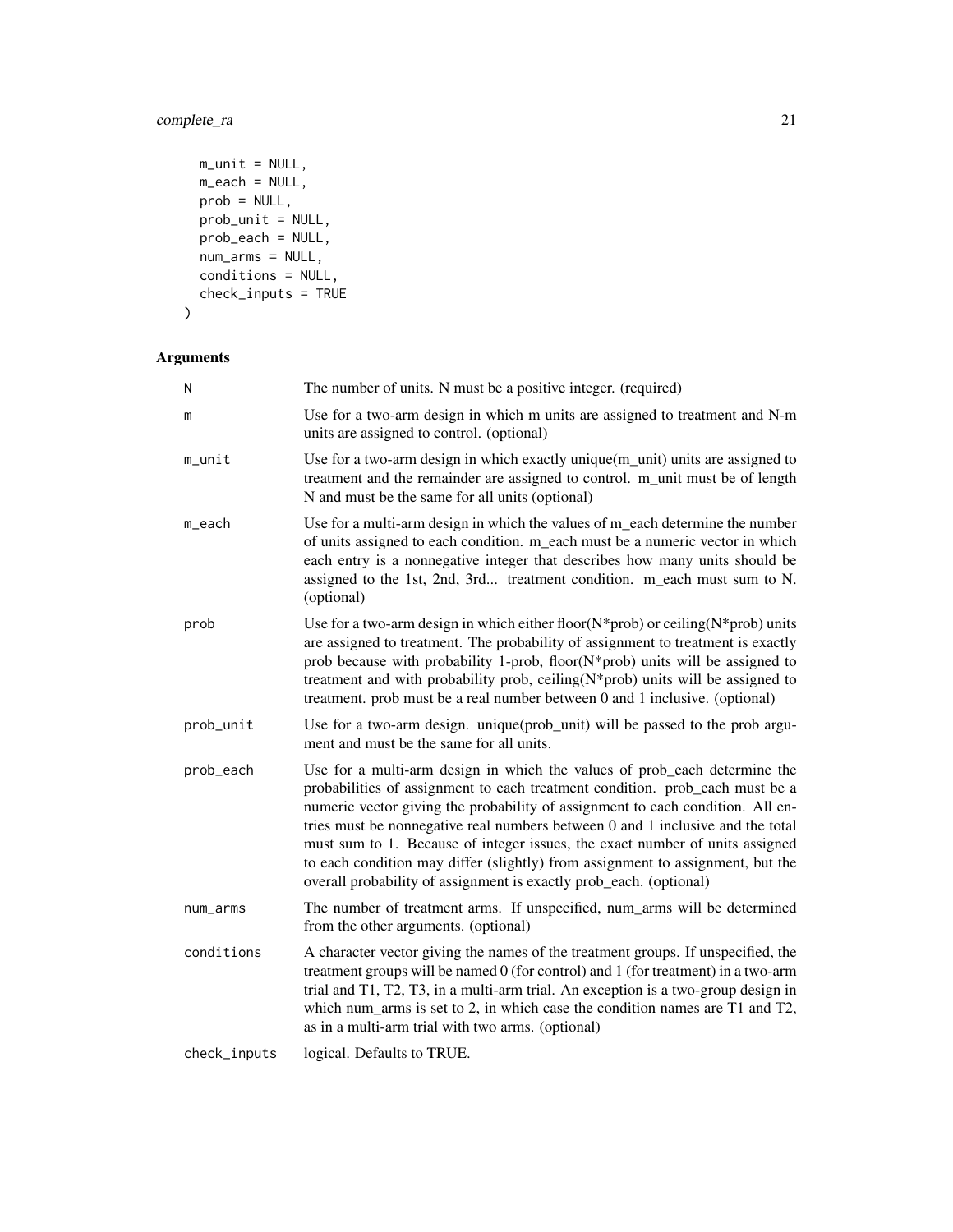A vector of length N that indicates the treatment condition of each unit. Is numeric in a two-arm trial and a factor variable (ordered by conditions) in a multi-arm trial.

#### Examples

```
# Two-arm Designs
Z \leftarrow \text{complete\_ra}(N = 100)table(Z)
Z \le - complete_ra(N = 100, m = 50)
table(Z)
Z \le complete_ra(N = 100, m_unit = rep(50, 100))
table(Z)
Z \le complete_ra(N = 100, prob = .111)
table(Z)
Z \leq complete_ra(N = 100, prob_unit = rep(0.1, 100))
table(Z)
Z \leq complete_ra(N = 100, conditions = c("control", "treatment"))
table(Z)
# Multi-arm Designs
Z \le complete_ra(N = 100, num_arms = 3)
table(Z)
Z \le complete_ra(N = 100, m_each = c(30, 30, 40))
table(Z)
Z \leq complete_ra(N = 100, prob_each = c(.1, .2, .7))
table(Z)
Z <- complete_ra(N = 100, conditions = c("control", "placebo", "treatment"))
table(Z)
# Special Cases
# Two-arm trial where the conditions are by default "T1" and "T2"
Z \leq complete_ra(N = 100, num_arms = 2)
table(Z)
# If N = m, assign with 100% probability
complete_ra(N=2, m=2)
# Up through randomizr 0.12.0,
complete_ra(N=1, m=1) # assigned with 50% probability
# This behavior has been deprecated
```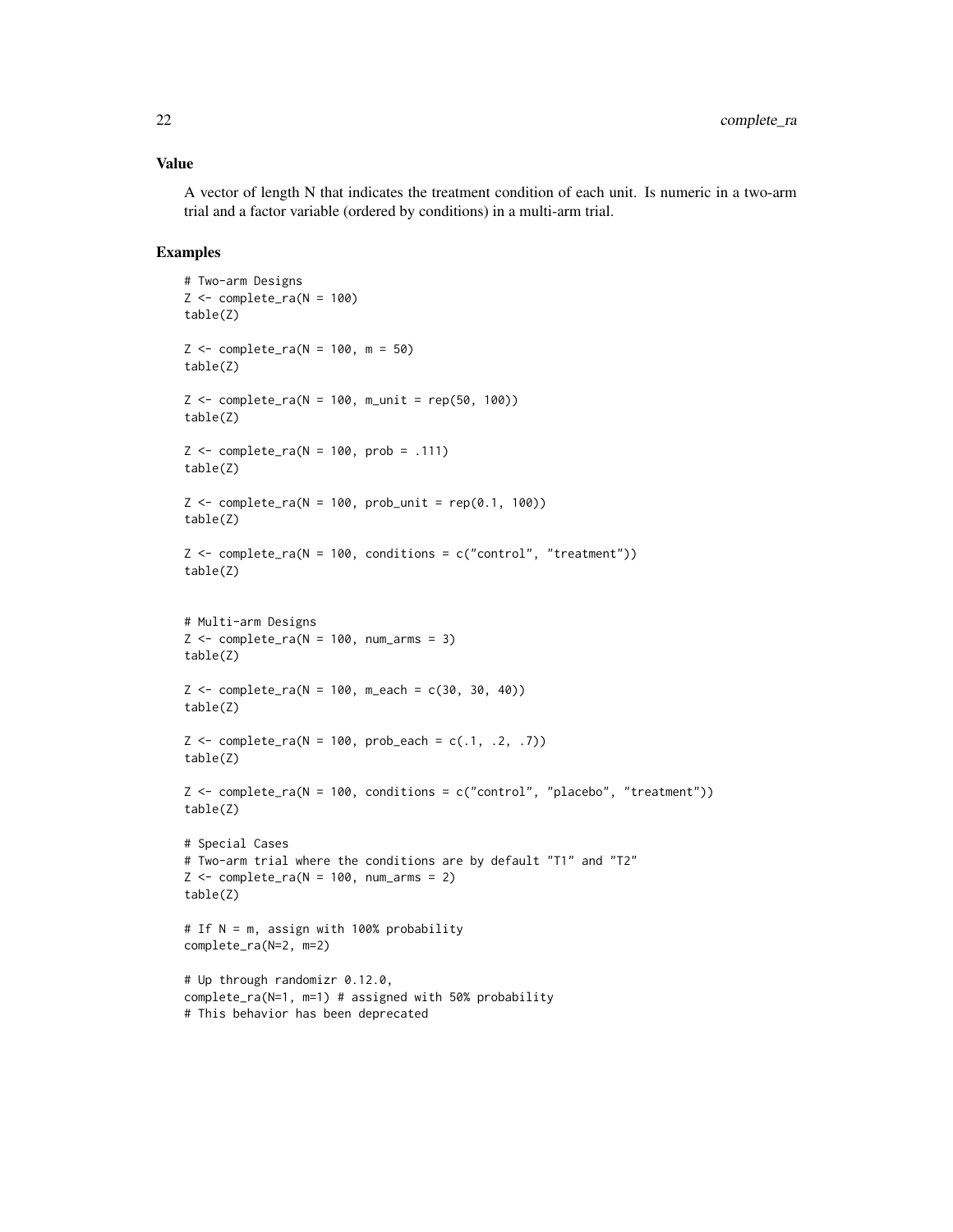<span id="page-22-0"></span>complete\_ra\_probabilities

*probabilities of assignment: Complete Random Assignment*

# Description

probabilities of assignment: Complete Random Assignment

# Usage

```
complete_ra_probabilities(
 N,
 m = NULL,m\_unit = NULL,m_each = NULL,
 prob = NULL,
 prob_unit = NULL,
 prob_each = NULL,
 num_arms = NULL,
 conditions = NULL,
 check_inputs = TRUE
)
```

| N         | The number of units. N must be a positive integer. (required)                                                                                                                                                                                                                                                                                                                                                                          |
|-----------|----------------------------------------------------------------------------------------------------------------------------------------------------------------------------------------------------------------------------------------------------------------------------------------------------------------------------------------------------------------------------------------------------------------------------------------|
| m         | Use for a two-arm design in which m units are assigned to treatment and N-m<br>units are assigned to control. (optional)                                                                                                                                                                                                                                                                                                               |
| m_unit    | Use for a two-arm design in which exactly unique(m_unit) units are assigned to<br>treatment and the remainder are assigned to control. m_unit must be of length<br>N and must be the same for all units (optional)                                                                                                                                                                                                                     |
| m_each    | Use for a multi-arm design in which the values of m_each determine the number<br>of units assigned to each condition. m_each must be a numeric vector in which<br>each entry is a nonnegative integer that describes how many units should be<br>assigned to the 1st, 2nd, 3rd treatment condition. m_each must sum to N.<br>(optional)                                                                                                |
| prob      | Use for a two-arm design in which either floor( $N$ *prob) or ceiling( $N$ *prob) units<br>are assigned to treatment. The probability of assignment to treatment is exactly<br>prob because with probability 1-prob, floor( $N$ *prob) units will be assigned to<br>treatment and with probability prob, ceiling $(N^*$ prob) units will be assigned to<br>treatment. prob must be a real number between 0 and 1 inclusive. (optional) |
| prob_unit | Use for a two-arm design. unique(prob_unit) will be passed to the prob argu-<br>ment and must be the same for all units.                                                                                                                                                                                                                                                                                                               |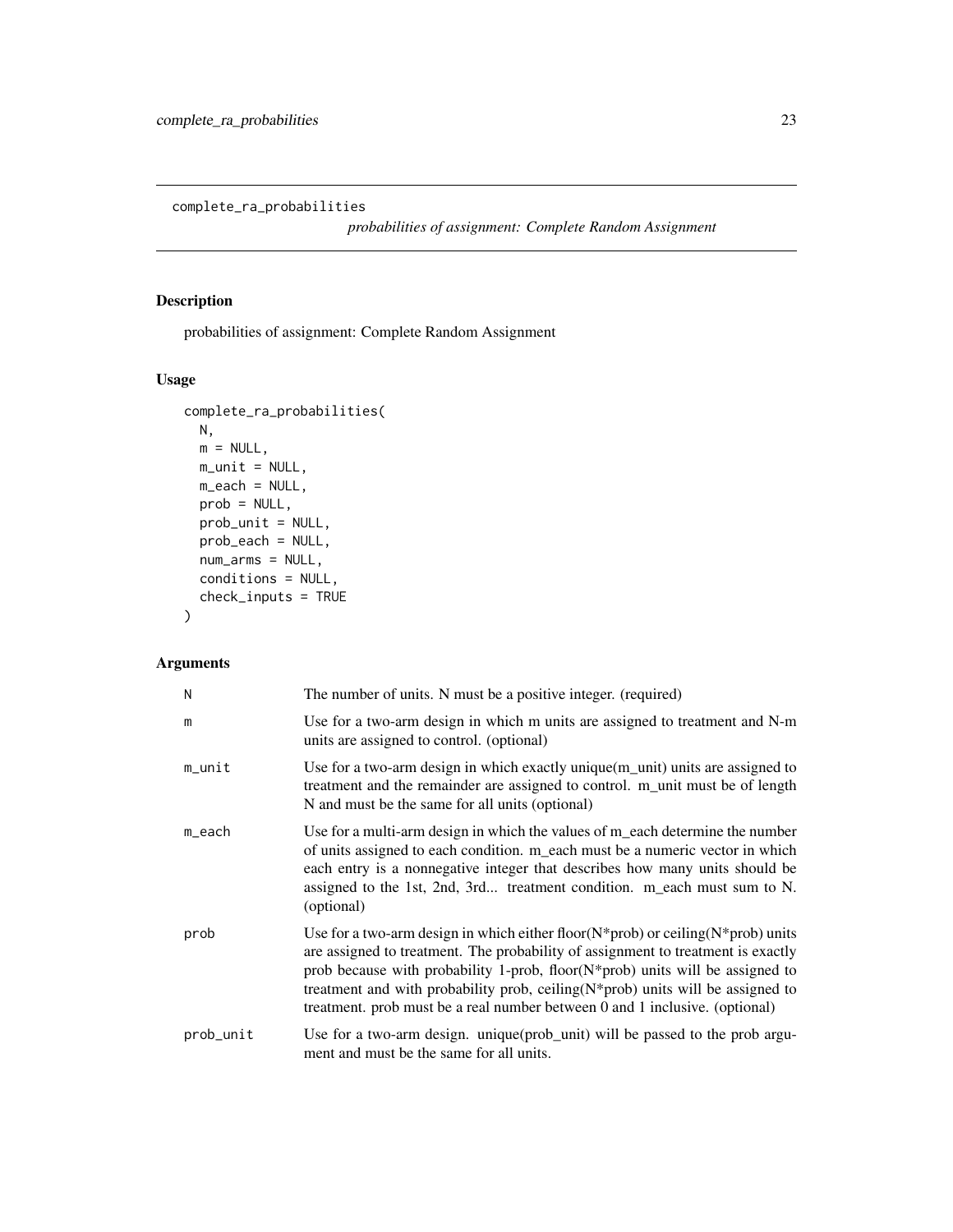| prob_each    | Use for a multi-arm design in which the values of prob_each determine the<br>probabilities of assignment to each treatment condition. prob_each must be a<br>numeric vector giving the probability of assignment to each condition. All en-<br>tries must be nonnegative real numbers between 0 and 1 inclusive and the total<br>must sum to 1. Because of integer issues, the exact number of units assigned<br>to each condition may differ (slightly) from assignment to assignment, but the<br>overall probability of assignment is exactly prob_each. (optional) |
|--------------|-----------------------------------------------------------------------------------------------------------------------------------------------------------------------------------------------------------------------------------------------------------------------------------------------------------------------------------------------------------------------------------------------------------------------------------------------------------------------------------------------------------------------------------------------------------------------|
| num_arms     | The number of treatment arms. If unspecified, num_arms will be determined<br>from the other arguments. (optional)                                                                                                                                                                                                                                                                                                                                                                                                                                                     |
| conditions   | A character vector giving the names of the treatment groups. If unspecified, the<br>treatment groups will be named 0 (for control) and 1 (for treatment) in a two-arm<br>trial and T1, T2, T3, in a multi-arm trial. An exception is a two-group design in<br>which num_arms is set to 2, in which case the condition names are T1 and T2,<br>as in a multi-arm trial with two arms. (optional)                                                                                                                                                                       |
| check_inputs | logical. Defaults to TRUE.                                                                                                                                                                                                                                                                                                                                                                                                                                                                                                                                            |

A matrix of probabilities of assignment

### Examples

```
# 2-arm designs
prob_mat <- complete_ra_probabilities(N=100)
head(prob_mat)
prob_mat <- complete_ra_probabilities(N=100, m=50)
head(prob_mat)
prob_mat <- complete_ra_probabilities(N=100, prob = .3)
head(prob_mat)
prob_mat <- complete_ra_probabilities(N=100, m_each = c(30, 70),
                          conditions = c("control", "treatment"))
head(prob_mat)
# Multi-arm Designs
prob_mat <- complete_ra_probabilities(N=100, num_arms=3)
head(prob_mat)
prob_mat <- complete_ra_probabilities(N=100, m_each=c(30, 30, 40))
head(prob_mat)
prob_mat <- complete_ra_probabilities(N=100, m_each=c(30, 30, 40),
                          conditions=c("control", "placebo", "treatment"))
head(prob_mat)
prob_mat <- complete_ra_probabilities(N=100, conditions=c("control", "placebo", "treatment"))
head(prob_mat)
```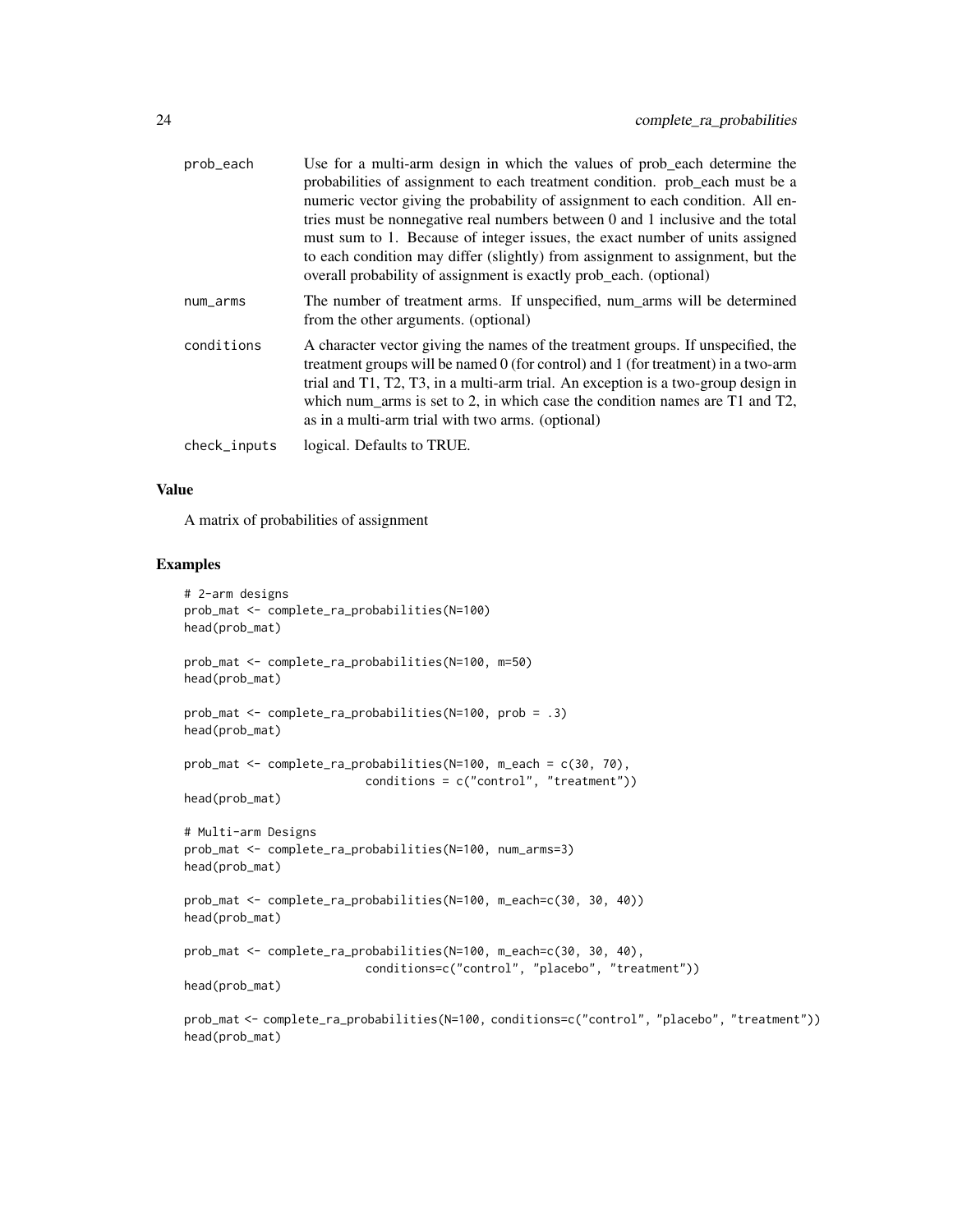### <span id="page-24-0"></span>complete\_rs 25

```
prob_mat <- complete_ra_probabilities(N=100, prob_each = c(.2, .7, .1))
head(prob_mat)
```
<span id="page-24-1"></span>complete\_rs *Complete Random Sampling*

### Description

complete\_rs implements a random sampling procedure in which fixed numbers of units are sampled. The canonical example of complete random sampling is a procedure in which exactly n of N units are sampled.

Users can set the exact number of units to sample with n. Alternatively, users can specify the probability of being sampled with prob and complete\_rs will infer the correct number of units to sample. complete\_rs will either sample floor(N\*prob) or ceiling(N\*prob) units, choosing between these two values to ensure that the overall probability of being sampled is exactly prob. Users should specify N and not more than one of n or prob.

If only N is specified,  $N/2$  units will be sampled. If N is odd, either floor( $N/2$ ) units or ceiling( $N/2$ ) units will be sampled.

```
complete_rs(
 N,
  n = NULL,n_unit = NULL,
 prob = NULL,
 prob_unit = NULL,
  check_inputs = TRUE
)
```

```
Arguments
```

| N            | The number of units. N must be a positive integer. (required)                                                                                                                                                                                                                                                                                                                 |
|--------------|-------------------------------------------------------------------------------------------------------------------------------------------------------------------------------------------------------------------------------------------------------------------------------------------------------------------------------------------------------------------------------|
| n            | Use for a design in which exactly n units are sampled. (optional)                                                                                                                                                                                                                                                                                                             |
| $n$ _unit    | unique $(n$ unit) will be passed to n. Must be the same for all units (optional)                                                                                                                                                                                                                                                                                              |
| prob         | Use for a design in which either floor $(N^*prob)$ or ceiling $(N^*prob)$ units are sam-<br>pled. The probability of being sampled is exactly prob because with probability<br>1-prob, floor( $N^*$ prob) units will be sampled and with probability prob, ceil-<br>$ing(N^*prob)$ units will be sampled. prob must be a real number between 0 and<br>1 inclusive. (optional) |
| prob_unit    | unique (prob_unit) will be passed to the prob argument and must be the same for<br>all units.                                                                                                                                                                                                                                                                                 |
| check_inputs | logical. Defaults to TRUE.                                                                                                                                                                                                                                                                                                                                                    |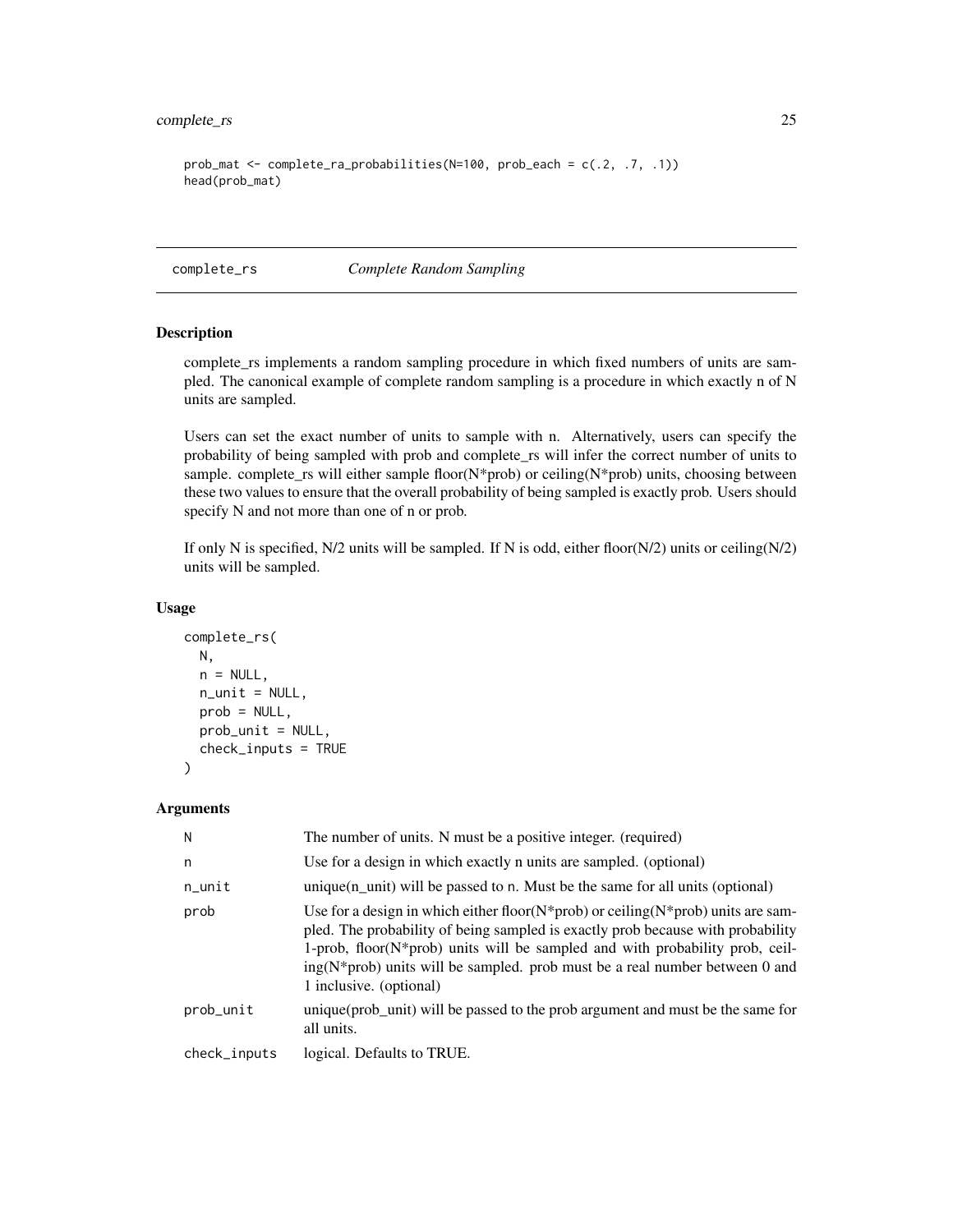<span id="page-25-0"></span>A numeric vector of length N that indicates if a unit is sampled (1) or not (0).

### Examples

```
S \leftarrow \text{complete\_rs}(N = 100)table(S)
S \le - complete_rs(N = 100, n = 50)
table(S)
S \leq complete_rs(N = 100, n_unit = rep(50, 100))
table(S)
S \leq complete_rs(N = 100, prob = .111)
table(S)
S \leq complete_rs(N = 100, prob_unit = rep(.1, 100))
table(S)
# If N = n, sample with 100% probability...
complete_rs(N=2, n=2)
# Up through randomizr 0.12.0,
# This behavior has been deprecated
complete_rs(N=1, n=1) # sampled with 50% probability
```
complete\_rs\_probabilities *Inclusion Probabilities: Complete Random Sampling*

#### Description

Inclusion Probabilities: Complete Random Sampling

```
complete_rs_probabilities(
 N,
 n = NULL,
 n_unit = NULL,
 prob = NULL,
 prob_unit = NULL,
  check_inputs = TRUE
)
```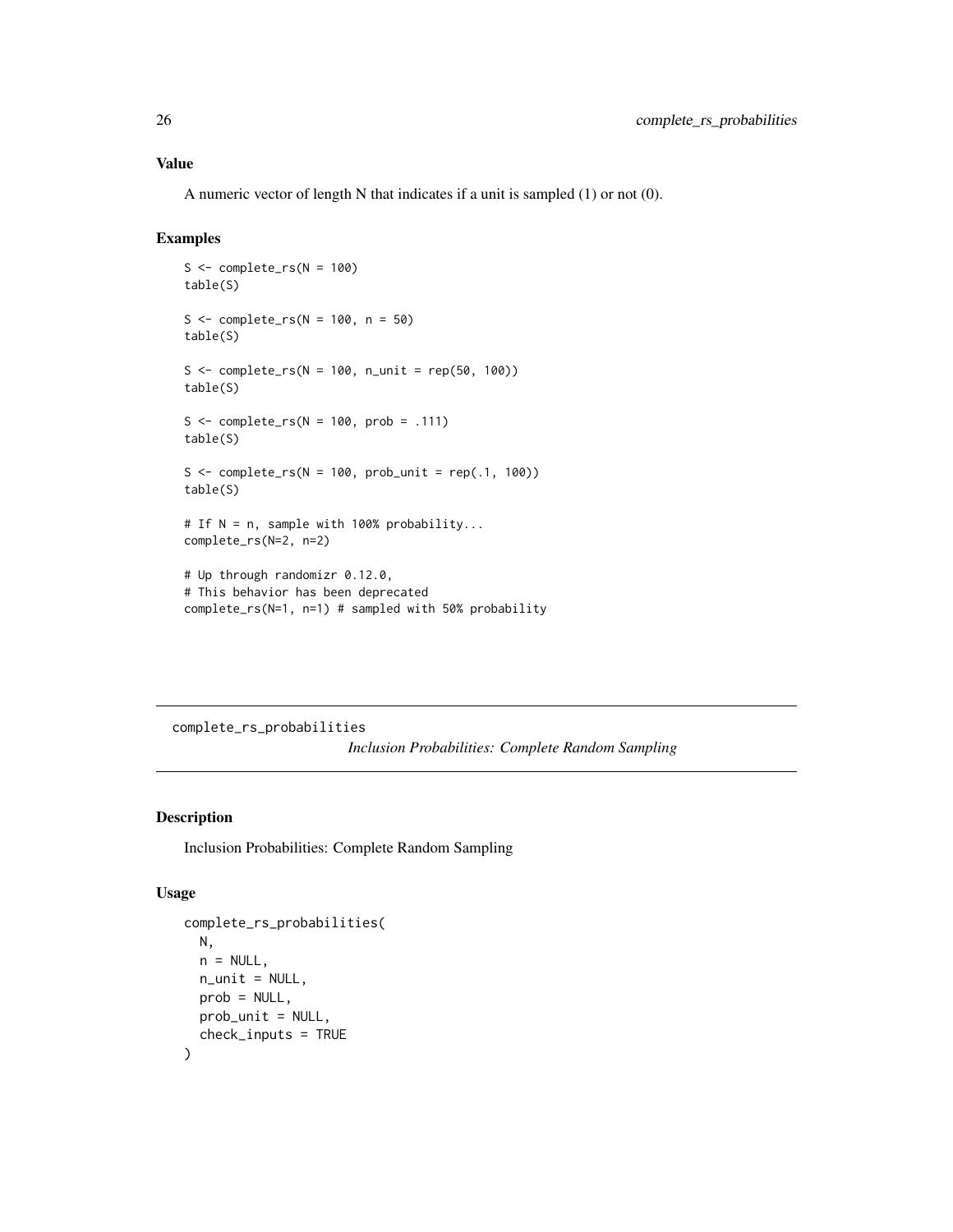### <span id="page-26-0"></span>conduct\_ra 27

#### Arguments

| N            | The number of units. N must be a positive integer. (required)                                                                                                                                                                                                                                                                                                                 |
|--------------|-------------------------------------------------------------------------------------------------------------------------------------------------------------------------------------------------------------------------------------------------------------------------------------------------------------------------------------------------------------------------------|
| n            | Use for a design in which exactly n units are sampled. (optional)                                                                                                                                                                                                                                                                                                             |
| n_unit       | $unique(n_unit)$ will be passed to n. Must be the same for all units (optional)                                                                                                                                                                                                                                                                                               |
| prob         | Use for a design in which either floor $(N^*prob)$ or ceiling $(N^*prob)$ units are sam-<br>pled. The probability of being sampled is exactly prob because with probability<br>1-prob, floor( $N^*$ prob) units will be sampled and with probability prob, ceil-<br>$ing(N^*prob)$ units will be sampled. prob must be a real number between 0 and<br>1 inclusive. (optional) |
| prob_unit    | unique (prob_unit) will be passed to the prob argument and must be the same for<br>all units.                                                                                                                                                                                                                                                                                 |
| check_inputs | logical. Defaults to TRUE.                                                                                                                                                                                                                                                                                                                                                    |

#### Value

A vector length N indicating the probability of being sampled.

### Examples

```
probs <- complete_rs_probabilities(N = 100)
table(probs)
probs <- complete_rs_probabilities(N = 100, n = 50)
table(probs)
probs <- complete_rs_probabilities(N=100, prob = .3)
table(probs)
```
<span id="page-26-1"></span>conduct\_ra *Conduct a random assignment*

### Description

You can either give conduct\_ra() an declaration, as created by [declare\\_ra](#page-30-1) or you can specify the other arguments to describe a random assignment procedure.

```
conduct_ra(
 declaration = NULL,
 N = NULL,blocks = NULL,
 clusters = NULL,
 m = NULL,m\_unit = NULL,
```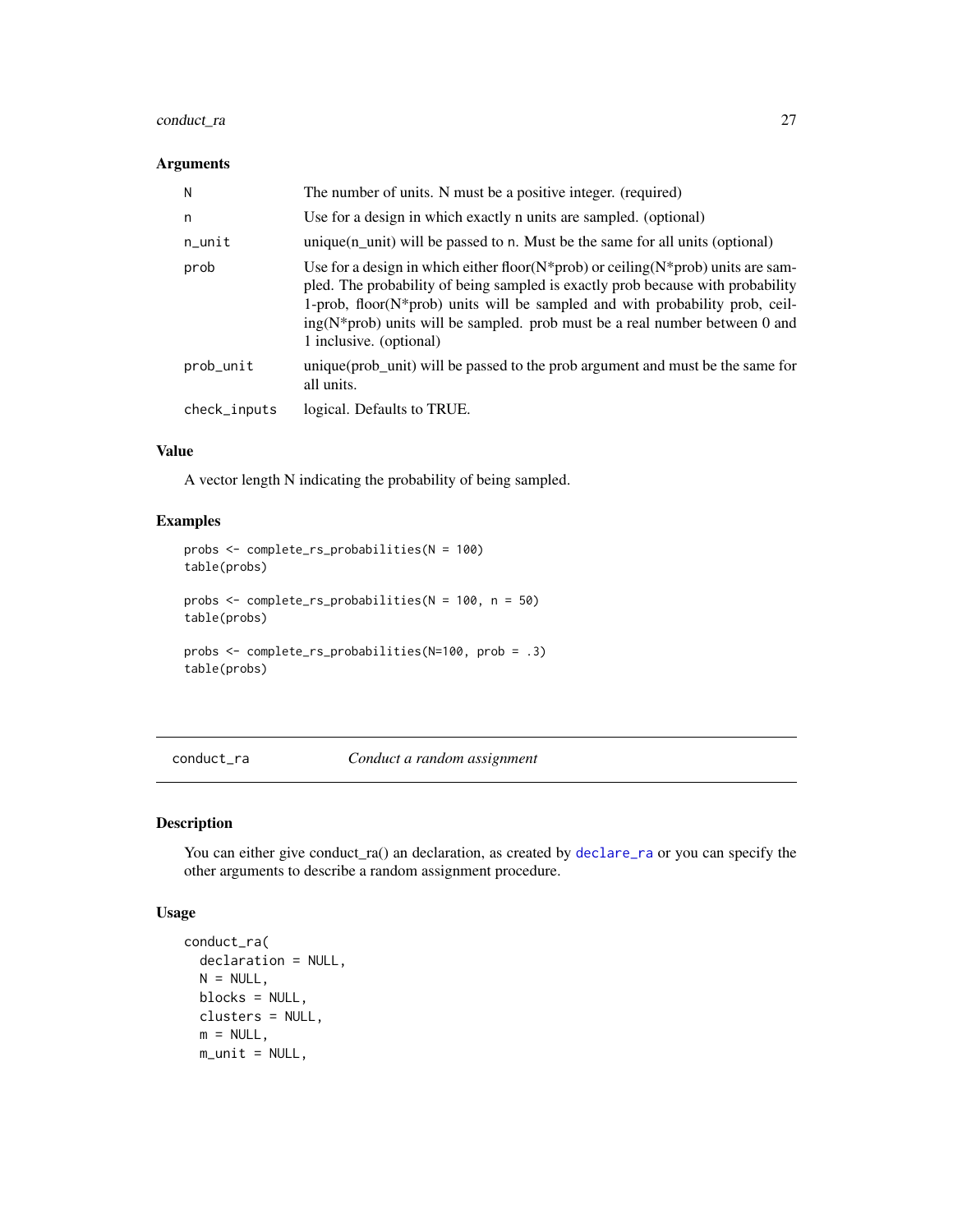```
m<sub>each</sub> = NULL,
prob = NULL,
prob_unit = NULL,
prob_each = NULL,
block_m = NULL,
block_m_each = NULL,
block_prob = NULL,
block_prob_each = NULL,
num_arms = NULL,
conditions = NULL,
simple = FALSE,
permutation_matrix = NULL,
check_inputs = TRUE
```
# Arguments

)

| declaration | A random assignment declaration, created by declare_ra.                                                                                                                                                                                                                                                                                                                                                                                                                            |
|-------------|------------------------------------------------------------------------------------------------------------------------------------------------------------------------------------------------------------------------------------------------------------------------------------------------------------------------------------------------------------------------------------------------------------------------------------------------------------------------------------|
| N           | The number of units. N must be a positive integer. (required)                                                                                                                                                                                                                                                                                                                                                                                                                      |
| blocks      | A vector of length N that indicates which block each unit belongs to.                                                                                                                                                                                                                                                                                                                                                                                                              |
| clusters    | A vector of length N that indicates which cluster each unit belongs to.                                                                                                                                                                                                                                                                                                                                                                                                            |
| m           | Use for a two-arm design in which m units (or clusters) are assigned to treatment<br>and N-m units (or clusters) are assigned to control. In a blocked design, exactly<br>m units in each block will be treated. (optional)                                                                                                                                                                                                                                                        |
| $m$ _unit   | Use for a two-arm trial. Under complete random assignment, must be con-<br>stant across units. Under blocked random assignment, must be constant within<br>blocks.                                                                                                                                                                                                                                                                                                                 |
| m_each      | Use for a multi-arm design in which the values of m_each determine the number<br>of units (or clusters) assigned to each condition. m_each must be a numeric<br>vector in which each entry is a nonnegative integer that describes how many<br>units (or clusters) should be assigned to the 1st, 2nd, 3rd treatment condition.<br>m_each must sum to N. (optional)                                                                                                                |
| prob        | Use for a two-arm design in which either floor( $N$ *prob) or ceiling( $N$ *prob) units<br>(or clusters) are assigned to treatment. The probability of assignment to treat-<br>ment is exactly prob because with probability 1-prob, floor(N*prob) units (or<br>clusters) will be assigned to treatment and with probability prob, ceiling $(N^*prob)$<br>units (or clusters) will be assigned to treatment. prob must be a real number be-<br>tween 0 and 1 inclusive. (optional) |
| prob_unit   | Use for a two arm design. Must of be of length N. Under simple random as-<br>signment, can be different for each unit or cluster. Under complete random<br>assignment, must be constant across units. Under blocked random assignment,<br>must be constant within blocks.                                                                                                                                                                                                          |
| prob_each   | Use for a multi-arm design in which the values of prob_each determine the<br>probabilities of assignment to each treatment condition. prob_each must be a<br>numeric vector giving the probability of assignment to each condition. All en-<br>tries must be nonnegative real numbers between 0 and 1 inclusive and the total                                                                                                                                                      |

<span id="page-27-0"></span>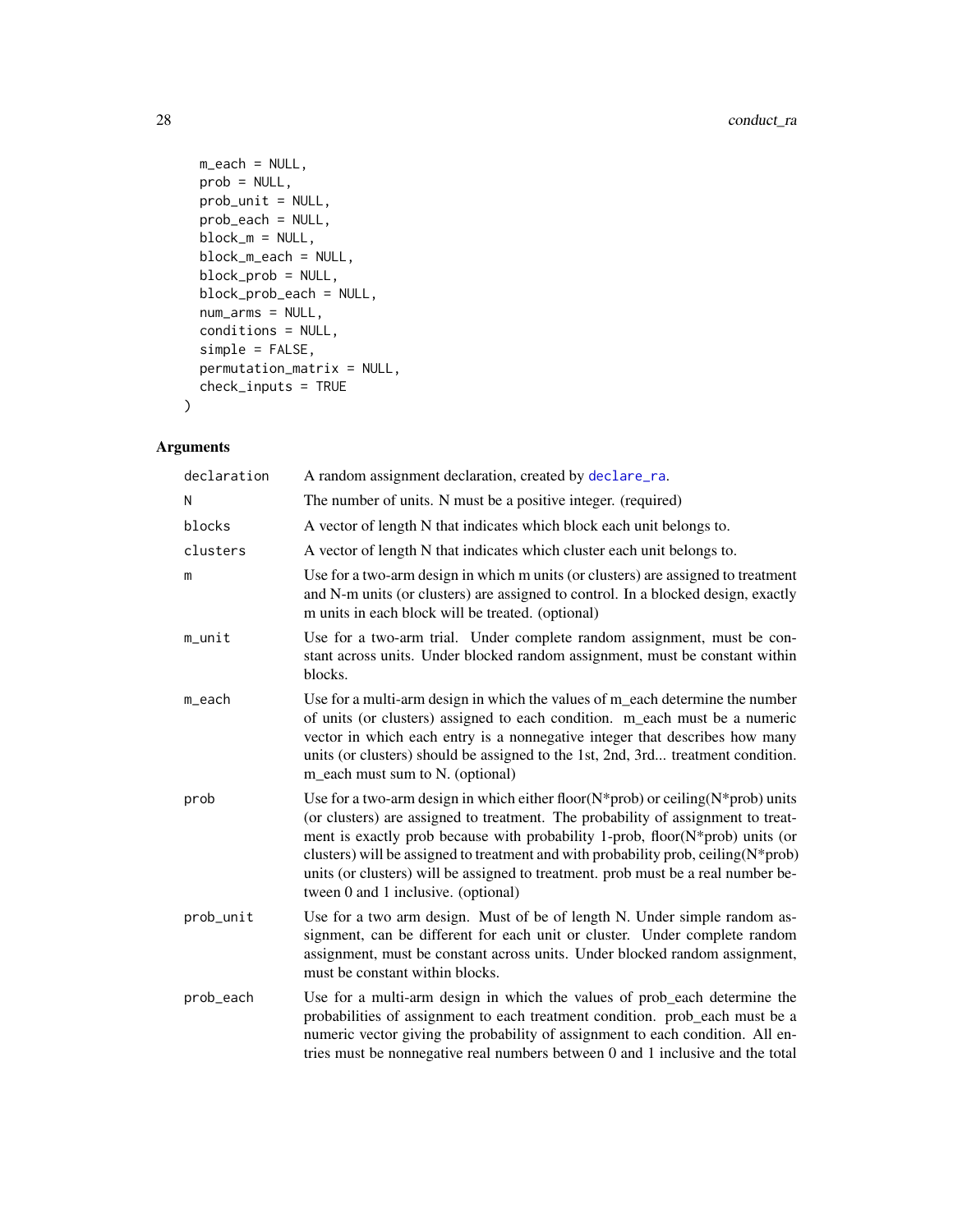|                    | must sum to 1. Because of integer issues, the exact number of units assigned<br>to each condition may differ (slightly) from assignment to assignment, but the<br>overall probability of assignment is exactly prob_each. (optional)                                                                                                                                                                                                                                                                                                                                                                         |  |
|--------------------|--------------------------------------------------------------------------------------------------------------------------------------------------------------------------------------------------------------------------------------------------------------------------------------------------------------------------------------------------------------------------------------------------------------------------------------------------------------------------------------------------------------------------------------------------------------------------------------------------------------|--|
| block_m            | Use for a two-arm design in which block_m describes the number of units to as-<br>sign to treatment within each block. Note that in previous versions of randomizr,<br>block_m behaved like block_m_each.                                                                                                                                                                                                                                                                                                                                                                                                    |  |
| block_m_each       | Use for a multi-arm design in which the values of block_m_each determine the<br>number of units (or clusters) assigned to each condition. block_m_each must<br>be a matrix with the same number of rows as blocks and the same number of<br>columns as treatment arms. Cell entries are the number of units (or clusters) to<br>be assigned to each treatment arm within each block. The rows should respect<br>the ordering of the blocks as determined by sort(unique(blocks)). The columns<br>should be in the order of conditions, if specified.                                                         |  |
| block_prob         | Use for a two-arm design in which block_prob describes the probability of as-<br>signment to treatment within each block. Differs from prob in that the probabil-<br>ity of assignment can vary across blocks.                                                                                                                                                                                                                                                                                                                                                                                               |  |
| block_prob_each    |                                                                                                                                                                                                                                                                                                                                                                                                                                                                                                                                                                                                              |  |
|                    | Use for a multi-arm design in which the values of block_prob_each determine<br>the probabilities of assignment to each treatment condition. block_prob_each<br>must be a matrix with the same number of rows as blocks and the same num-<br>ber of columns as treatment arms. Cell entries are the probabilities of assign-<br>ment to treatment within each block. The rows should respect the ordering of<br>the blocks as determined by sort(unique(blocks)). Use only if the probabilities<br>of assignment should vary by block, otherwise use prob_each. Each row of<br>block_prob_each must sum to 1. |  |
| num_arms           | The number of treatment arms. If unspecified, num_arms will be determined<br>from the other arguments. (optional)                                                                                                                                                                                                                                                                                                                                                                                                                                                                                            |  |
| conditions         | A character vector giving the names of the treatment groups. If unspecified, the<br>treatment groups will be named 0 (for control) and 1 (for treatment) in a two-arm<br>trial and T1, T2, T3, in a multi-arm trial. An exception is a two-group design in<br>which num_arms is set to 2, in which case the condition names are T1 and T2,<br>as in a multi-arm trial with two arms. (optional)                                                                                                                                                                                                              |  |
| simple             | logical, defaults to FALSE. If TRUE, simple random assignment is used. When<br>simple = TRUE, please do not specify m, m_each, block_m, or block_m_each.<br>If simple = TRUE, prob and prob_each may vary by unit.                                                                                                                                                                                                                                                                                                                                                                                           |  |
| permutation_matrix |                                                                                                                                                                                                                                                                                                                                                                                                                                                                                                                                                                                                              |  |
|                    | for custom random assignment procedures.                                                                                                                                                                                                                                                                                                                                                                                                                                                                                                                                                                     |  |
| check_inputs       | logical. Defaults to TRUE.                                                                                                                                                                                                                                                                                                                                                                                                                                                                                                                                                                                   |  |
|                    |                                                                                                                                                                                                                                                                                                                                                                                                                                                                                                                                                                                                              |  |

# Examples

```
declaration \leq declare_ra(N = 100, m_each = c(30, 30, 40))
Z <- conduct_ra(declaration = declaration)
table(Z)
```
# equivalent to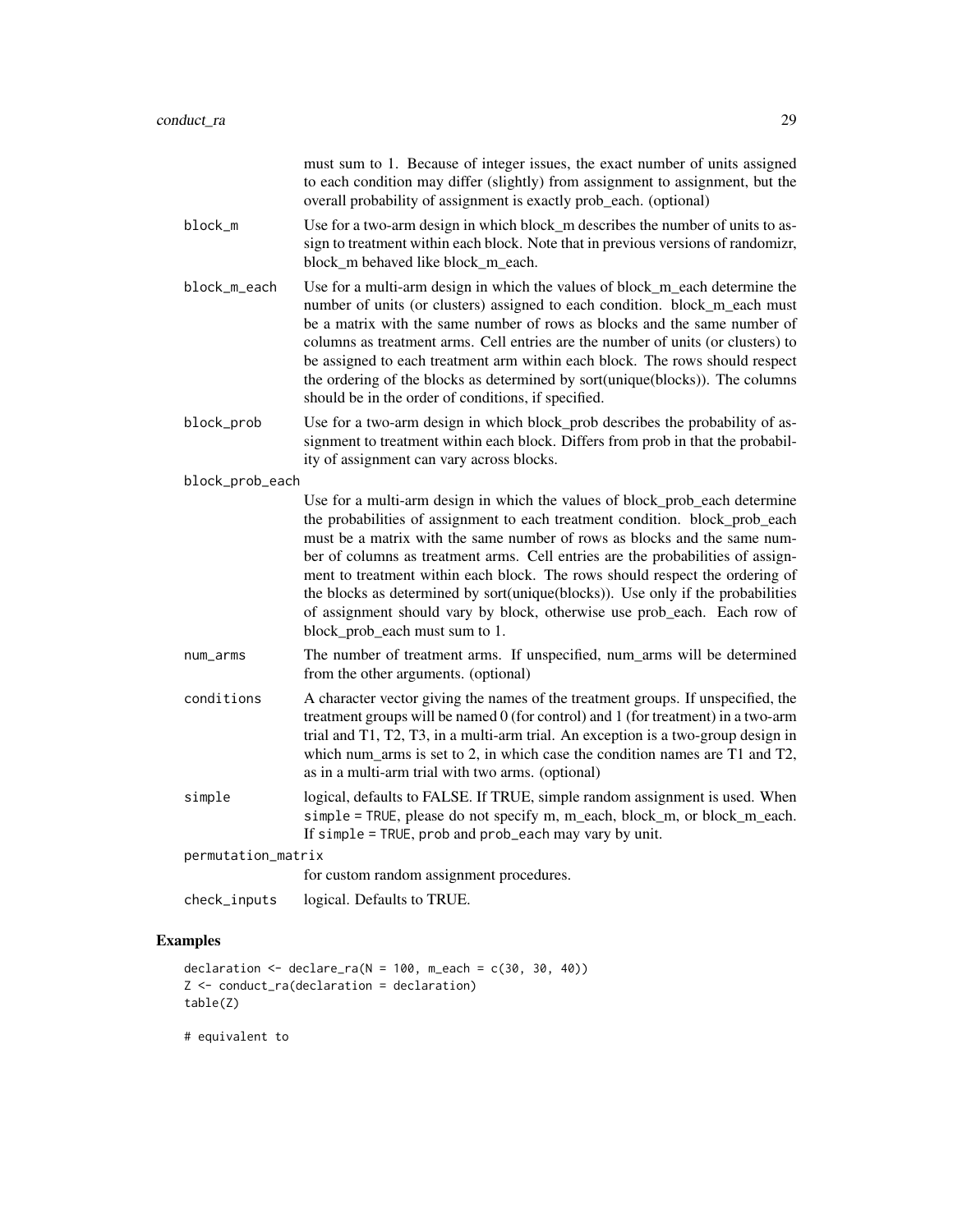```
Z \le conduct_ra(N = 100, m_each = c(30, 30, 40))
table(Z)
```
#### custom\_ra *Custom Random Assignment*

# Description

TODO

#### Usage

custom\_ra(permutation\_matrix)

#### Arguments

permutation\_matrix A permutation matrix

# Value

A vector of length N that indicates the treatment condition of each unit. Is numeric in a two-arm trial and a factor variable (ordered by conditions) in a multi-arm trial.

#### Examples

# TODO

custom\_ra\_probabilities

*probabilities of assignment: Custom Random Assignment*

# Description

probabilities of assignment: Custom Random Assignment

### Usage

```
custom_ra_probabilities(permutation_matrix)
```
#### Arguments

permutation\_matrix A permutation matrix

<span id="page-29-0"></span>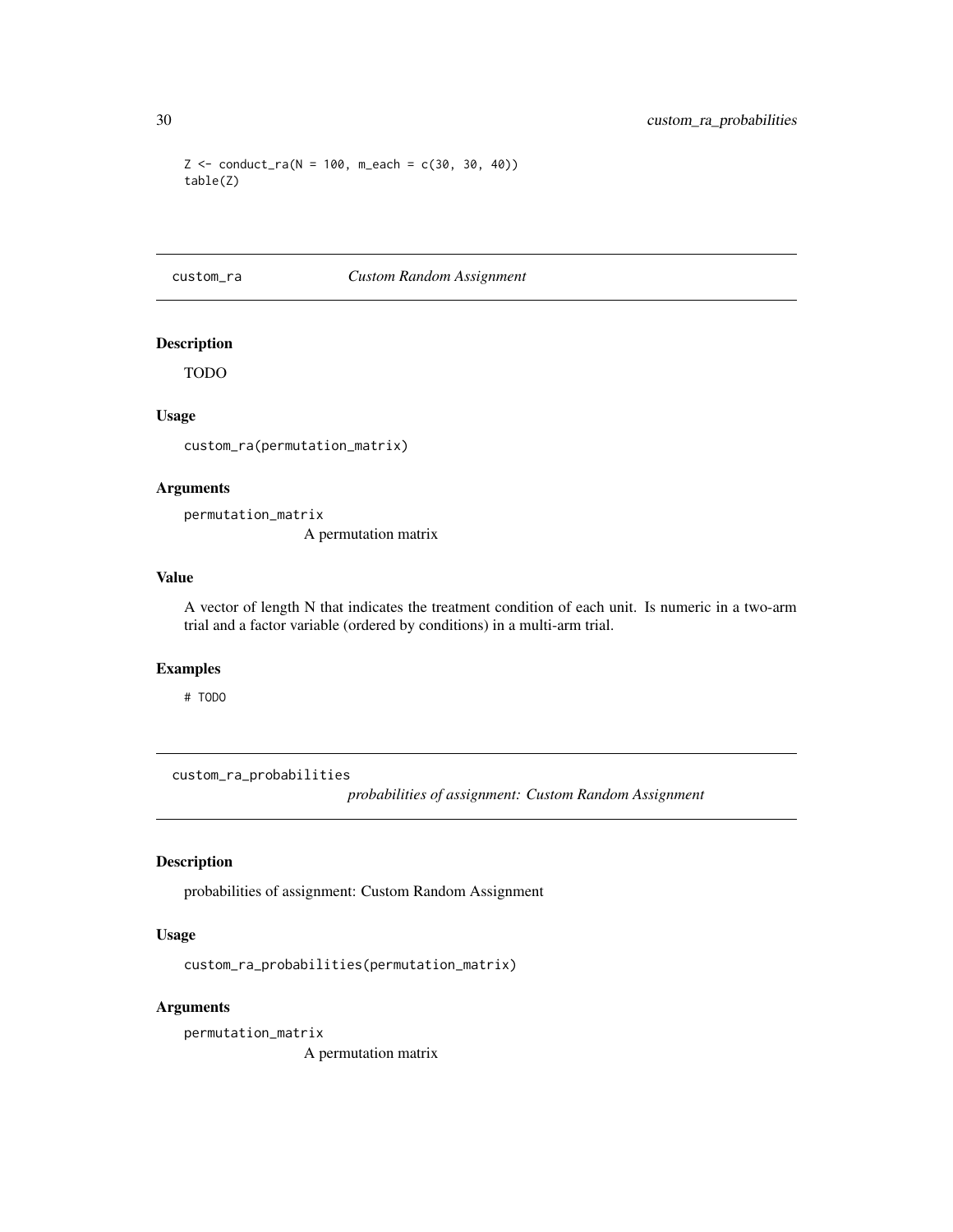### <span id="page-30-0"></span>declare\_ra 31

# Value

A matrix of probabilities of assignment

# Examples

# TODO

<span id="page-30-1"></span>declare\_ra *Declare a random assignment procedure.*

# Description

Declare a random assignment procedure.

#### Usage

```
declare_ra(
 N = NULL,blocks = NULL,
 clusters = NULL,
 m = NULL,m\_unit = NULL,m_each = NULL,
 prob = NULL,
 prob_unit = NULL,
 prob_each = NULL,
 block_m = NULL,
 block_m_each = NULL,
 block_prob = NULL,
  block_prob_each = NULL,
  num_arms = NULL,
  conditions = NULL,
  simple = FALSE,
  permutation_matrix = NULL,
  check_inputs = TRUE
\lambda
```

| N        | The number of units. N must be a positive integer. (required)                                                                                                                                                               |
|----------|-----------------------------------------------------------------------------------------------------------------------------------------------------------------------------------------------------------------------------|
| blocks   | A vector of length N that indicates which block each unit belongs to.                                                                                                                                                       |
| clusters | A vector of length N that indicates which cluster each unit belongs to.                                                                                                                                                     |
| m        | Use for a two-arm design in which m units (or clusters) are assigned to treatment<br>and N-m units (or clusters) are assigned to control. In a blocked design, exactly<br>m units in each block will be treated. (optional) |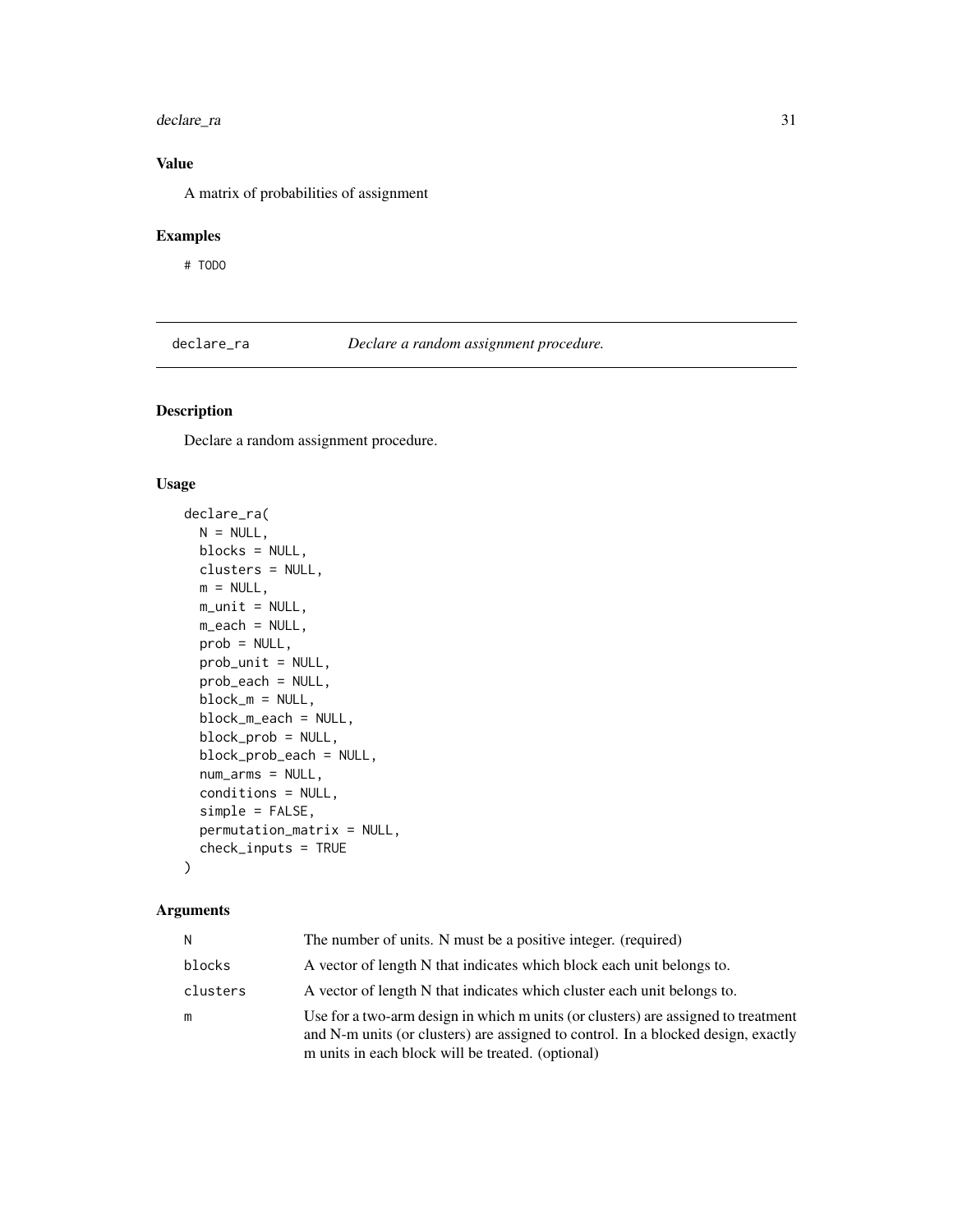- m\_unit Use for a two-arm trial. Under complete random assignment, must be constant across units. Under blocked random assignment, must be constant within blocks.
- m\_each Use for a multi-arm design in which the values of m\_each determine the number of units (or clusters) assigned to each condition. m\_each must be a numeric vector in which each entry is a nonnegative integer that describes how many units (or clusters) should be assigned to the 1st, 2nd, 3rd... treatment condition. m\_each must sum to N. (optional)
- prob Use for a two-arm design in which either floor( $N^*$ prob) or ceiling( $N^*$ prob) units (or clusters) are assigned to treatment. The probability of assignment to treatment is exactly prob because with probability 1-prob, floor(N\*prob) units (or clusters) will be assigned to treatment and with probability prob, ceiling( $N^*$ prob) units (or clusters) will be assigned to treatment. prob must be a real number between 0 and 1 inclusive. (optional)
- prob\_unit Use for a two arm design. Must of be of length N. Under simple random assignment, can be different for each unit or cluster. Under complete random assignment, must be constant across units. Under blocked random assignment, must be constant within blocks.
- prob\_each Use for a multi-arm design in which the values of prob\_each determine the probabilities of assignment to each treatment condition. prob\_each must be a numeric vector giving the probability of assignment to each condition. All entries must be nonnegative real numbers between 0 and 1 inclusive and the total must sum to 1. Because of integer issues, the exact number of units assigned to each condition may differ (slightly) from assignment to assignment, but the overall probability of assignment is exactly prob\_each. (optional)
- block\_m Use for a two-arm design in which block\_m describes the number of units to assign to treatment within each block. Note that in previous versions of randomizr, block m behaved like block m each.
- block\_m\_each Use for a multi-arm design in which the values of block\_m\_each determine the number of units (or clusters) assigned to each condition. block m each must be a matrix with the same number of rows as blocks and the same number of columns as treatment arms. Cell entries are the number of units (or clusters) to be assigned to each treatment arm within each block. The rows should respect the ordering of the blocks as determined by sort(unique(blocks)). The columns should be in the order of conditions, if specified.
- block\_prob Use for a two-arm design in which block\_prob describes the probability of assignment to treatment within each block. Differs from prob in that the probability of assignment can vary across blocks.

block\_prob\_each

Use for a multi-arm design in which the values of block\_prob\_each determine the probabilities of assignment to each treatment condition. block\_prob\_each must be a matrix with the same number of rows as blocks and the same number of columns as treatment arms. Cell entries are the probabilities of assignment to treatment within each block. The rows should respect the ordering of the blocks as determined by sort(unique(blocks)). Use only if the probabilities of assignment should vary by block, otherwise use prob\_each. Each row of block\_prob\_each must sum to 1.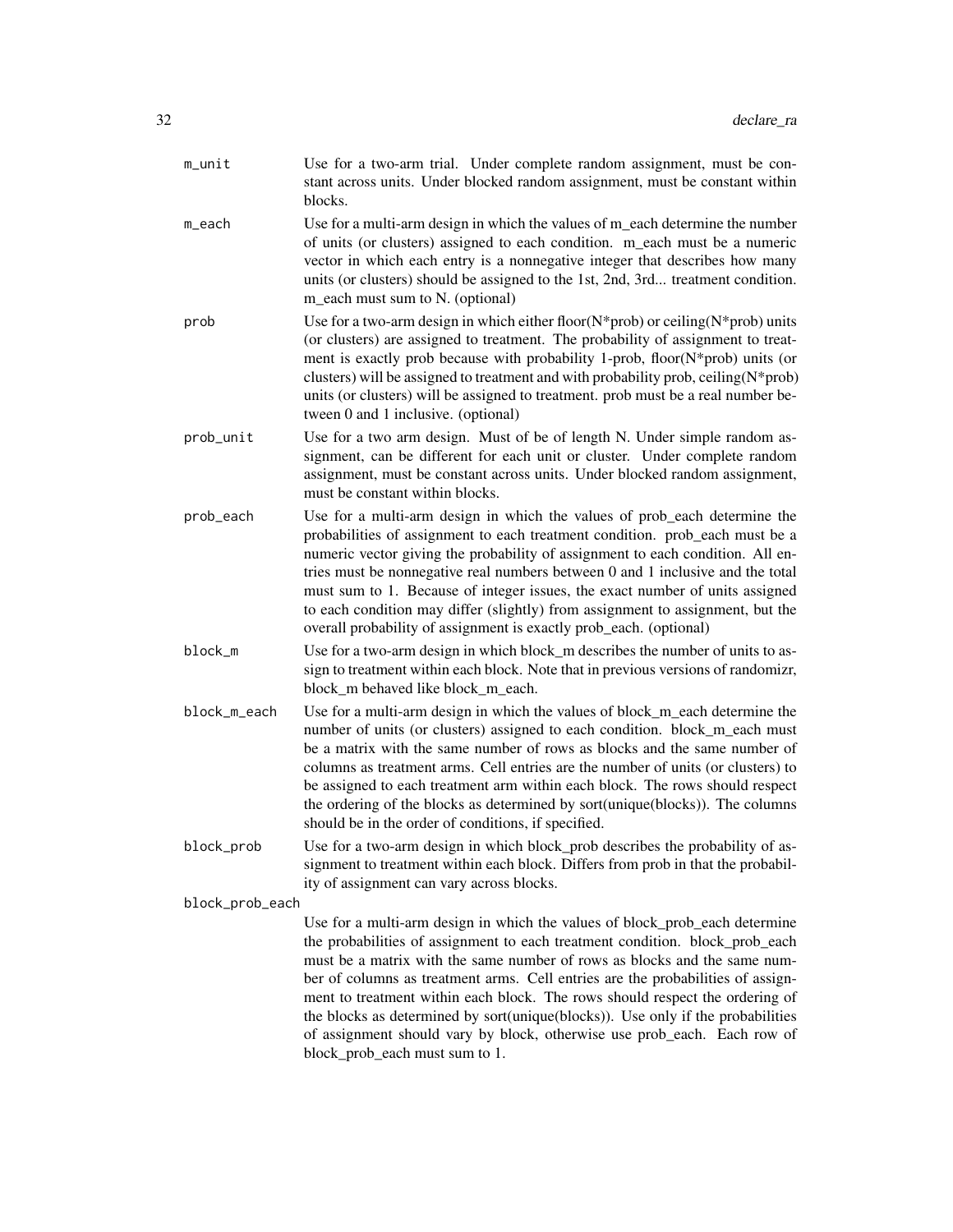#### declare\_ra 33

| num_arms           | The number of treatment arms. If unspecified, num_arms will be determined<br>from the other arguments. (optional)                                                                                                                                                                                                                                                                                      |
|--------------------|--------------------------------------------------------------------------------------------------------------------------------------------------------------------------------------------------------------------------------------------------------------------------------------------------------------------------------------------------------------------------------------------------------|
| conditions         | A character vector giving the names of the treatment groups. If unspecified, the<br>treatment groups will be named $0$ (for control) and 1 (for treatment) in a two-arm<br>trial and T1, T2, T3, in a multi-arm trial. An exception is a two-group design in<br>which num arms is set to 2, in which case the condition names are $T1$ and $T2$ ,<br>as in a multi-arm trial with two arms. (optional) |
| simple             | logical, defaults to FALSE. If TRUE, simple random assignment is used. When<br>simple = TRUE, please do not specify m, m_each, block_m, or block_m_each.<br>If simple = TRUE, prob and prob_each may vary by unit.                                                                                                                                                                                     |
| permutation_matrix |                                                                                                                                                                                                                                                                                                                                                                                                        |
|                    | for custom random assignment procedures.                                                                                                                                                                                                                                                                                                                                                               |
| check_inputs       | logical. Defaults to TRUE.                                                                                                                                                                                                                                                                                                                                                                             |
|                    |                                                                                                                                                                                                                                                                                                                                                                                                        |

#### Value

A list of class "declaration". The list has five entries: \$ra\_function, a function that generates random assignments according to the declaration. \$ra\_type, a string indicating the type of random assignment used \$probabilities\_matrix, a matrix with N rows and num\_arms columns, describing each unit's probabilities of assignment to conditions. \$blocks, the blocking variable. \$clusters, the clustering variable.

#### Examples

# The declare\_ra function is used in three ways:

```
# 1. To obtain some basic facts about a randomization:
declaration <- declare_ra(N=100, m_each=c(30, 30, 40))
declaration
```

```
# 2. To conduct a random assignment:
```

```
Z <- conduct_ra(declaration)
table(Z)
```
# 3. To obtain observed condition probabilities

```
probs <- obtain_condition_probabilities(declaration, Z)
table(probs, Z)
```
# Simple Random Assignment Declarations

```
declare_ra(N=100, simple = TRUE)
declare_ra(N=100, prob = .4, simple = TRUE)
declare_ra(N=100, prob_each=c(0.3, 0.3, 0.4),
           conditions=c("control", "placebo", "treatment"), simple=TRUE)
```
# Complete Random Assignment Declarations

```
declare_ra(N=100)
```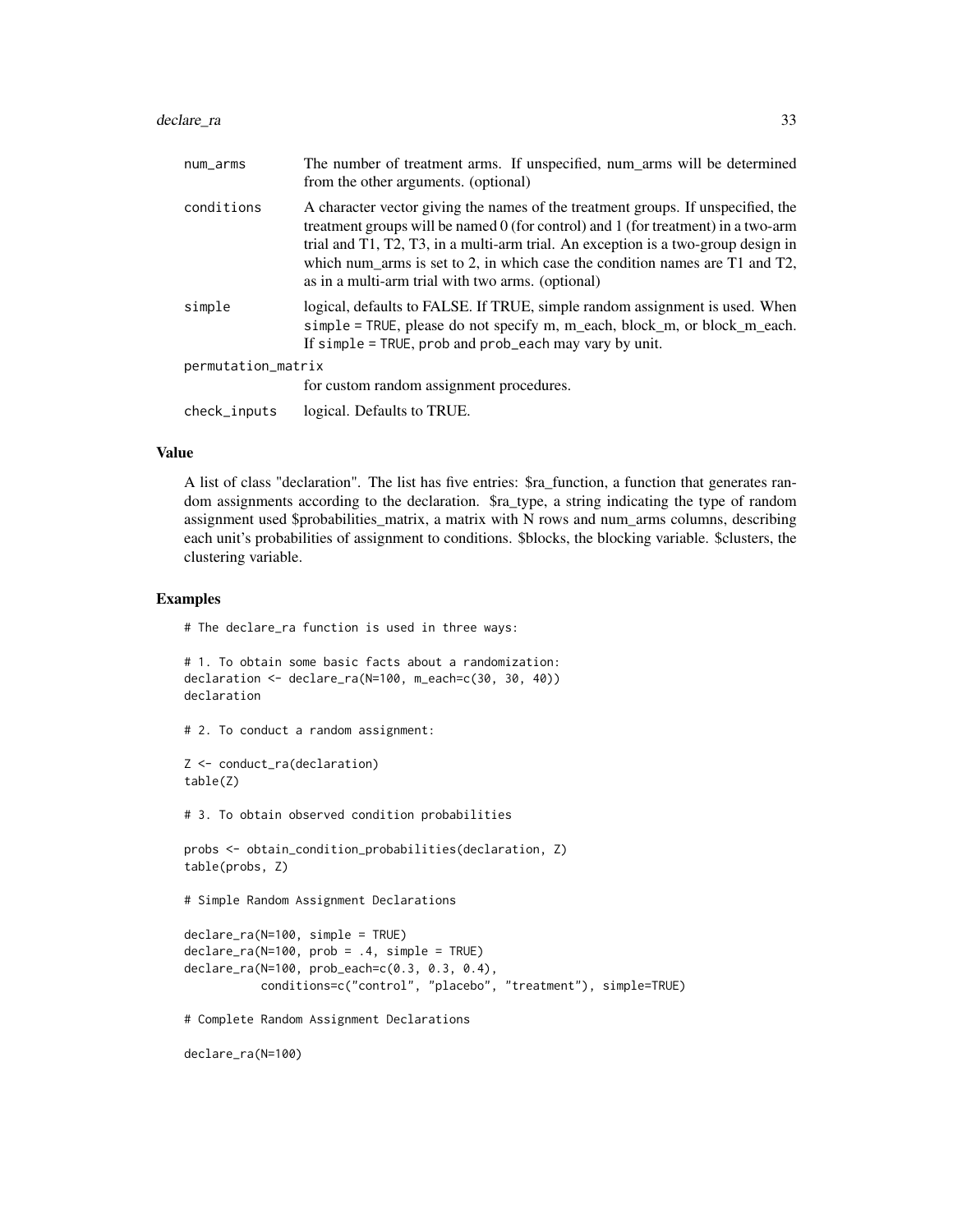```
declare_ra(N=100, m_each = c(30, 70),
           conditions = c("control", "treatment"))
declare_ra(N=100, m_each=c(30, 30, 40))
# Block Random Assignment Declarations
blocks <- rep(c("A", "B","C"), times = c(50, 100, 200))
block_m_each \leq rbind(c(10, 40),
                 c(30, 70),
                 c(50, 150))
declare_ra(blocks = blocks, block_m_each = block_m_each)
# Cluster Random Assignment Declarations
clusters <- rep(letters, times = 1:26)
declare_ra(clusters = clusters)
\text{declace}_\text{r} a(clusters = clusters, m_each = c(7, 7, 12))
# Blocked and Clustered Random Assignment Declarations
clusters <- rep(letters, times=1:26)
blocks <- rep(NA, length(clusters))
blocks[clusters %in% letters[1:5]] <- "block_1"
blocks[clusters %in% letters[6:10]] <- "block_2"
blocks[clusters %in% letters[11:15]] <- "block_3"
blocks[clusters %in% letters[16:20]] <- "block_4"
blocks[clusters %in% letters[21:26]] <- "block_5"
table(blocks, clusters)
declare_ra(clusters = clusters, blocks = blocks)
\text{dec}a\text{c}lusters = clusters, blocks = blocks, prob_each = c(.2, .5, .3))
```
<span id="page-33-1"></span>

declare\_rs *Declare a random sampling procedure.*

### Description

Declare a random sampling procedure.

```
declare_rs(
 N = NULL,strata = NULL,
 clusters = NULL,
```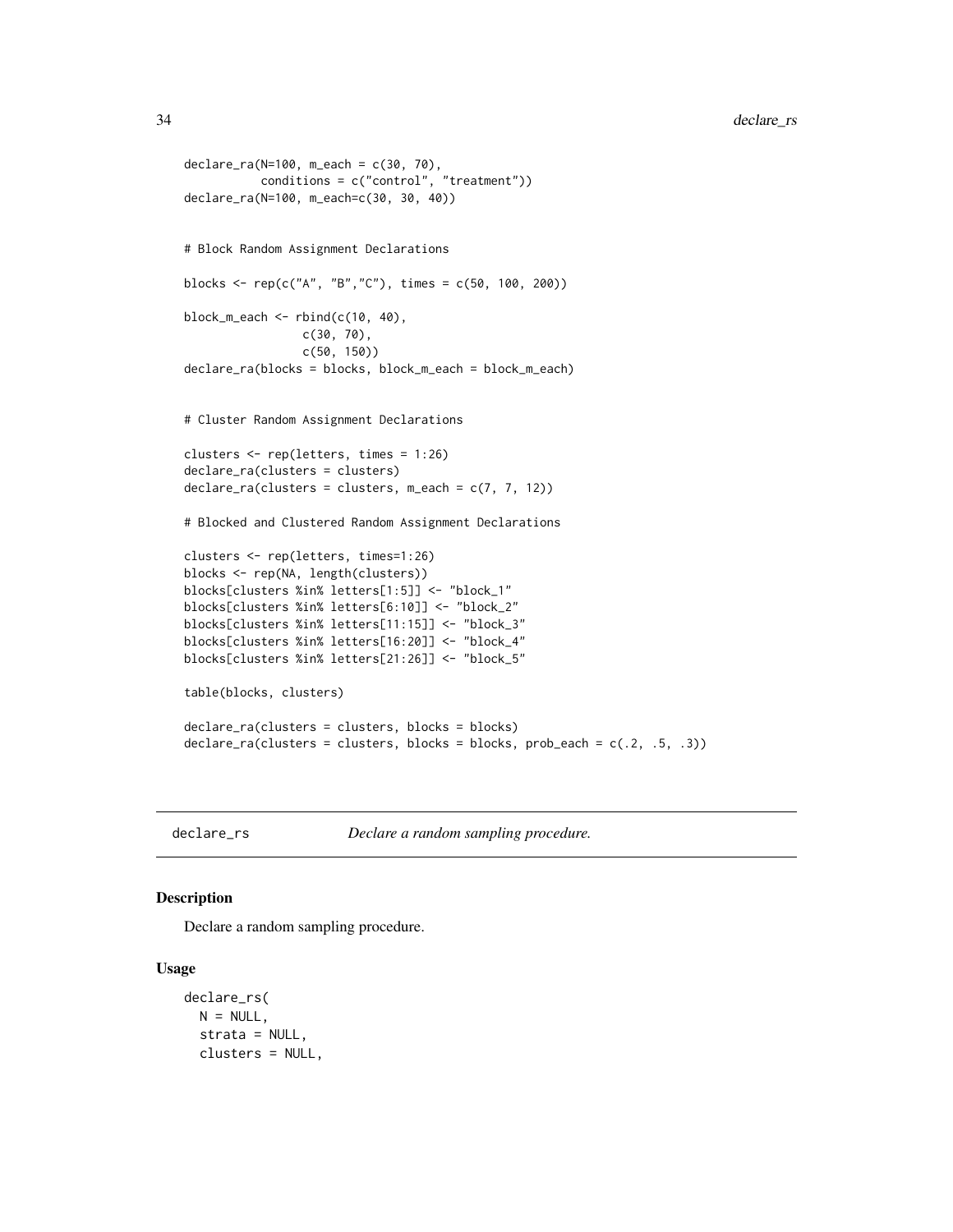### declare\_rs 35

```
n = NULL,n_unit = NULL,
 prob = NULL,
 prob_unit = NULL,
 strata_n = NULL,
  strata_prob = NULL,
 simple = FALSE,
 check_inputs = TRUE
)
```
#### Arguments

| N            | The number of units. N must be a positive integer. (required)                                                                                                                                                                                                                                                                                                                                                 |
|--------------|---------------------------------------------------------------------------------------------------------------------------------------------------------------------------------------------------------------------------------------------------------------------------------------------------------------------------------------------------------------------------------------------------------------|
| strata       | A vector of length N that indicates which stratum each unit belongs to.                                                                                                                                                                                                                                                                                                                                       |
| clusters     | A vector of length N that indicates which cluster each unit belongs to.                                                                                                                                                                                                                                                                                                                                       |
| n            | Use for a design in which n units (or clusters) are sampled. In a stratified design,<br>exactly n units in each stratum will be sampled. (optional)                                                                                                                                                                                                                                                           |
| $n$ _unit    | Under complete random sampling, must be constant across units. Under strati-<br>fied random sampling, must be constant within strata.                                                                                                                                                                                                                                                                         |
| prob         | Use for a design in which either floor( $N$ *prob) or ceiling( $N$ *prob) units (or clus-<br>ters) are sampled. The probability of being sampled is exactly prob because with<br>probability 1-prob, floor(N*prob) units (or clusters) will be sampled and with<br>probability prob, ceiling(N*prob) units (or clusters) will be sampled. prob must<br>be a real number between 0 and 1 inclusive. (optional) |
| prob_unit    | Must of be of length N. Under simple random sampling, can be different for<br>each unit or cluster. Under complete random sampling, must be constant across<br>units. Under stratified random sampling, must be constant within strata.                                                                                                                                                                       |
| strata_n     | Use for a design in which strata_n describes the number of units to sample within<br>each stratum.                                                                                                                                                                                                                                                                                                            |
| strata_prob  | Use for a design in which strata_prob describes the probability of being sampled<br>within each stratum. Differs from prob in that the probability of being sampled<br>can vary across strata.                                                                                                                                                                                                                |
| simple       | logical, defaults to FALSE. If TRUE, simple random sampling is used. When<br>simple = TRUE, please do not specify n or strata_n. When simple = TRUE, prob<br>may vary by unit.                                                                                                                                                                                                                                |
| check_inputs | logical. Defaults to TRUE.                                                                                                                                                                                                                                                                                                                                                                                    |

#### Value

A list of class "declaration". The list has five entries: \$rs\_function, a function that generates random samplings according to the declaration. \$rs\_type, a string indicating the type of random sampling used \$probabilities\_vector, A vector length N indicating the probability of being sampled. \$strata, the stratification variable. \$clusters, the clustering variable.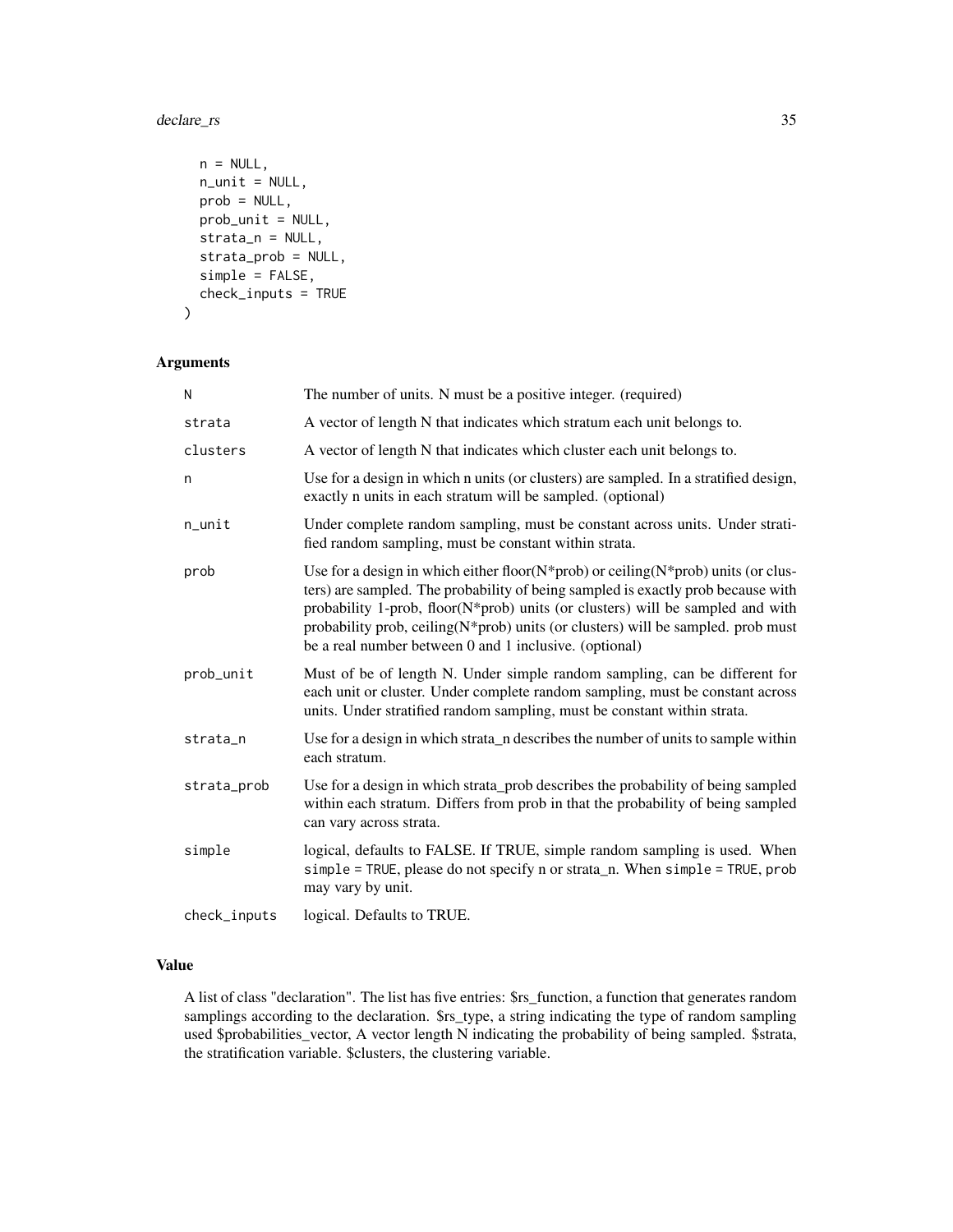#### Examples

```
# The declare_rs function is used in three ways:
# 1. To obtain some basic facts about a sampling procedure:
declaration \leq declare_rs(N = 100, n = 30)
declaration
# 2. To draw a random sample:
S <- draw_rs(declaration)
table(S)
# 3. To obtain inclusion probabilities
probs <- obtain_inclusion_probabilities(declaration)
table(probs, S)
# Simple Random Sampling Declarations
declare_r s(N = 100, simple = TRUE)\text{dec}lare_rs(N = 100, prob = .4, simple = TRUE)
# Complete Random Sampling Declarations
declare_rs(N = 100)
\text{declare}_{rs(N = 100, n = 30)}# Stratified Random Sampling Declarations
strata <- rep(c("A", "B","C"), times=c(50, 100, 200))
declare_rs(strata = strata)
declare_rs(strata = strata, prob = .5)
# Cluster Random Sampling Declarations
clusters <- rep(letters, times = 1:26)
declare_rs(clusters = clusters)
declare_rs(clusters = clusters, n = 10)
# Stratified and Clustered Random Sampling Declarations
clusters <- rep(letters, times = 1:26)
strata <- rep(NA, length(clusters))
strata[clusters %in% letters[1:5]] <- "stratum_1"
strata[clusters %in% letters[6:10]] <- "stratum_2"
strata[clusters %in% letters[11:15]] <- "stratum_3"
strata[clusters %in% letters[16:20]] <- "stratum_4"
strata[clusters %in% letters[21:26]] <- "stratum_5"
```
table(strata, clusters)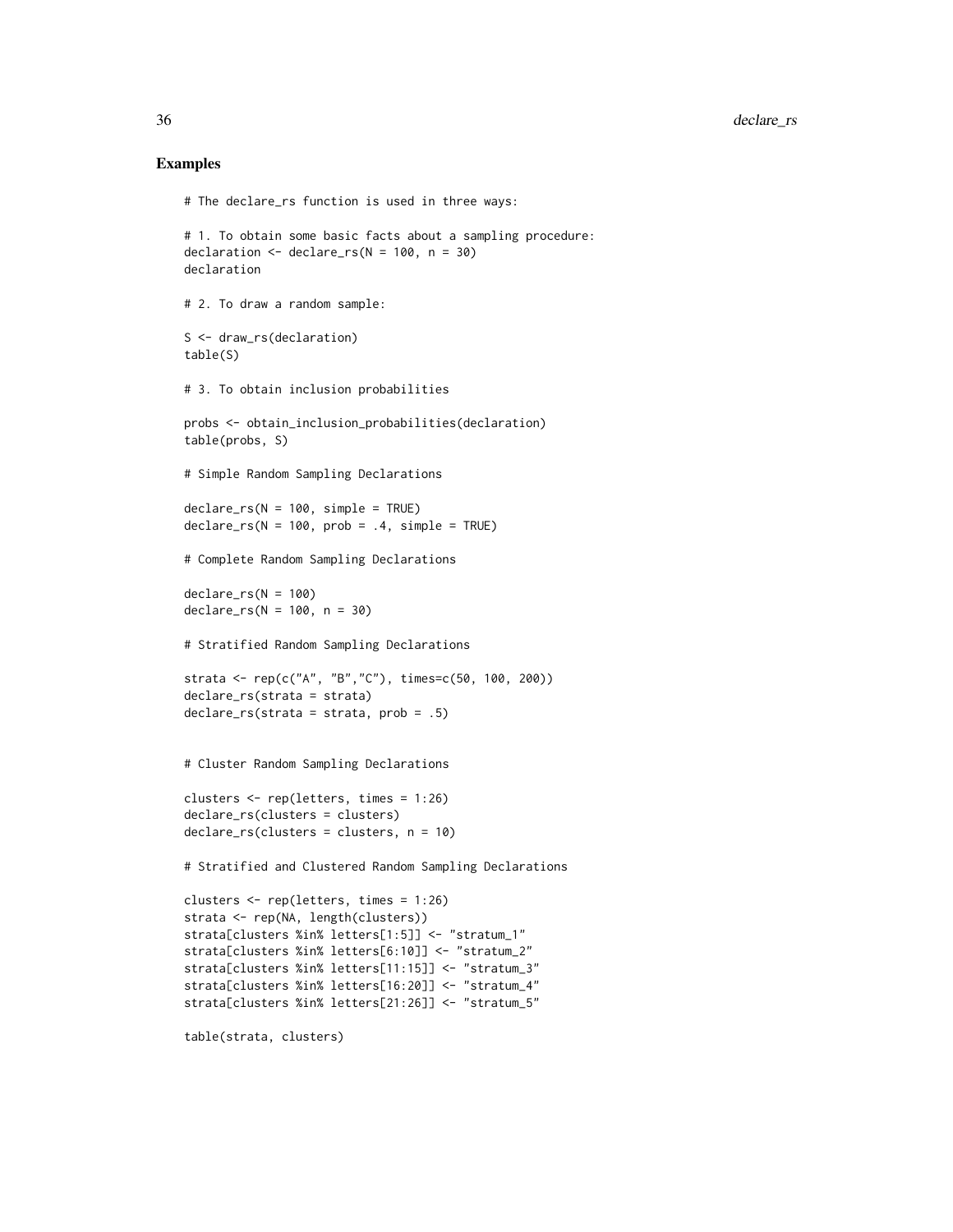#### <span id="page-36-0"></span>draw\_rs 37

```
declare_rs(clusters = clusters, strata = strata)
declare_rs(clusters = clusters, strata = strata, prob = .3)
```
draw\_rs *Draw a random sample*

# Description

You can either give draw\_rs() an declaration, as created by [declare\\_rs](#page-33-1) or you can specify the other arguments to describe a random sampling procedure.

#### Usage

```
draw_rs(
 declaration = NULL,
 N = NULL,strata = NULL,
 clusters = NULL,
 n = NULL,n_unit = NULL,
 prob = NULL,
 prob_unit = NULL,
  strata_n = NULL,
  strata_prob = NULL,
  simple = FALSE,
  check_inputs = TRUE
\lambda
```

| declaration | A random sampling declaration, created by declare_rs.                                                                                                                                                                                                                                                                                                                                                                     |
|-------------|---------------------------------------------------------------------------------------------------------------------------------------------------------------------------------------------------------------------------------------------------------------------------------------------------------------------------------------------------------------------------------------------------------------------------|
| N           | The number of units. N must be a positive integer. (required)                                                                                                                                                                                                                                                                                                                                                             |
| strata      | A vector of length N that indicates which stratum each unit belongs to.                                                                                                                                                                                                                                                                                                                                                   |
| clusters    | A vector of length N that indicates which cluster each unit belongs to.                                                                                                                                                                                                                                                                                                                                                   |
| n           | Use for a design in which n units (or clusters) are sampled. In a stratified design,<br>exactly n units in each stratum will be sampled. (optional)                                                                                                                                                                                                                                                                       |
| $n$ _unit   | Under complete random sampling, must be constant across units. Under strati-<br>fied random sampling, must be constant within strata.                                                                                                                                                                                                                                                                                     |
| prob        | Use for a design in which either floor( $N^*$ prob) or ceiling( $N^*$ prob) units (or clus-<br>ters) are sampled. The probability of being sampled is exactly prob because with<br>probability 1-prob, floor( $N^*$ prob) units (or clusters) will be sampled and with<br>probability prob, ceiling $(N^*$ prob) units (or clusters) will be sampled. prob must<br>be a real number between 0 and 1 inclusive. (optional) |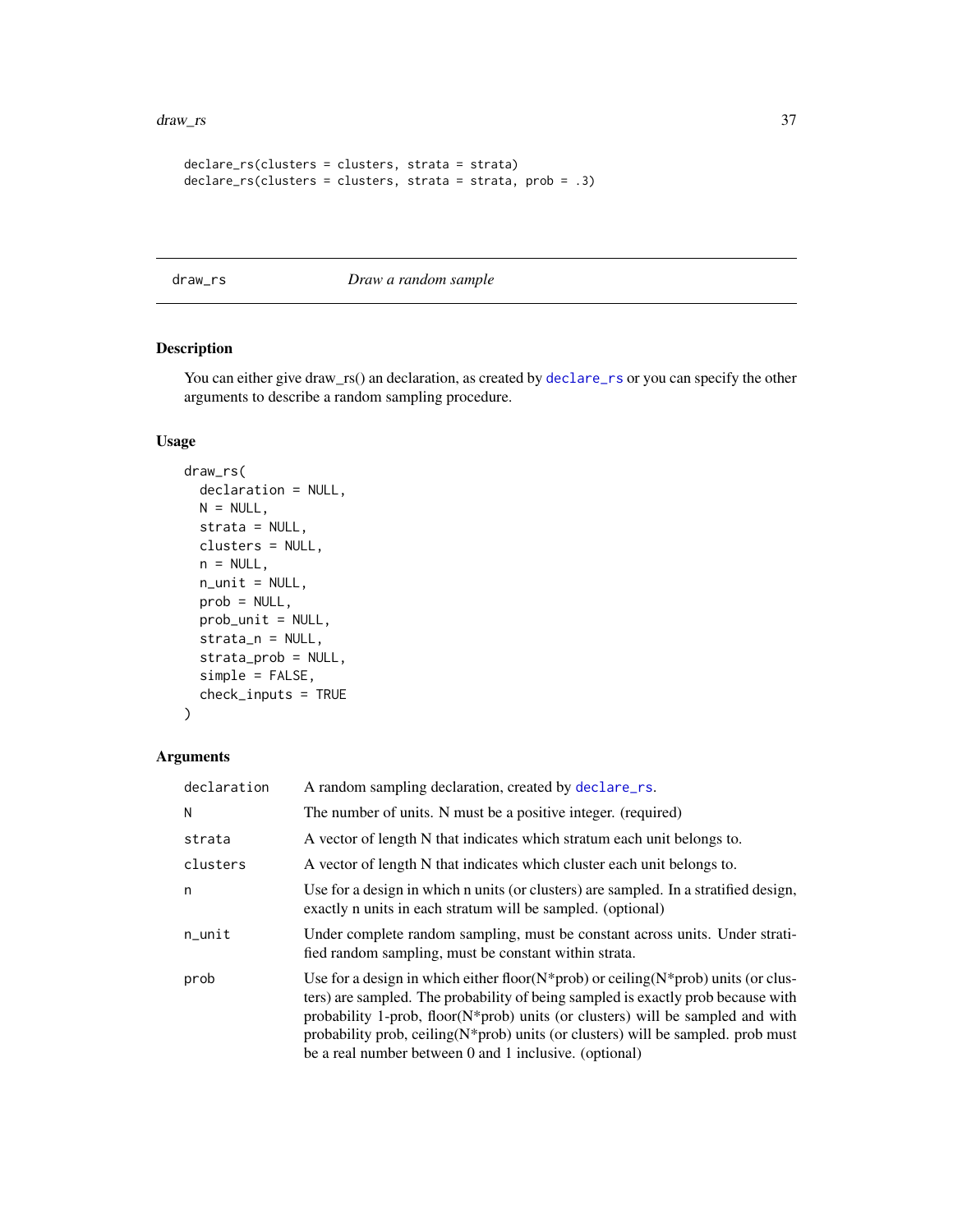<span id="page-37-0"></span>

| prob_unit    | Must of be of length N. Under simple random sampling, can be different for<br>each unit or cluster. Under complete random sampling, must be constant across<br>units. Under stratified random sampling, must be constant within strata. |
|--------------|-----------------------------------------------------------------------------------------------------------------------------------------------------------------------------------------------------------------------------------------|
| strata_n     | Use for a design in which strata n describes the number of units to sample within<br>each stratum.                                                                                                                                      |
| strata_prob  | Use for a design in which strata_prob describes the probability of being sampled<br>within each stratum. Differs from prob in that the probability of being sampled<br>can vary across strata.                                          |
| simple       | logical, defaults to FALSE. If TRUE, simple random sampling is used. When<br>simple = TRUE, please do not specify n or strata_n. When simple = TRUE, prob<br>may vary by unit.                                                          |
| check_inputs | logical. Defaults to TRUE.                                                                                                                                                                                                              |

#### Examples

```
declaration <- declare_rs(N = 100, n = 30)
S <- draw_rs(declaration = declaration)
table(S)
# equivalent to
S \leq - \text{draw} \, \text{rs}(N = 100, n = 30)table(S)
```

```
obtain_condition_probabilities
```
*Obtain the probabilities of units being in the conditions that they are in.*

#### Description

You can either give obtain\_condition\_probabilities() an declaration, as created by [declare\\_ra](#page-30-1) or you can specify the other arguments to describe a random assignment procedure.

This function is especially useful when units have different probabilities of assignment and the analyst plans to use inverse-probability weights.

```
obtain_condition_probabilities(
 declaration = NULL,
 assignment,
 N = NULL,blocks = NULL,
 clusters = NULL,
 m = NULL,m\_unit = NULL,
```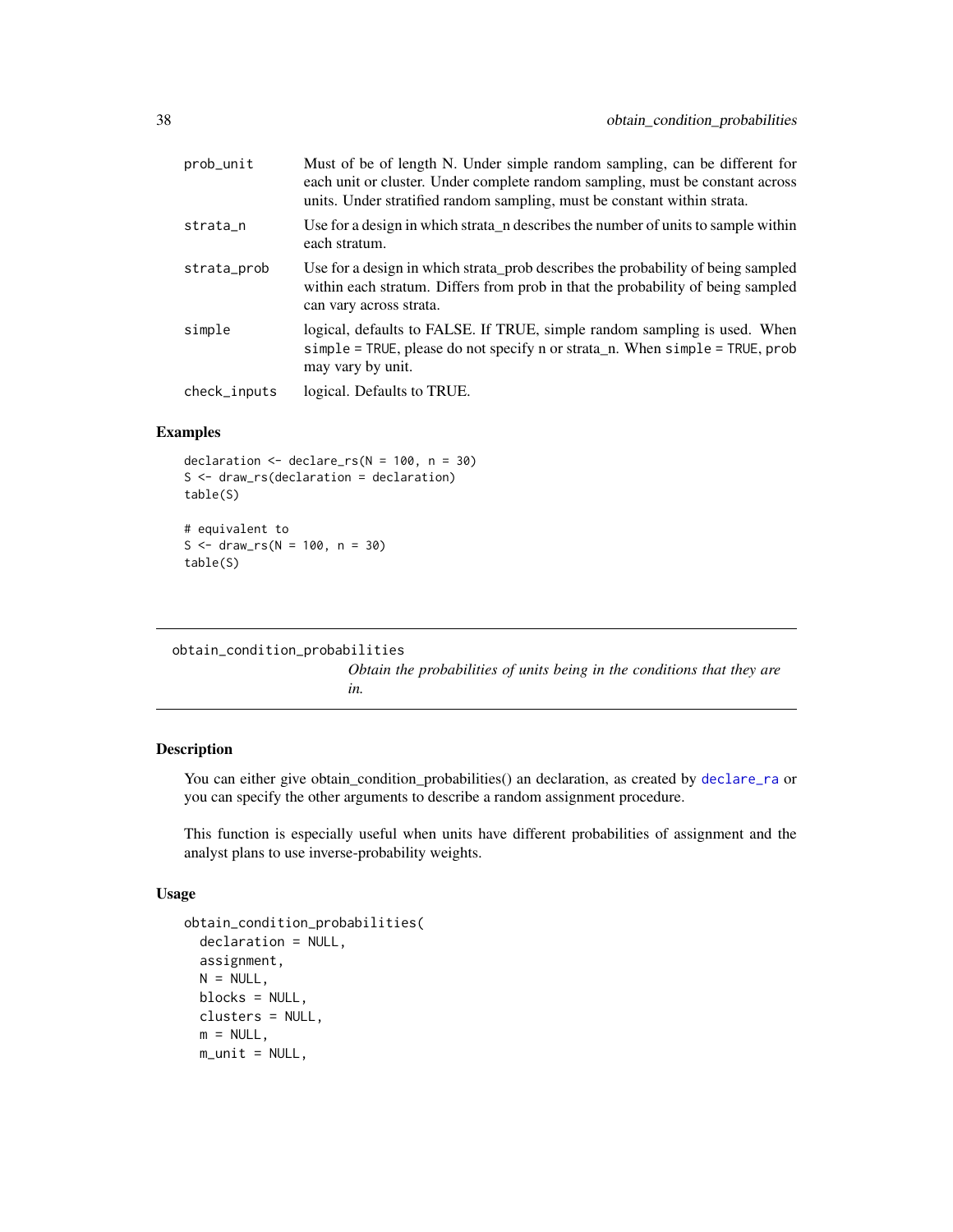```
m_each = NULL,
prob = NULL,
prob\_unit = NULL,prob_each = NULL,
block_m = NULL,block_m_each = NULL,
block_prob = NULL,
block_prob_each = NULL,
num_arms = NULL,
conditions = NULL,
simple = FALSE,
permutation_matrix = NULL,
check_inputs = TRUE
```
# Arguments

)

| declaration | A random assignment declaration, created by declare_ra.                                                                                                                                                                                                                                                                                                                                                                                                                        |
|-------------|--------------------------------------------------------------------------------------------------------------------------------------------------------------------------------------------------------------------------------------------------------------------------------------------------------------------------------------------------------------------------------------------------------------------------------------------------------------------------------|
| assignment  | A vector of random assignments, often created by conduct_ra.                                                                                                                                                                                                                                                                                                                                                                                                                   |
| N           | The number of units. N must be a positive integer. (required)                                                                                                                                                                                                                                                                                                                                                                                                                  |
| blocks      | A vector of length N that indicates which block each unit belongs to.                                                                                                                                                                                                                                                                                                                                                                                                          |
| clusters    | A vector of length N that indicates which cluster each unit belongs to.                                                                                                                                                                                                                                                                                                                                                                                                        |
| m           | Use for a two-arm design in which m units (or clusters) are assigned to treatment<br>and N-m units (or clusters) are assigned to control. In a blocked design, exactly<br>m units in each block will be treated. (optional)                                                                                                                                                                                                                                                    |
| m_unit      | Use for a two-arm trial. Under complete random assignment, must be con-<br>stant across units. Under blocked random assignment, must be constant within<br>blocks.                                                                                                                                                                                                                                                                                                             |
| m_each      | Use for a multi-arm design in which the values of m_each determine the number<br>of units (or clusters) assigned to each condition. m_each must be a numeric<br>vector in which each entry is a nonnegative integer that describes how many<br>units (or clusters) should be assigned to the 1st, 2nd, 3rd treatment condition.<br>m_each must sum to N. (optional)                                                                                                            |
| prob        | Use for a two-arm design in which either floor( $N$ *prob) or ceiling( $N$ *prob) units<br>(or clusters) are assigned to treatment. The probability of assignment to treat-<br>ment is exactly prob because with probability 1-prob, floor(N*prob) units (or<br>clusters) will be assigned to treatment and with probability prob, ceiling(N*prob)<br>units (or clusters) will be assigned to treatment. prob must be a real number be-<br>tween 0 and 1 inclusive. (optional) |
| prob_unit   | Use for a two arm design. Must of be of length N. Under simple random as-<br>signment, can be different for each unit or cluster. Under complete random<br>assignment, must be constant across units. Under blocked random assignment,<br>must be constant within blocks.                                                                                                                                                                                                      |
| prob_each   | Use for a multi-arm design in which the values of prob_each determine the<br>probabilities of assignment to each treatment condition. prob_each must be a                                                                                                                                                                                                                                                                                                                      |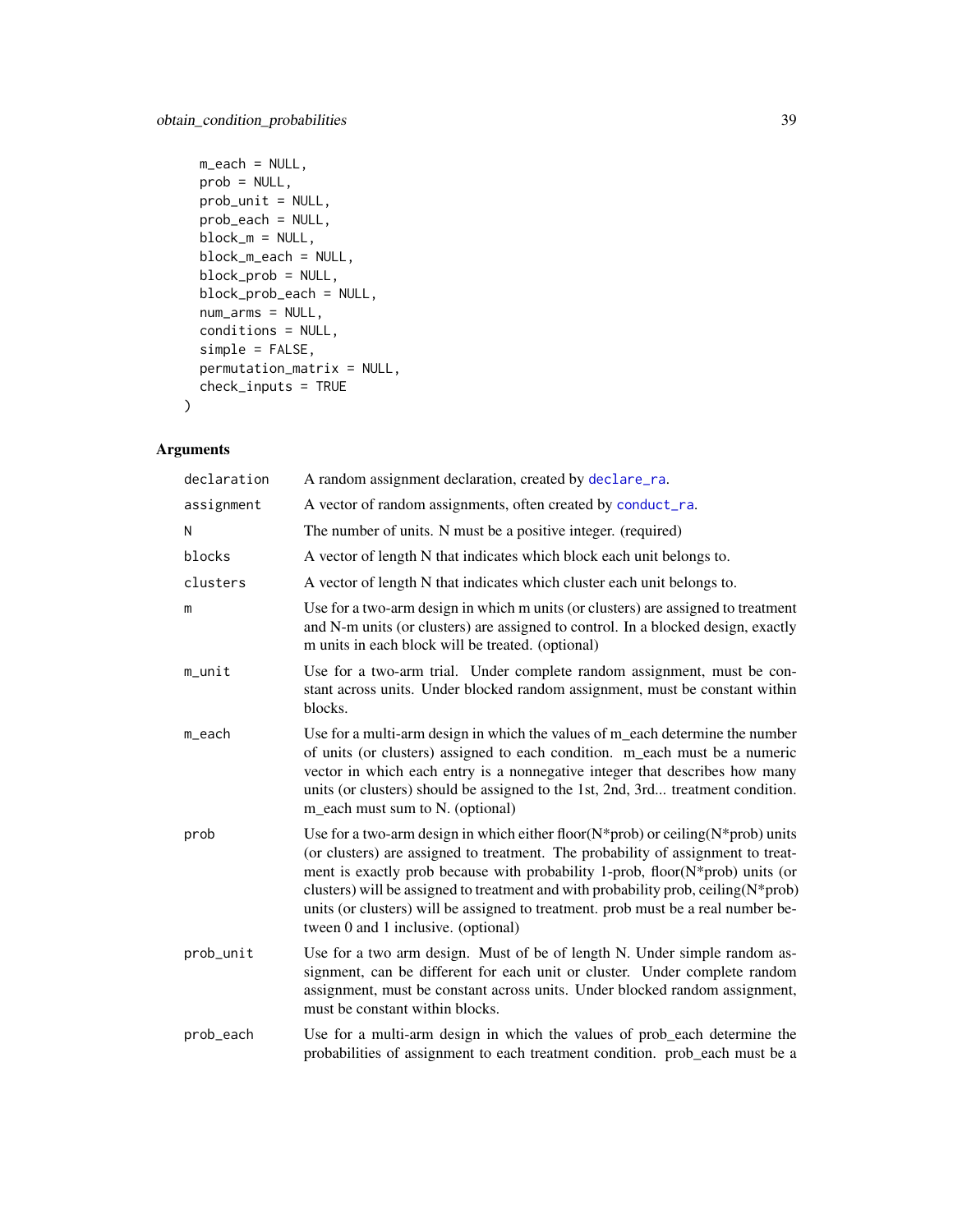|                    | numeric vector giving the probability of assignment to each condition. All en-<br>tries must be nonnegative real numbers between 0 and 1 inclusive and the total<br>must sum to 1. Because of integer issues, the exact number of units assigned<br>to each condition may differ (slightly) from assignment to assignment, but the<br>overall probability of assignment is exactly prob_each. (optional)                                                                                                                                                                                                     |
|--------------------|--------------------------------------------------------------------------------------------------------------------------------------------------------------------------------------------------------------------------------------------------------------------------------------------------------------------------------------------------------------------------------------------------------------------------------------------------------------------------------------------------------------------------------------------------------------------------------------------------------------|
| block_m            | Use for a two-arm design in which block_m describes the number of units to as-<br>sign to treatment within each block. Note that in previous versions of randomizr,<br>block_m behaved like block_m_each.                                                                                                                                                                                                                                                                                                                                                                                                    |
| block_m_each       | Use for a multi-arm design in which the values of block_m_each determine the<br>number of units (or clusters) assigned to each condition. block_m_each must<br>be a matrix with the same number of rows as blocks and the same number of<br>columns as treatment arms. Cell entries are the number of units (or clusters) to<br>be assigned to each treatment arm within each block. The rows should respect<br>the ordering of the blocks as determined by sort(unique(blocks)). The columns<br>should be in the order of conditions, if specified.                                                         |
| block_prob         | Use for a two-arm design in which block_prob describes the probability of as-<br>signment to treatment within each block. Differs from prob in that the probabil-<br>ity of assignment can vary across blocks.                                                                                                                                                                                                                                                                                                                                                                                               |
| block_prob_each    |                                                                                                                                                                                                                                                                                                                                                                                                                                                                                                                                                                                                              |
|                    | Use for a multi-arm design in which the values of block_prob_each determine<br>the probabilities of assignment to each treatment condition. block_prob_each<br>must be a matrix with the same number of rows as blocks and the same num-<br>ber of columns as treatment arms. Cell entries are the probabilities of assign-<br>ment to treatment within each block. The rows should respect the ordering of<br>the blocks as determined by sort(unique(blocks)). Use only if the probabilities<br>of assignment should vary by block, otherwise use prob_each. Each row of<br>block_prob_each must sum to 1. |
| num_arms           | The number of treatment arms. If unspecified, num_arms will be determined<br>from the other arguments. (optional)                                                                                                                                                                                                                                                                                                                                                                                                                                                                                            |
| conditions         | A character vector giving the names of the treatment groups. If unspecified, the<br>treatment groups will be named 0 (for control) and 1 (for treatment) in a two-arm<br>trial and T1, T2, T3, in a multi-arm trial. An exception is a two-group design in<br>which num_arms is set to 2, in which case the condition names are T1 and T2,<br>as in a multi-arm trial with two arms. (optional)                                                                                                                                                                                                              |
| simple             | logical, defaults to FALSE. If TRUE, simple random assignment is used. When<br>simple = TRUE, please do not specify m, m_each, block_m, or block_m_each.<br>If simple = TRUE, prob and prob_each may vary by unit.                                                                                                                                                                                                                                                                                                                                                                                           |
| permutation_matrix |                                                                                                                                                                                                                                                                                                                                                                                                                                                                                                                                                                                                              |
|                    | for custom random assignment procedures.                                                                                                                                                                                                                                                                                                                                                                                                                                                                                                                                                                     |
| check_inputs       | logical. Defaults to TRUE.                                                                                                                                                                                                                                                                                                                                                                                                                                                                                                                                                                                   |

# Examples

# Conduct a block random assignment blocks <- rep(c("A", "B","C"), times=c(50, 100, 200))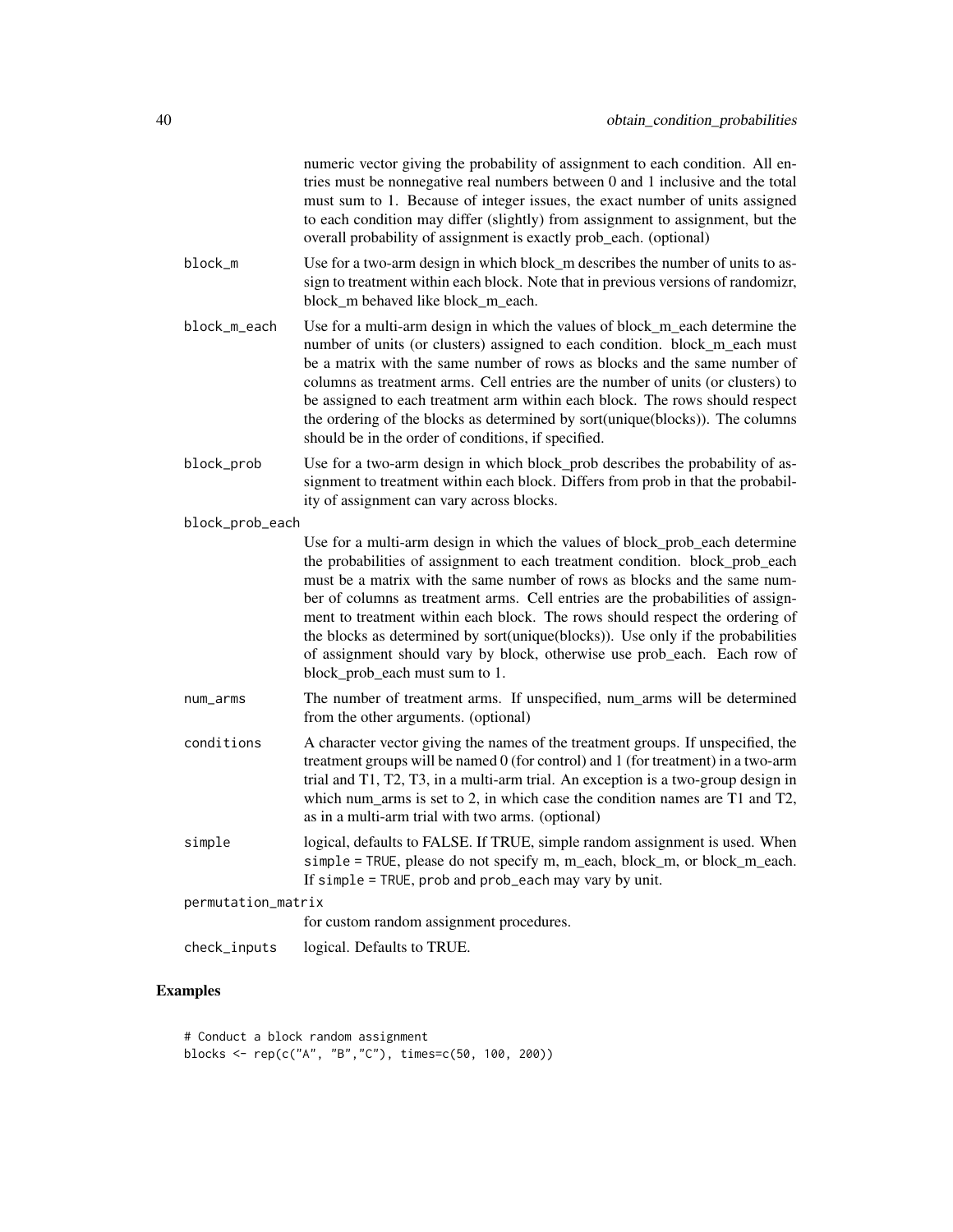```
block_m_each \leftarrow rbind(c(10, 40),c(30, 70),
                 c(50, 150))
declaration <- declare_ra(blocks = blocks, block_m_each = block_m_each)
Z <- conduct_ra(declaration = declaration)
table(Z, blocks)
observed_probabilities <-
  obtain_condition_probabilities(declaration = declaration, assignment = Z)
# Probabilities in the control group:
table(observed_probabilities[Z == 0], blocks[Z == 0])# Probabilities in the treatment group:
table(observed_probabilities[Z == 1], blocks[Z == 1])# Sometimes it is convenient to skip the declaration step
Z <- conduct_ra(blocks = blocks, block_m_each = block_m_each)
observed_probabilities <-
   obtain_condition_probabilities(assignment = Z,
                                  blocks = blocks,
                                  block_m_each = block_m_each)
table(observed_probability = 0], blocks[Z == 0])table(observed_probabilities[Z == 1], blocks[Z == 1])
```
obtain\_inclusion\_probabilities *Obtain inclusion probabilities*

#### Description

You can either give obtain\_inclusion\_probabilities() an declaration, as created by [declare\\_rs](#page-33-1) or you can specify the other arguments to describe a random sampling procedure.

This function is especially useful when units have different inclusion probabilities and the analyst plans to use inverse-probability weights.

```
obtain_inclusion_probabilities(
  declaration = NULL,
 N = NULL,
  strata = NULL,
 clusters = NULL,
  n = NULL,n_unit = NULL,
```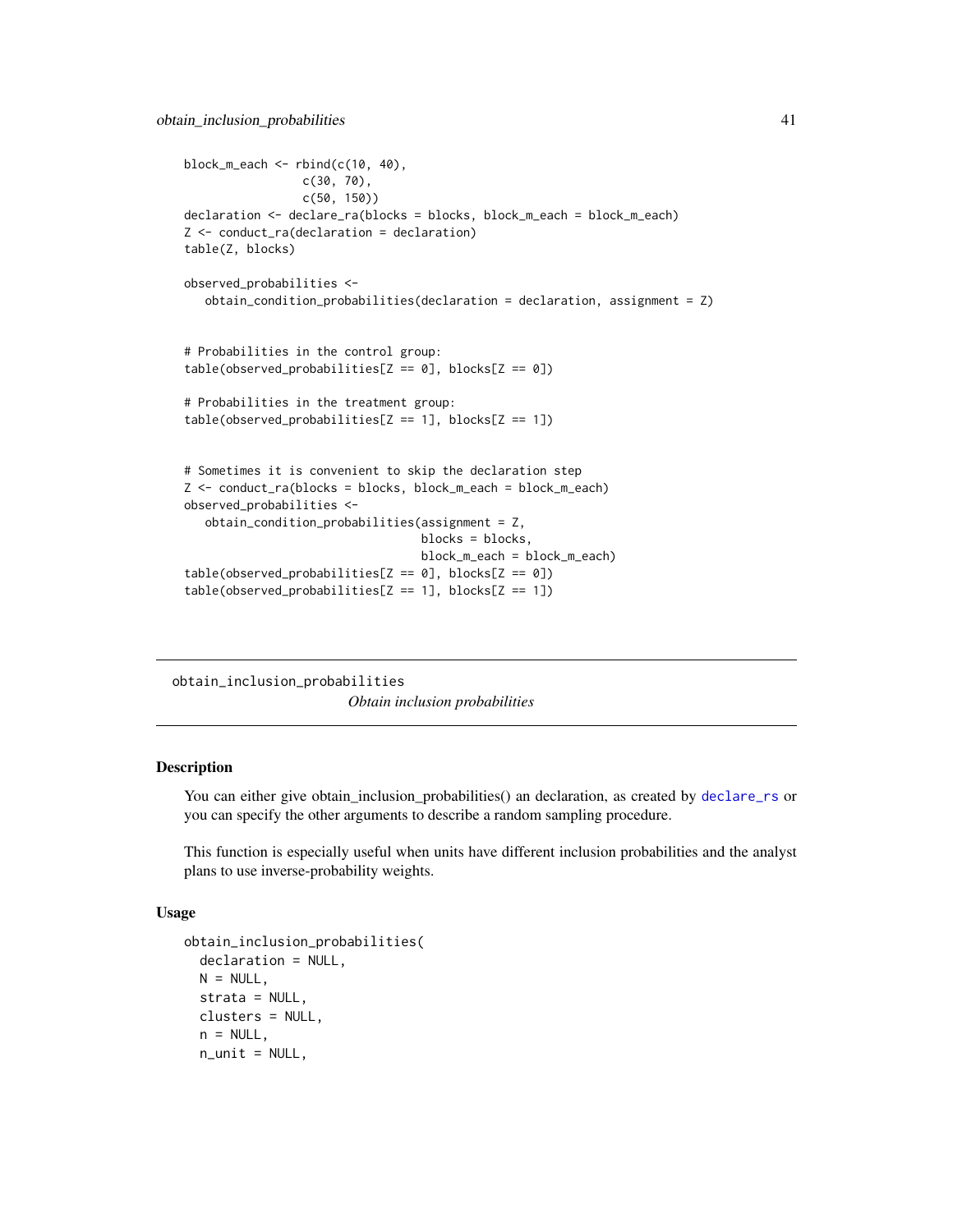```
prob = NULL,
 prob_unit = NULL,
 strata_n = NULL,
 strata_prob = NULL,
 simple = FALSE,
 check_inputs = TRUE
)
```
# Arguments

| declaration  | A random sampling declaration, created by declare_rs.                                                                                                                                                                                                                                                                                                                                                         |
|--------------|---------------------------------------------------------------------------------------------------------------------------------------------------------------------------------------------------------------------------------------------------------------------------------------------------------------------------------------------------------------------------------------------------------------|
| N            | The number of units. N must be a positive integer. (required)                                                                                                                                                                                                                                                                                                                                                 |
| strata       | A vector of length N that indicates which stratum each unit belongs to.                                                                                                                                                                                                                                                                                                                                       |
| clusters     | A vector of length N that indicates which cluster each unit belongs to.                                                                                                                                                                                                                                                                                                                                       |
| n            | Use for a design in which n units (or clusters) are sampled. In a stratified design,<br>exactly n units in each stratum will be sampled. (optional)                                                                                                                                                                                                                                                           |
| n_unit       | Under complete random sampling, must be constant across units. Under strati-<br>fied random sampling, must be constant within strata.                                                                                                                                                                                                                                                                         |
| prob         | Use for a design in which either floor( $N$ *prob) or ceiling( $N$ *prob) units (or clus-<br>ters) are sampled. The probability of being sampled is exactly prob because with<br>probability 1-prob, floor(N*prob) units (or clusters) will be sampled and with<br>probability prob, ceiling(N*prob) units (or clusters) will be sampled. prob must<br>be a real number between 0 and 1 inclusive. (optional) |
| prob_unit    | Must of be of length N. Under simple random sampling, can be different for<br>each unit or cluster. Under complete random sampling, must be constant across<br>units. Under stratified random sampling, must be constant within strata.                                                                                                                                                                       |
| strata_n     | Use for a design in which strata_n describes the number of units to sample within<br>each stratum.                                                                                                                                                                                                                                                                                                            |
| strata_prob  | Use for a design in which strata_prob describes the probability of being sampled<br>within each stratum. Differs from prob in that the probability of being sampled<br>can vary across strata.                                                                                                                                                                                                                |
| simple       | logical, defaults to FALSE. If TRUE, simple random sampling is used. When<br>simple = TRUE, please do not specify n or strata_n. When simple = TRUE, prob<br>may vary by unit.                                                                                                                                                                                                                                |
| check_inputs | logical. Defaults to TRUE.                                                                                                                                                                                                                                                                                                                                                                                    |

### Examples

```
# Draw a stratified random sample
strata <- rep(c("A", "B","C"), times=c(50, 100, 200))
declaration <- declare_rs(strata = strata)
observed_probabilities <-
  obtain_inclusion_probabilities(declaration = declaration)
```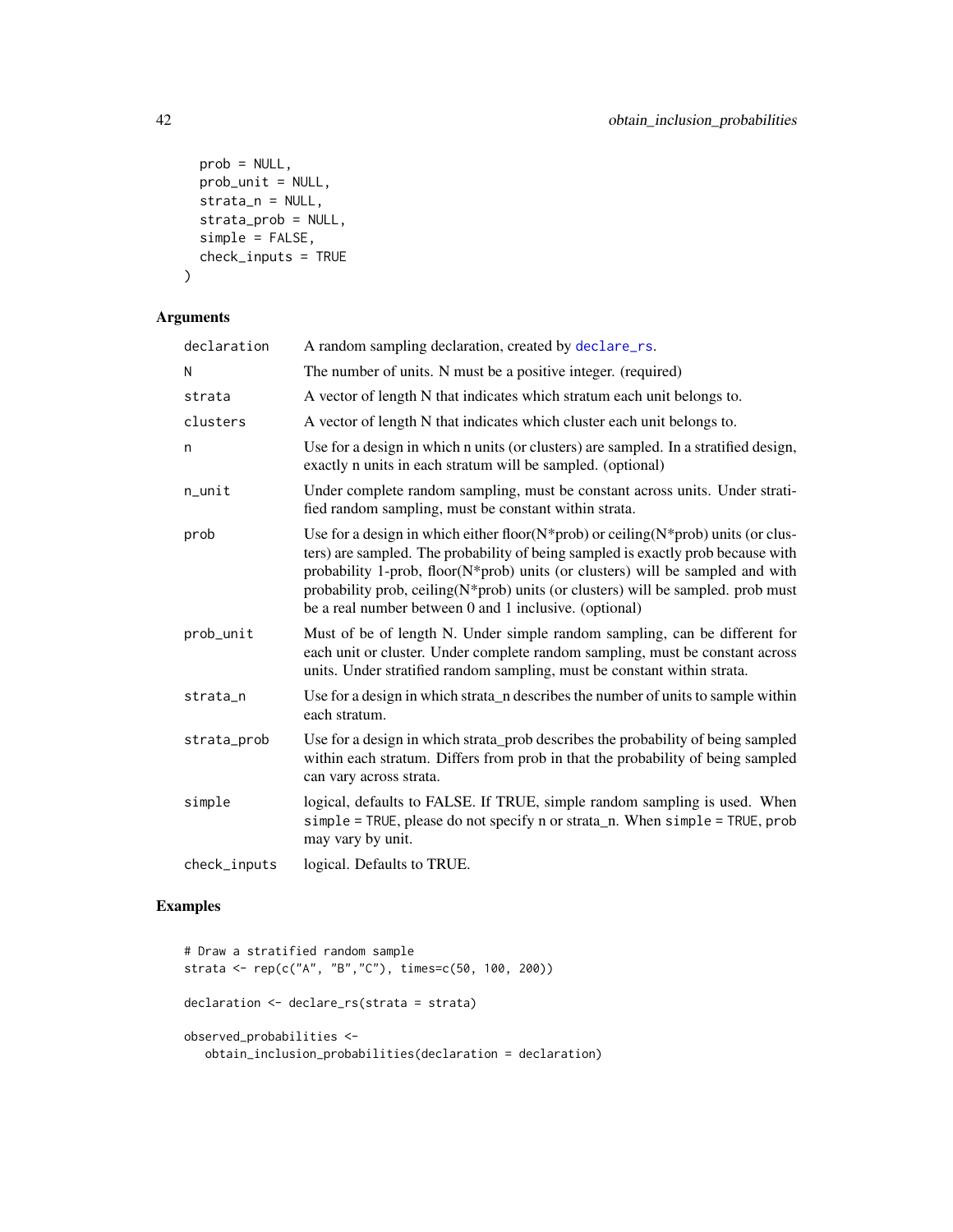```
table(strata, observed_probabilities)
# Sometimes it is convenient to skip the declaration step
observed_probabilities <-
  obtain_inclusion_probabilities(strata = strata)
table(strata, observed_probabilities)
```
obtain\_num\_permutations

*Obtain the Number of Possible Permutations from a Random Assignment Declaration*

#### Description

Obtain the Number of Possible Permutations from a Random Assignment Declaration

#### Usage

```
obtain_num_permutations(declaration)
```
#### Arguments

declaration A random assignment or sampling declaration, created by [declare\\_ra](#page-30-1) or [declare\\_rs](#page-33-1).

#### Value

a scalar

# Examples

```
# Random assignment
## complete
declaration \leq declare_ra(N = 4)
perms <- obtain_permutation_matrix(declaration)
dim(perms)
obtain_num_permutations(declaration)
```
## blocked

```
blocks <- c("A", "A", "B", "B", "C", "C", "C")
declaration <- declare_ra(blocks = blocks)
perms <- obtain_permutation_matrix(declaration)
dim(perms)
obtain_num_permutations(declaration)
```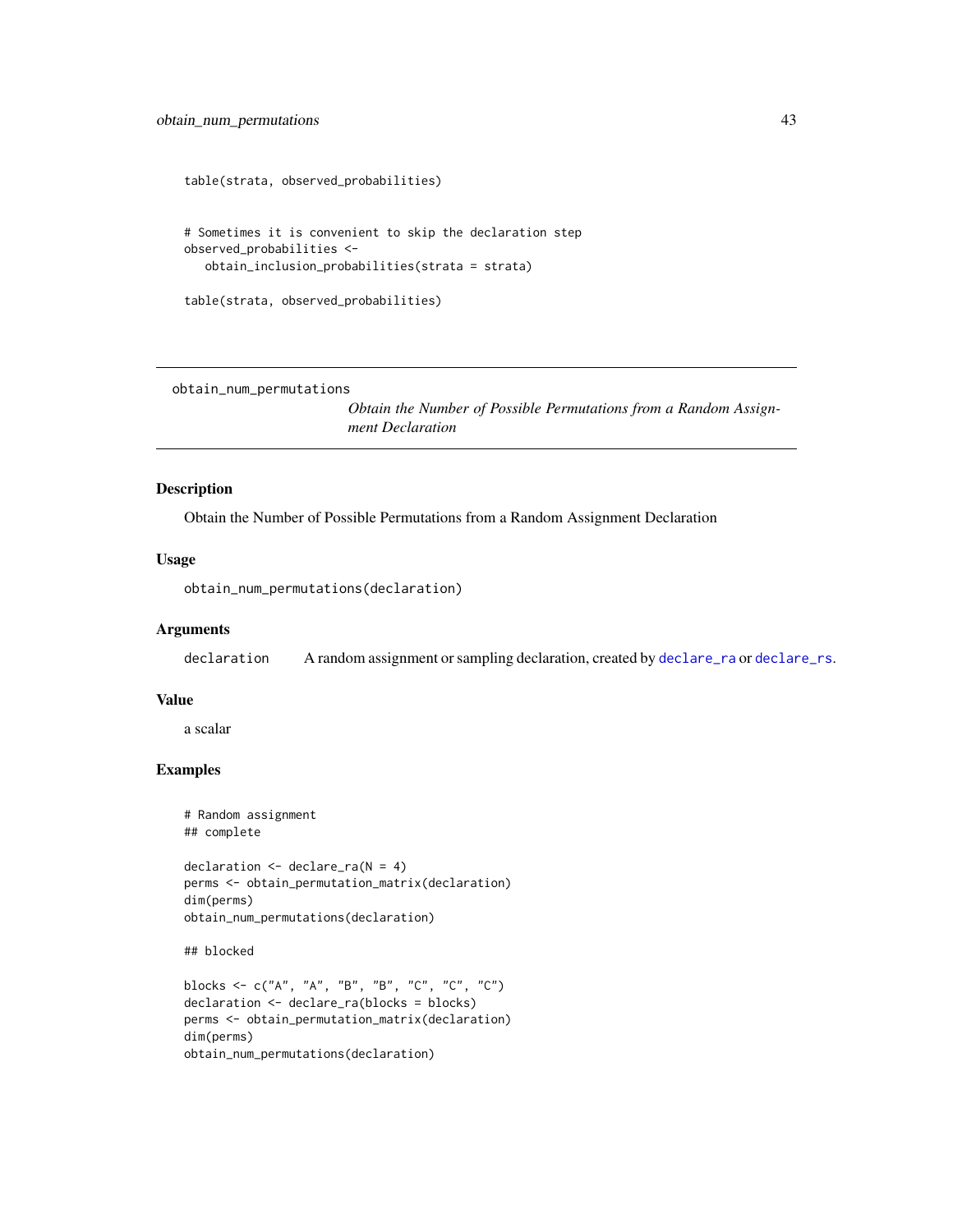#### ## clustered

```
clusters <- c("A", "B", "A", "B", "C", "C", "C")
declaration <- declare_ra(clusters = clusters)
perms <- obtain_permutation_matrix(declaration)
dim(perms)
obtain_num_permutations(declaration)
## large
declaration <- declare_ra(20)
choose(20, 10)
perms <- obtain_permutation_matrix(declaration)
dim(perms)
# Random sampling
## complete
declaration <- declare_rs(N = 4)
perms <- obtain_permutation_matrix(declaration)
dim(perms)
obtain_num_permutations(declaration)
## stratified
strata <- c("A", "A", "B", "B", "C", "C", "C")
declaration <- declare_rs(strata = strata)
perms <- obtain_permutation_matrix(declaration)
dim(perms)
obtain_num_permutations(declaration)
## clustered
clusters <- c("A", "B", "A", "B", "C", "C", "C")
declaration <- declare_rs(clusters = clusters)
perms <- obtain_permutation_matrix(declaration)
dim(perms)
obtain_num_permutations(declaration)
## large
declaration <- declare_rs(N = 20)
perms <- obtain_permutation_matrix(declaration)
```
obtain\_permutation\_matrix

dim(perms)

*Obtain Permutation Matrix from a Random Assignment Declaration*

<span id="page-43-0"></span>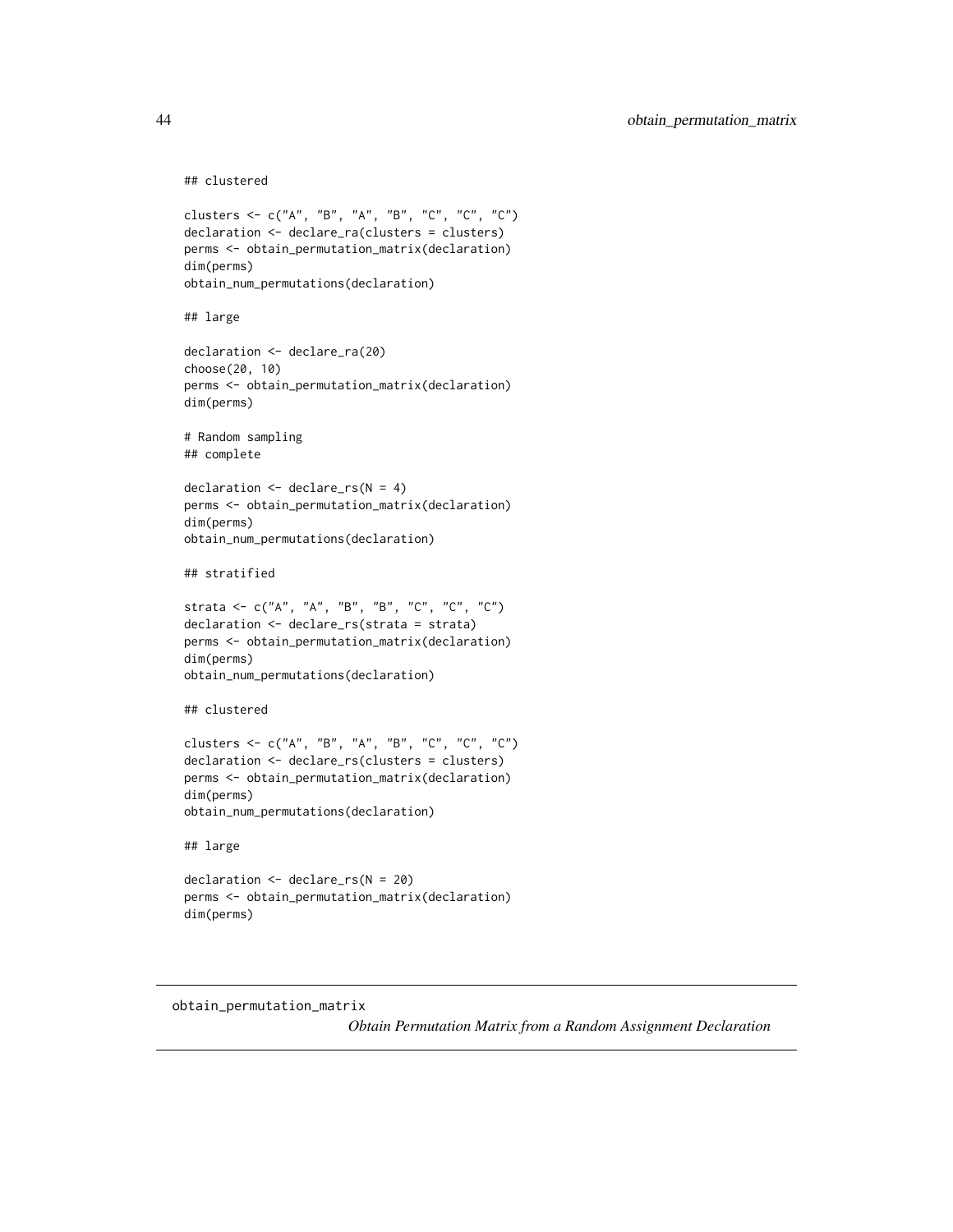#### <span id="page-44-0"></span>Description

Obtain Permutation Matrix from a Random Assignment Declaration

#### Usage

```
obtain_permutation_matrix(declaration, maximum_permutations = 10000)
```
#### Arguments

declaration A random assignment declaration, created by [declare\\_ra](#page-30-1). maximum\_permutations If the number of possible random assignments exceeds maximum\_permutations, obtain\_permutation\_matrix will return a random sample of maximum\_permutations permutations. Defaults to 10,000.

#### Value

a matrix of all possible (or a random sample of all possible) random assignments consistent with a declaration.

# Examples

```
# complete
```

```
declaration \leq declare_ra(N = 4)
perms <- obtain_permutation_matrix(declaration)
dim(perms)
obtain_num_permutations(declaration)
```
# blocked

```
blocks <- c("A", "A", "B", "B", "C", "C", "C")
declaration <- declare_ra(blocks = blocks)
perms <- obtain_permutation_matrix(declaration)
dim(perms)
obtain_num_permutations(declaration)
```
# clustered

```
clusters <- c("A", "B", "A", "B", "C", "C", "C")
declaration <- declare_ra(clusters = clusters)
perms <- obtain_permutation_matrix(declaration)
dim(perms)
obtain_num_permutations(declaration)
```
# large

```
declaration <- declare_ra(20)
choose(20, 10)
perms <- obtain_permutation_matrix(declaration)
```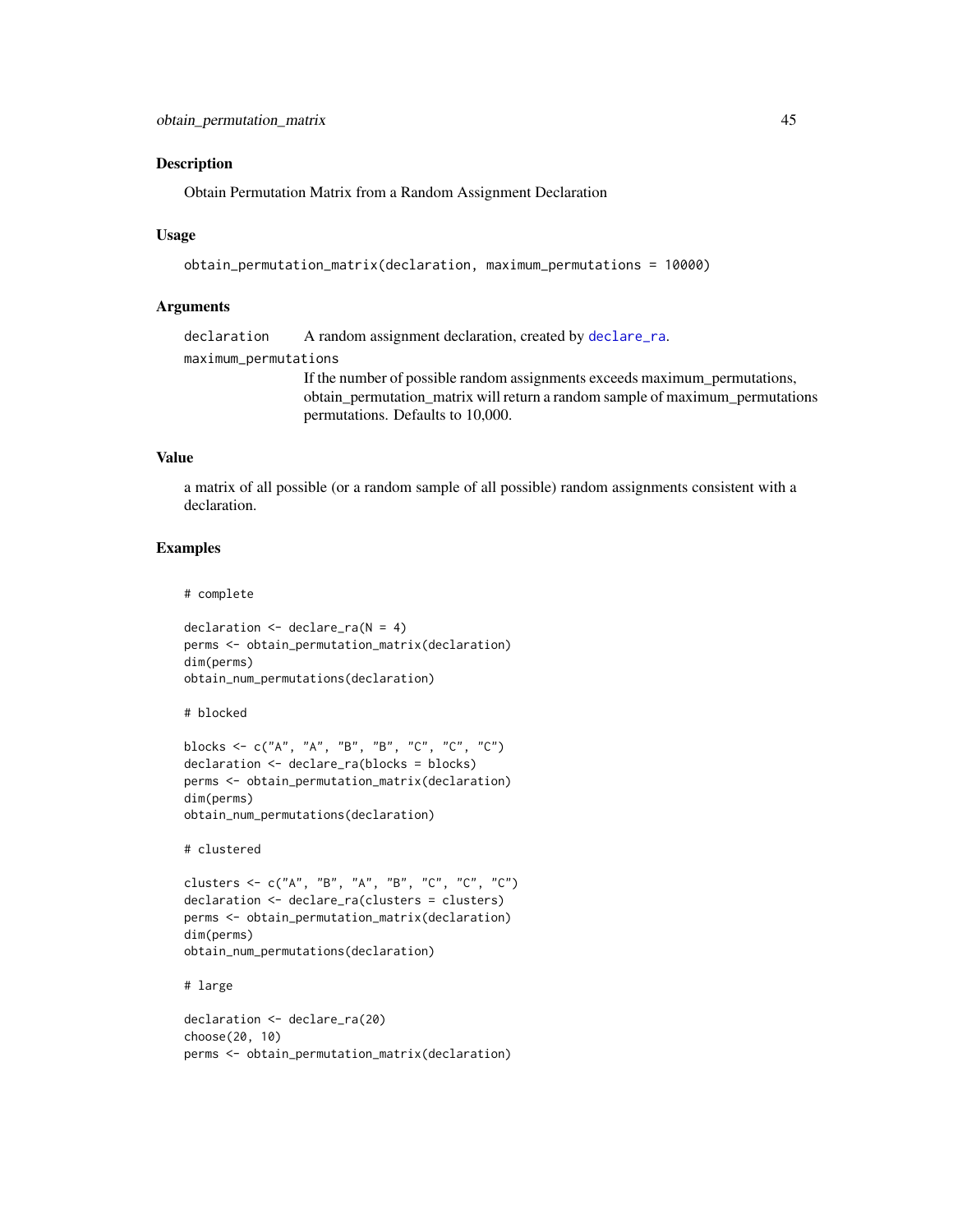<span id="page-45-0"></span>dim(perms)

obtain\_permutation\_probabilities *Obtain the probabilities of permutations*

#### Description

Obtain the probabilities of permutations

#### Usage

obtain\_permutation\_probabilities(declaration)

#### Arguments

declaration A random assignment declaration, created by [declare\\_ra](#page-30-1).

#### Value

a vector of probabilities

#### Examples

```
declaration \leq declare_ra(N = 5, prob_each = c(.49, .51))
obtain_num_permutations(declaration)
perm_probs <- obtain_permutation_probabilities(declaration)
perms <- obtain_permutation_matrix(declaration)
```
# probabilities of assignment from declaration \*should\* match the average over all permutations true\_probabilities <- declaration\$probabilities\_matrix[,2] true\_probabilities

# correctly WRONG because the perms have different probs! rowMeans(perms)

# correctly correct! perms %\*% perm\_probs

randomizr *randomizr*

### Description

Easy-to-Use Tools for Common Forms of Random Assignment and Sampling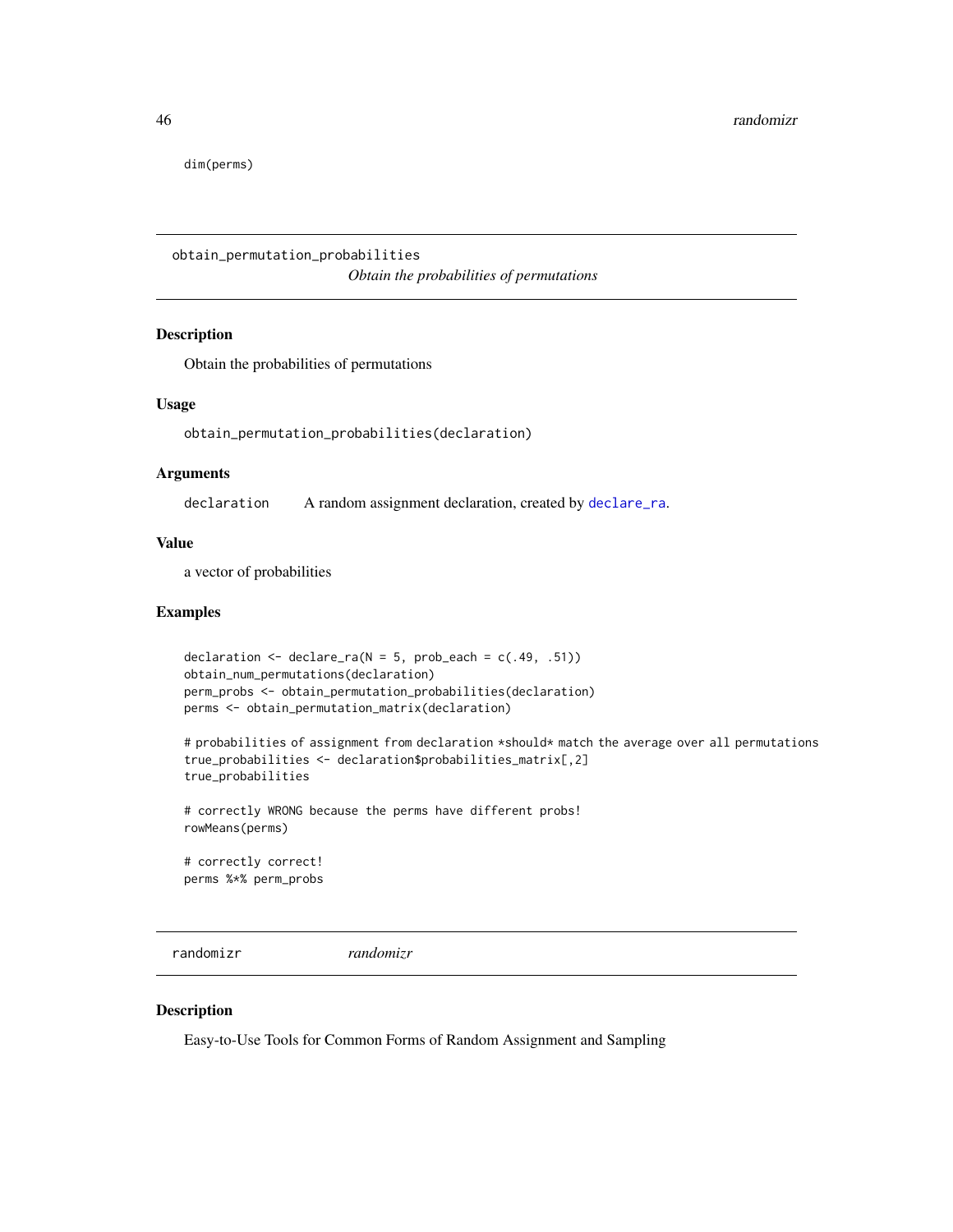<span id="page-46-1"></span><span id="page-46-0"></span>

### Description

simple\_ra implements a random assignment procedure in which units are independently assigned to treatment conditions. Because units are assigned independently, the number of units that are assigned to each condition can vary from assignment to assignment. For most experimental applications in which the number of experimental units is known in advance, [complete\\_ra](#page-19-1) is better because the number of units assigned to each condition is fixed across assignments.

In most cases, users should specify N and not more than one of prob, prob\_each, or num\_arms.

If only N is specified, a two-arm trial with  $prob = 0.5$  is assumed.

#### Usage

```
simple_ra(
 N,
 prob = NULL,
 prob_unit = NULL,
 prob_each = NULL,
 num_arms = NULL,
  conditions = NULL,
 check_inputs = TRUE,
  simple = TRUE
)
```

| Ν         | The number of units. N must be a positive integer. (required)                                                                                                                                                                                                                                                                                                                                                                   |
|-----------|---------------------------------------------------------------------------------------------------------------------------------------------------------------------------------------------------------------------------------------------------------------------------------------------------------------------------------------------------------------------------------------------------------------------------------|
| prob      | Use for a two-arm design. prob is the probability of assignment to treatment<br>and must be a real number between $0$ and $1$ inclusive and must be length $1$ .<br>(optional)                                                                                                                                                                                                                                                  |
| prob_unit | Use for a two-arm design. prob is the probability of assignment to treatment<br>and must be a real number between 0 and 1 inclusive and must be length N.<br>(optional)                                                                                                                                                                                                                                                         |
| prob_each | Use for a multi-arm design in which the values of prob_each determine the<br>probabilities of assignment to each treatment condition. prob_each must be a<br>numeric vector giving the probability of assignment to each condition. All en-<br>tries must be nonnegative real numbers between 0 and 1 inclusive and the total<br>must sum to 1. It may be a conditions-length vector or a N-by-conditions matrix.<br>(optional) |
| num_arms  | The number of treatment arms. If unspecified, num_arms will be determined<br>from the other arguments. (optional)                                                                                                                                                                                                                                                                                                               |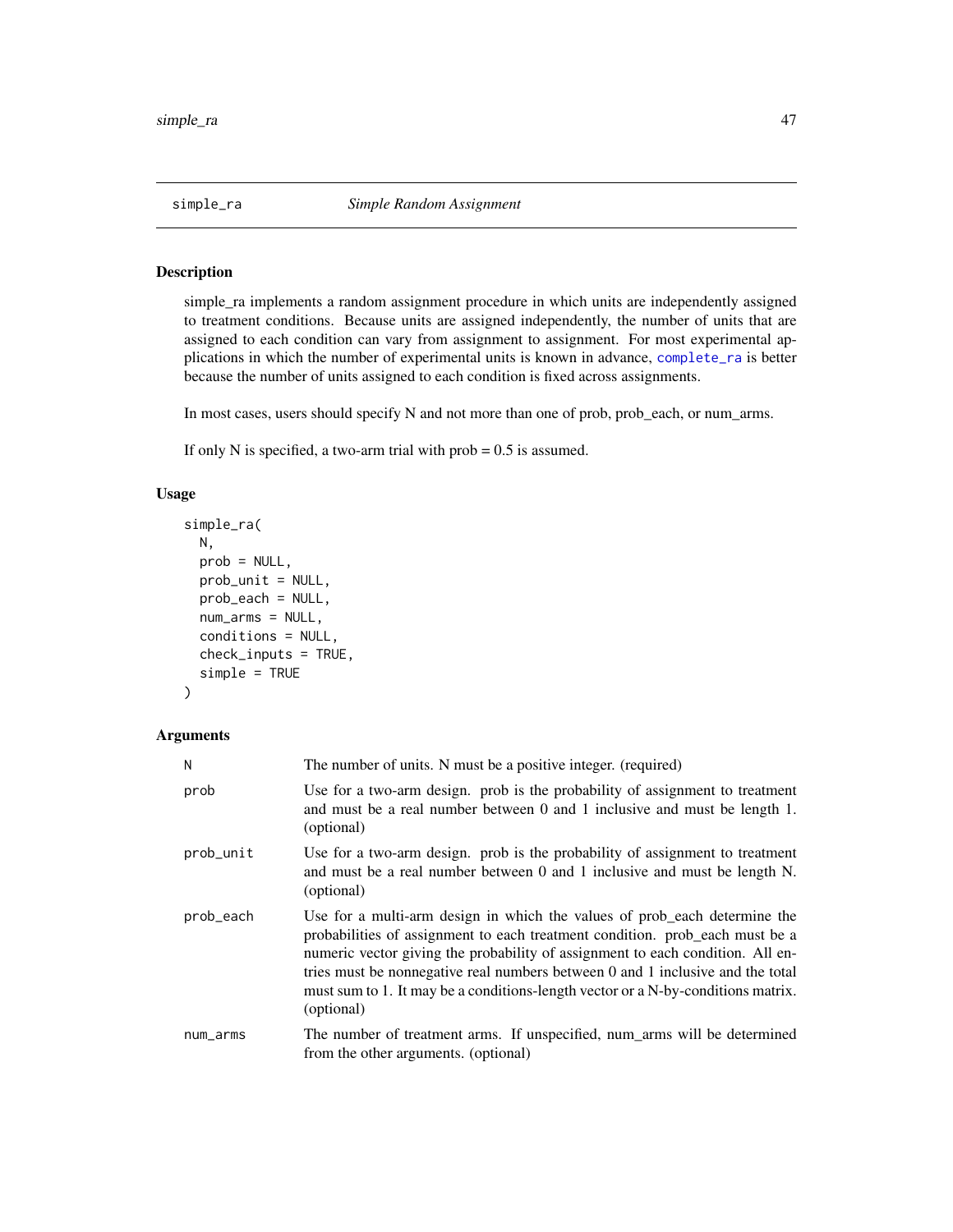<span id="page-47-0"></span>

| conditions   | A character vector giving the names of the treatment groups. If unspecified, the<br>treatment groups will be named 0 (for control) and 1 (for treatment) in a two-arm<br>trial and T1, T2, T3, in a multi-arm trial. An exception is a two-group design in |
|--------------|------------------------------------------------------------------------------------------------------------------------------------------------------------------------------------------------------------------------------------------------------------|
|              | which num arms is set to 2, in which case the condition names are $T1$ and $T2$ ,<br>as in a multi-arm trial with two arms. (optional)                                                                                                                     |
| check_inputs | logical. Defaults to TRUE.                                                                                                                                                                                                                                 |
| simple       | logical. internal use only.                                                                                                                                                                                                                                |

A vector of length N that indicates the treatment condition of each unit. Is numeric in a two-arm trial and a factor variable (ordered by conditions) in a multi-arm trial.

#### Examples

```
# Two Group Designs
Z <- simple_ra(N=100)
table(Z)
Z <- simple_ra(N=100, prob=0.5)
table(Z)
Z \le - \text{simple-ra}(N=100, \text{prob}\text{.} and = c(0.3, 0.7),conditions = c("control", "treatment"))
table(Z)
# Multi-arm Designs
Z <- simple_ra(N=100, num_arms=3)
table(Z)
Z <- simple_ra(N=100, prob_each=c(0.3, 0.3, 0.4))
table(Z)
Z <- simple_ra(N=100, prob_each=c(0.3, 0.3, 0.4),
               conditions=c("control", "placebo", "treatment"))
table(Z)
Z <- simple_ra(N=100, conditions=c("control", "placebo", "treatment"))
table(Z)
```
simple\_ra\_probabilities

*probabilities of assignment: Simple Random Assignment*

# Description

probabilities of assignment: Simple Random Assignment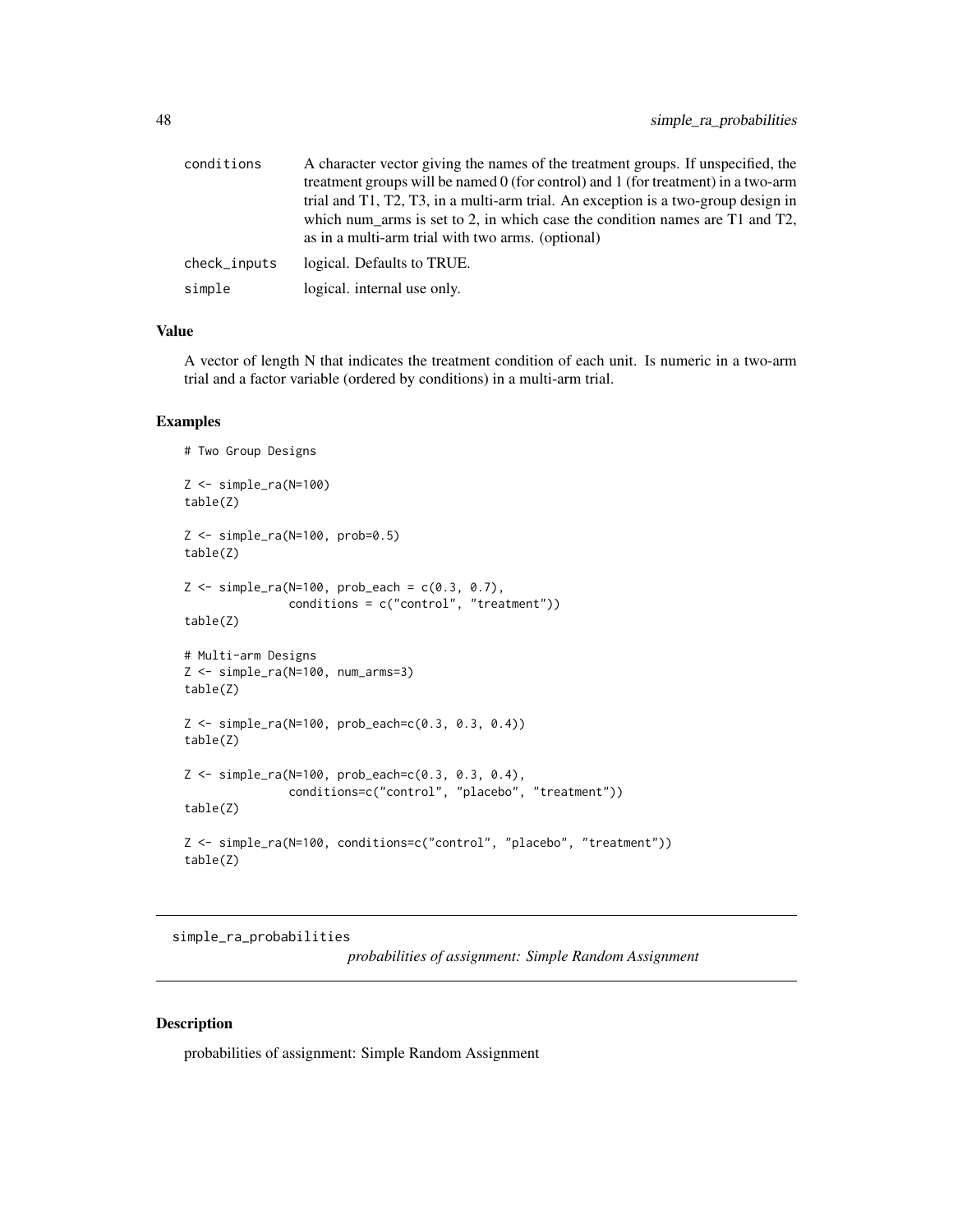simple\_ra\_probabilities 49

# Usage

```
simple_ra_probabilities(
 N,
 prob = NULL,
 prob_unit = NULL,
 prob_each = NULL,
 num_arms = NULL,
  conditions = NULL,
 check_inputs = TRUE,
 simple = TRUE
\mathcal{L}
```

```
Arguments
```

| N            | The number of units. N must be a positive integer. (required)                                                                                                                                                                                                                                                                                                                                                                   |
|--------------|---------------------------------------------------------------------------------------------------------------------------------------------------------------------------------------------------------------------------------------------------------------------------------------------------------------------------------------------------------------------------------------------------------------------------------|
| prob         | Use for a two-arm design. prob is the probability of assignment to treatment<br>and must be a real number between 0 and 1 inclusive and must be length 1.<br>(optional)                                                                                                                                                                                                                                                         |
| prob_unit    | Use for a two-arm design. prob is the probability of assignment to treatment<br>and must be a real number between 0 and 1 inclusive and must be length N.<br>(optional)                                                                                                                                                                                                                                                         |
| prob_each    | Use for a multi-arm design in which the values of prob_each determine the<br>probabilities of assignment to each treatment condition. prob_each must be a<br>numeric vector giving the probability of assignment to each condition. All en-<br>tries must be nonnegative real numbers between 0 and 1 inclusive and the total<br>must sum to 1. It may be a conditions-length vector or a N-by-conditions matrix.<br>(optional) |
| num_arms     | The number of treatment arms. If unspecified, num_arms will be determined<br>from the other arguments. (optional)                                                                                                                                                                                                                                                                                                               |
| conditions   | A character vector giving the names of the treatment groups. If unspecified, the<br>treatment groups will be named 0 (for control) and 1 (for treatment) in a two-arm<br>trial and T1, T2, T3, in a multi-arm trial. An exception is a two-group design in<br>which num_arms is set to 2, in which case the condition names are $T1$ and $T2$ ,<br>as in a multi-arm trial with two arms. (optional)                            |
| check_inputs | logical. Defaults to TRUE.                                                                                                                                                                                                                                                                                                                                                                                                      |
| simple       | logical. internal use only.                                                                                                                                                                                                                                                                                                                                                                                                     |

# Value

A matrix of probabilities of assignment

# Examples

```
# Two Group Designs
prob_mat <- simple_ra_probabilities(N=100)
head(prob_mat)
```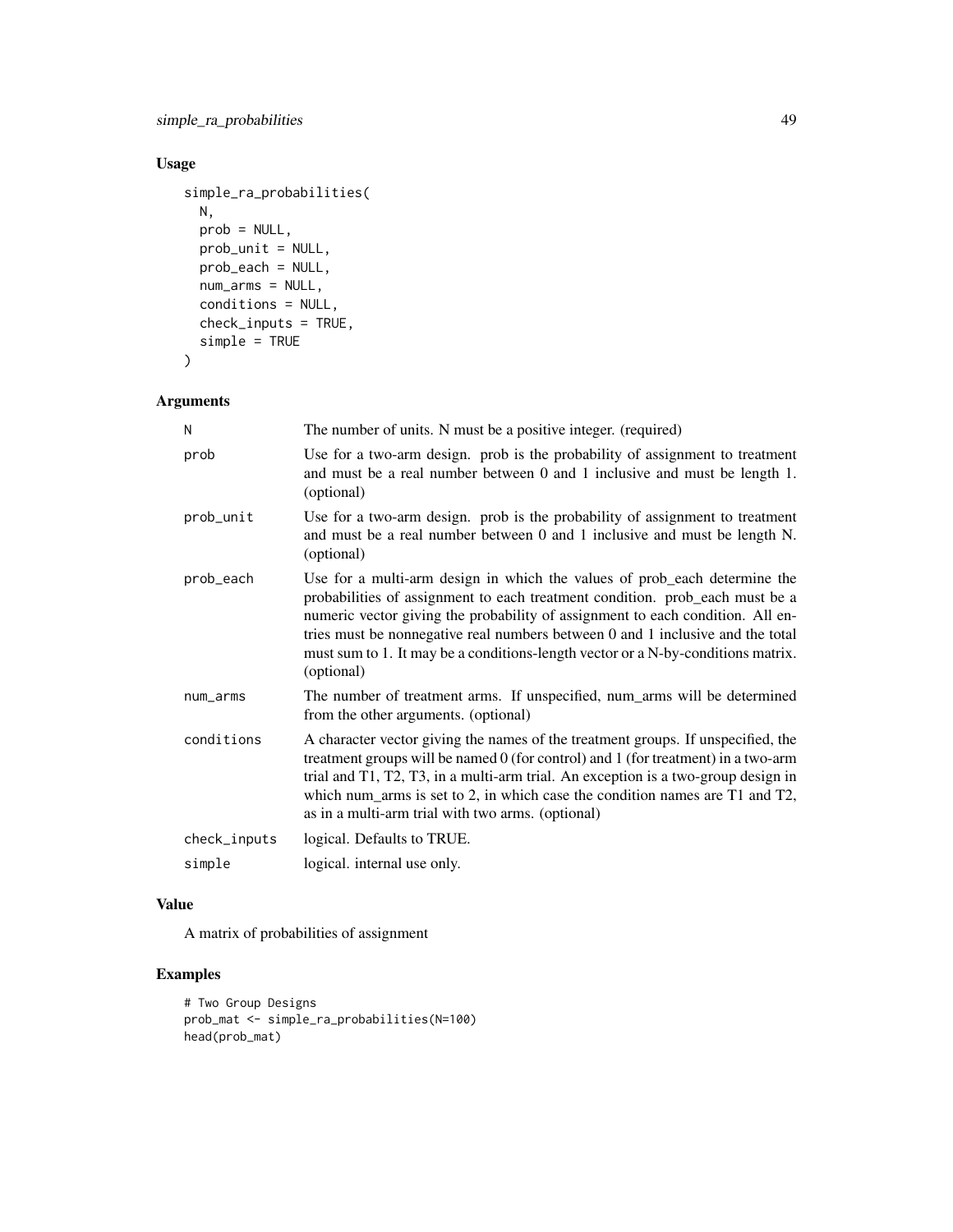```
prob_mat <- simple_ra_probabilities(N=100, prob=0.5)
head(prob_mat)
prob_mat <- simple_ra_probabilities(N=100, prob_each = c(0.3, 0.7),
                        conditions = c("control", "treatment"))
head(prob_mat)
# Multi-arm Designs
prob_mat <- simple_ra_probabilities(N=100, num_arms=3)
head(prob_mat)
prob_mat <- simple_ra_probabilities(N=100, prob_each=c(0.3, 0.3, 0.4))
head(prob_mat)
prob_mat <- simple_ra_probabilities(N=100, prob_each=c(0.3, 0.3, 0.4),
                        conditions=c("control", "placebo", "treatment"))
head(prob_mat)
prob_mat <- simple_ra_probabilities(N=100, conditions=c("control", "placebo", "treatment"))
head(prob_mat)
```
<span id="page-49-1"></span>

#### simple\_rs *Simple Random Sampling*

#### Description

simple\_rs implements a random sampling procedure in which units are independently sampled. Because units are sampled independently, the number of units that are sampled can vary from sample to sample. For most applications in which the number of units in the sampling frame is known in advance, [complete\\_rs](#page-24-1) is better because the number of units sampled is fixed across sampled.

#### Usage

```
simple_rs(N, prob = NULL, prob_unit = NULL, check_inputs = TRUE, simple = TRUE)
```

| N            | The number of units. N must be a positive integer. (required)                                                                    |
|--------------|----------------------------------------------------------------------------------------------------------------------------------|
| prob         | prob is the probability of being sampled must be a real number between 0 and 1<br>inclusive, and must be of length 1. (optional) |
| prob_unit    | prob is the probability of being sampled must be a real number between 0 and 1<br>inclusive, and must be of length N. (optional) |
| check_inputs | logical. Defaults to TRUE.                                                                                                       |
| simple       | logical. internal use only.                                                                                                      |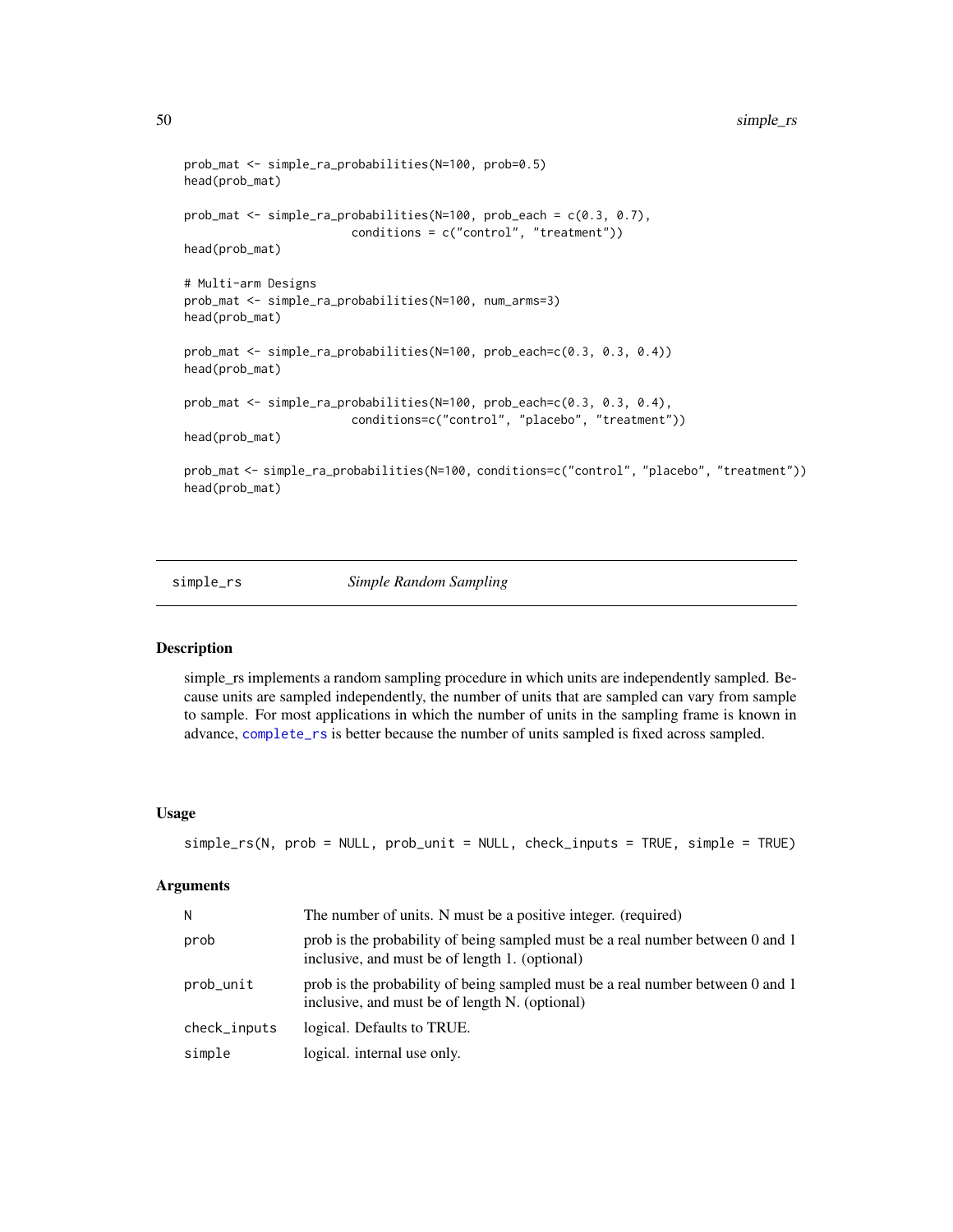<span id="page-50-0"></span>A numeric vector of length N that indicates if a unit is sampled (1) or not (0).

### Examples

 $S \leftarrow simple\_rs(N = 100)$ table(S) S  $\le$  simple\_rs(N = 100, prob = 0.3) table(S)

```
simple_rs_probabilities
```
*Inclusion Probabilities: Simple Random Sampling*

### Description

Inclusion Probabilities: Simple Random Sampling

#### Usage

```
simple_rs_probabilities(
  N,
  prob = NULL,
  prob_unit = NULL,
  check_inputs = TRUE,
  simple = TRUE
\overline{\phantom{a}}
```
#### Arguments

| N            | The number of units. N must be a positive integer. (required)                                                                    |
|--------------|----------------------------------------------------------------------------------------------------------------------------------|
| prob         | prob is the probability of being sampled must be a real number between 0 and 1<br>inclusive, and must be of length 1. (optional) |
| prob_unit    | prob is the probability of being sampled must be a real number between 0 and 1<br>inclusive, and must be of length N. (optional) |
| check_inputs | logical. Defaults to TRUE.                                                                                                       |
| simple       | logical. internal use only.                                                                                                      |

#### Value

A vector length N indicating the probability of being sampled.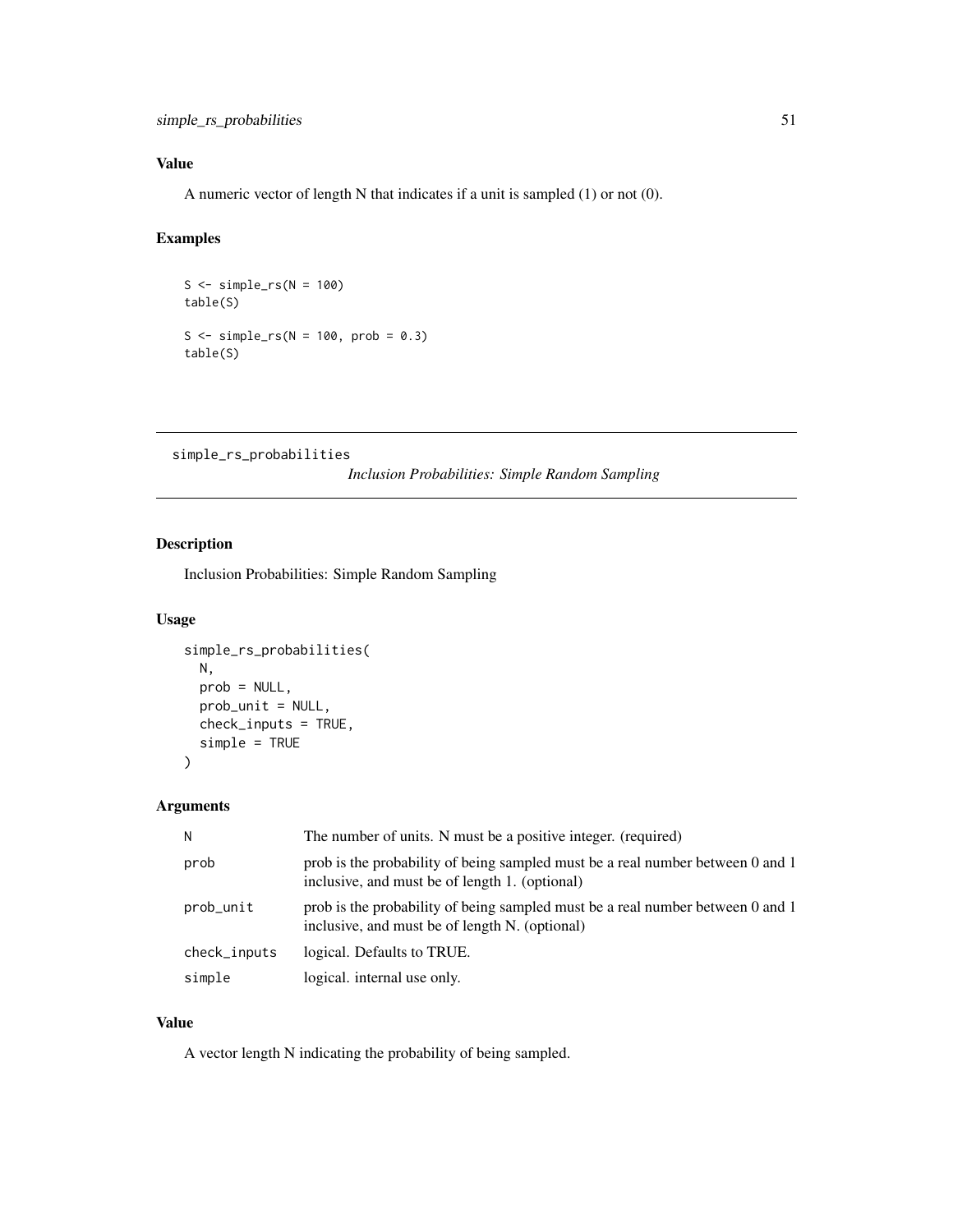# Examples

```
probs <- simple_ra_probabilities(N = 100)
table(probs)
probs <- simple_ra_probabilities(N = 100, prob = 0.3)
table(probs)
```
strata\_and\_cluster\_rs *Stratified and Clustered Random Sampling*

# Description

A random sampling procedure in which units are sampled as clusters and clusters are nested within strata.

#### Usage

```
strata_and_cluster_rs(
 strata = NULL,
 clusters = NULL,
 prob = NULL,
 prob_unit = NULL,
 n = NULL,n_unit = NULL,
 strata_n = NULL,
 strata_prob = NULL,
 check_inputs = TRUE
)
```

| strata    | A vector of length N that indicates which stratum each unit belongs to.                                                                                                                                                                                                                                                                                                                                                                                                |
|-----------|------------------------------------------------------------------------------------------------------------------------------------------------------------------------------------------------------------------------------------------------------------------------------------------------------------------------------------------------------------------------------------------------------------------------------------------------------------------------|
| clusters  | A vector of length N that indicates which cluster each unit belongs to.                                                                                                                                                                                                                                                                                                                                                                                                |
| prob      | Use for a design in which either floor( $N$ _clusters_stratum*prob) or ceiling( $N$ _clusters_stratum*prob)<br>clusters are sampled within each stratum. The probability of being sampled is<br>exactly prob because with probability 1-prob, floor(N_clusters_stratum*prob)<br>clusters will be sampled and with probability prob, ceiling (N_clusters_stratum*prob)<br>clusters will be sampled. prob must be a real number between 0 and 1 inclusive.<br>(optional) |
| prob_unit | Must of be of length N. tapply(prob_unit, blocks, unique) will be passed to<br>strata_prob.                                                                                                                                                                                                                                                                                                                                                                            |
| n         | Use for a design in which the scalar n describes the fixed number of units to<br>sample in each stratum. This number does not vary across strata.                                                                                                                                                                                                                                                                                                                      |
| n_unit    | Must be of length N. tapply(m_unit, blocks, unique) will be passed to strata_n.                                                                                                                                                                                                                                                                                                                                                                                        |

<span id="page-51-0"></span>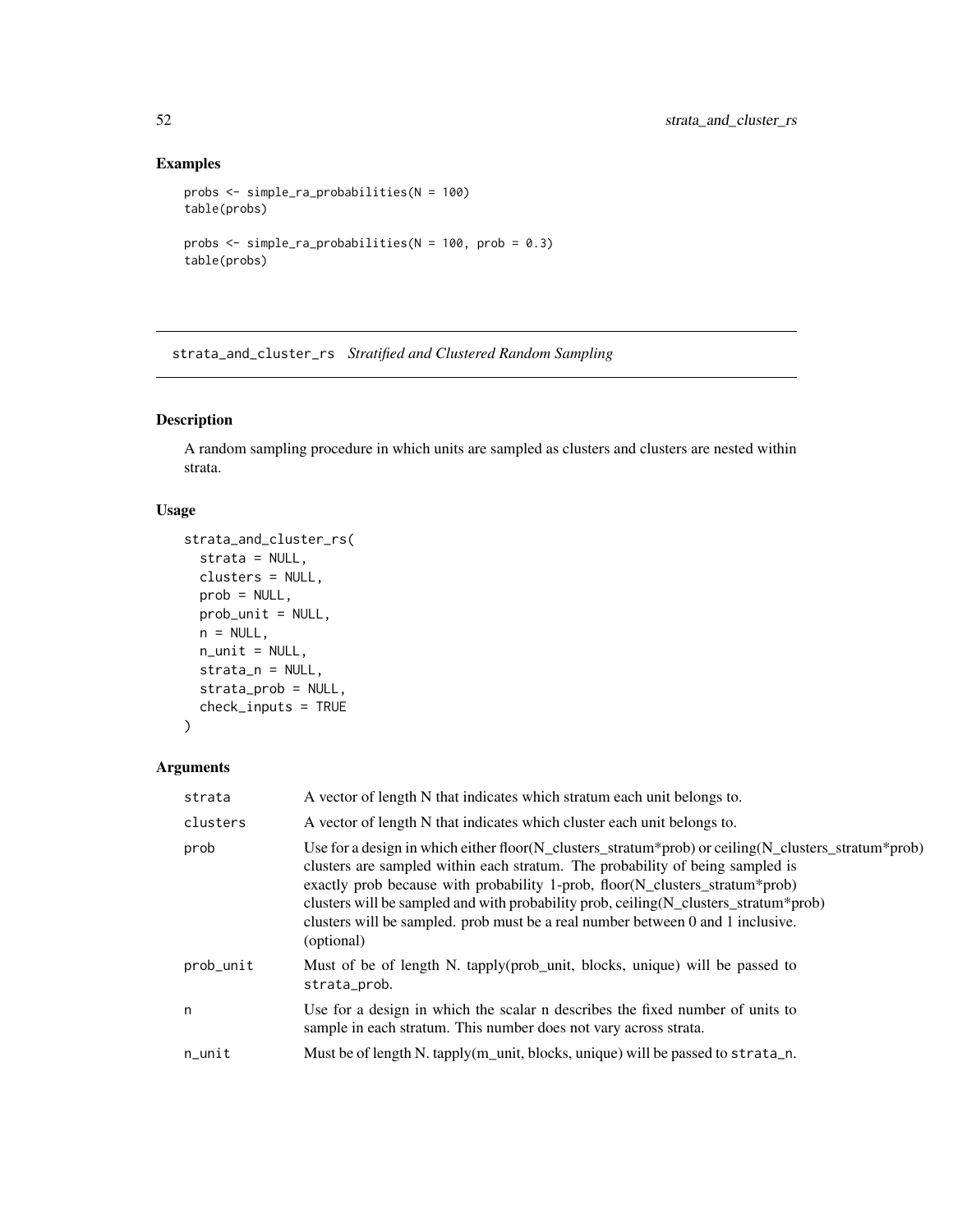| strata_n     | Use for a design in which strata n describes the number of units to sample within<br>each stratum.                                                                                             |
|--------------|------------------------------------------------------------------------------------------------------------------------------------------------------------------------------------------------|
| strata_prob  | Use for a design in which strata prob describes the probability of being sampled<br>within each stratum. Differs from prob in that the probability of being sampled<br>can vary across strata. |
| check_inputs | logical. Defaults to TRUE.                                                                                                                                                                     |

A numeric vector of length N that indicates if a unit is sampled (1) or not (0).

#### Examples

```
clusters <- rep(letters, times = 1:26)
strata <- rep(NA, length(clusters))
strata[clusters %in% letters[1:5]] <- "stratum_1"
strata[clusters %in% letters[6:10]] <- "stratum_2"
strata[clusters %in% letters[11:15]] <- "stratum_3"
strata[clusters %in% letters[16:20]] <- "stratum_4"
strata[clusters %in% letters[21:26]] <- "stratum_5"
table(strata, clusters)
S <- strata_and_cluster_rs(strata = strata,
                         clusters = clusters)
table(S, strata)
table(S, clusters)
S <- strata_and_cluster_rs(clusters = clusters,
                           strata = strata,
                           prob = .5table(S, clusters)
table(S, strata)
S <- strata_and_cluster_rs(clusters = clusters,
                           strata = strata,
                           strata_n = c(2, 3, 2, 3, 2)table(S, clusters)
table(S, strata)
S <- strata_and_cluster_rs(clusters = clusters,
                           strata = strata,
                           strata_prob = c(.1, .2, .3, .4, .5))table(S, clusters)
table(S, strata)
```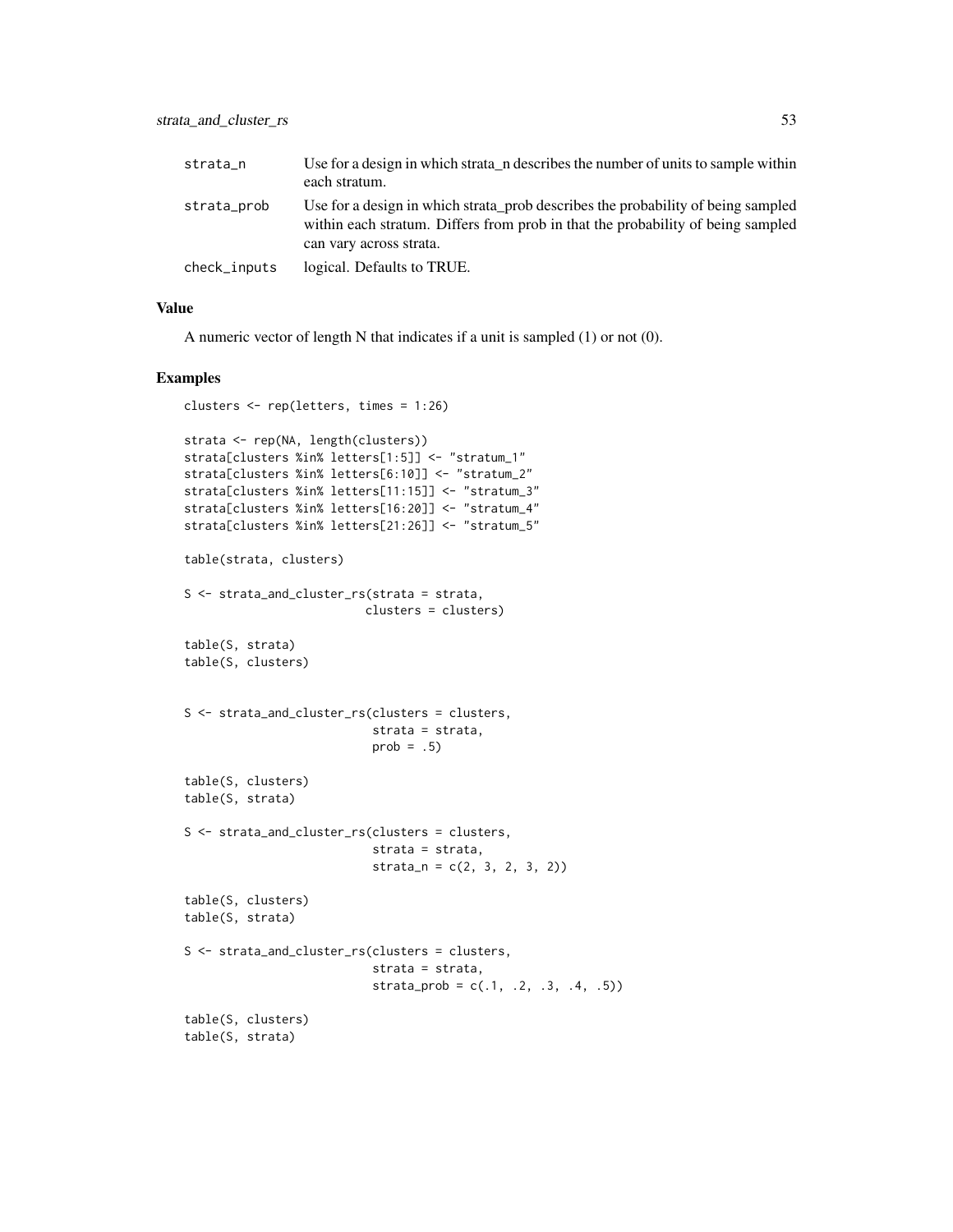<span id="page-53-0"></span>strata\_and\_cluster\_rs\_probabilities *Inclusion Probabilities: Stratified and Clustered Random Sampling*

# Description

Inclusion Probabilities: Stratified and Clustered Random Sampling

#### Usage

```
strata_and_cluster_rs_probabilities(
  strata = NULL,
 clusters = NULL,
 prob = NULL,
 prob_unit = NULL,
 n = NULL,n_unit = NULL,
 strata_n = NULL,
 strata_prob = NULL,
 check_inputs = TRUE
)
```

| strata       | A vector of length N that indicates which stratum each unit belongs to.                                                                                                                                                                                                                                                                                                                                                                                        |
|--------------|----------------------------------------------------------------------------------------------------------------------------------------------------------------------------------------------------------------------------------------------------------------------------------------------------------------------------------------------------------------------------------------------------------------------------------------------------------------|
| clusters     | A vector of length N that indicates which cluster each unit belongs to.                                                                                                                                                                                                                                                                                                                                                                                        |
| prob         | Use for a design in which either floor(N_clusters_stratum*prob) or ceiling(N_clusters_stratum*prob)<br>clusters are sampled within each stratum. The probability of being sampled is<br>exactly prob because with probability 1-prob, floor(N_clusters_stratum*prob)<br>clusters will be sampled and with probability prob, ceiling (N_clusters_stratum*prob)<br>clusters will be sampled. prob must be a real number between 0 and 1 inclusive.<br>(optional) |
| prob_unit    | Must of be of length N. tapply(prob_unit, blocks, unique) will be passed to<br>strata_prob.                                                                                                                                                                                                                                                                                                                                                                    |
| n            | Use for a design in which the scalar n describes the fixed number of units to<br>sample in each stratum. This number does not vary across strata.                                                                                                                                                                                                                                                                                                              |
| n_unit       | Must be of length N. tapply(m_unit, blocks, unique) will be passed to strata_n.                                                                                                                                                                                                                                                                                                                                                                                |
| strata_n     | Use for a design in which strata n describes the number of units to sample within<br>each stratum.                                                                                                                                                                                                                                                                                                                                                             |
| strata_prob  | Use for a design in which strata prob describes the probability of being sampled<br>within each stratum. Differs from prob in that the probability of being sampled<br>can vary across strata.                                                                                                                                                                                                                                                                 |
| check_inputs | logical. Defaults to TRUE.                                                                                                                                                                                                                                                                                                                                                                                                                                     |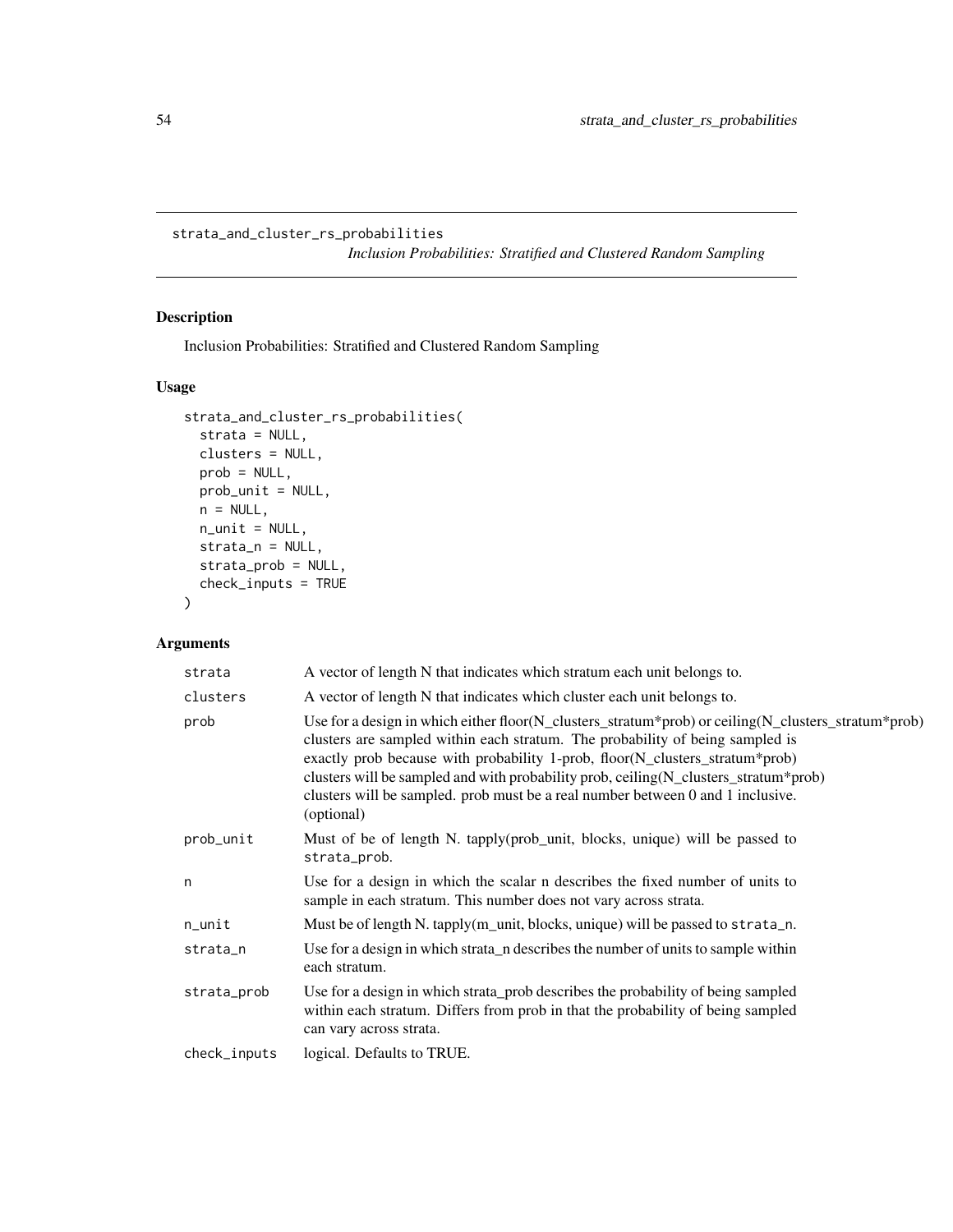<span id="page-54-0"></span>strata\_rs 55

#### Value

A vector length N indicating the probability of being sampled.

#### Examples

```
clusters <- rep(letters, times = 1:26)
strata <- rep(NA, length(clusters))
strata[clusters %in% letters[1:5]] <- "stratum_1"
strata[clusters %in% letters[6:10]] <- "stratum_2"
strata[clusters %in% letters[11:15]] <- "stratum_3"
strata[clusters %in% letters[16:20]] <- "stratum_4"
strata[clusters %in% letters[21:26]] <- "stratum_5"
table(strata, clusters)
probs <- strata_and_cluster_rs_probabilities(strata = strata,
                                         clusters = clusters)
table(probs, strata)
table(probs, clusters)
probs <- strata_and_cluster_rs_probabilities(clusters = clusters,
                                         strata = strata,
                                         prob = .5)
table(probs, clusters)
table(probs, strata)
probs <- strata_and_cluster_rs_probabilities(clusters = clusters,
                                         strata = strata,
                                         strain_n = c(2, 3, 2, 3, 2))table(probs, clusters)
table(probs, strata)
probs <- strata_and_cluster_rs_probabilities(clusters = clusters,
                                         strata = strata,
                                         strata\_prob = c(.1, .2, .3, .4, .5))table(probs, clusters)
table(probs, strata)
```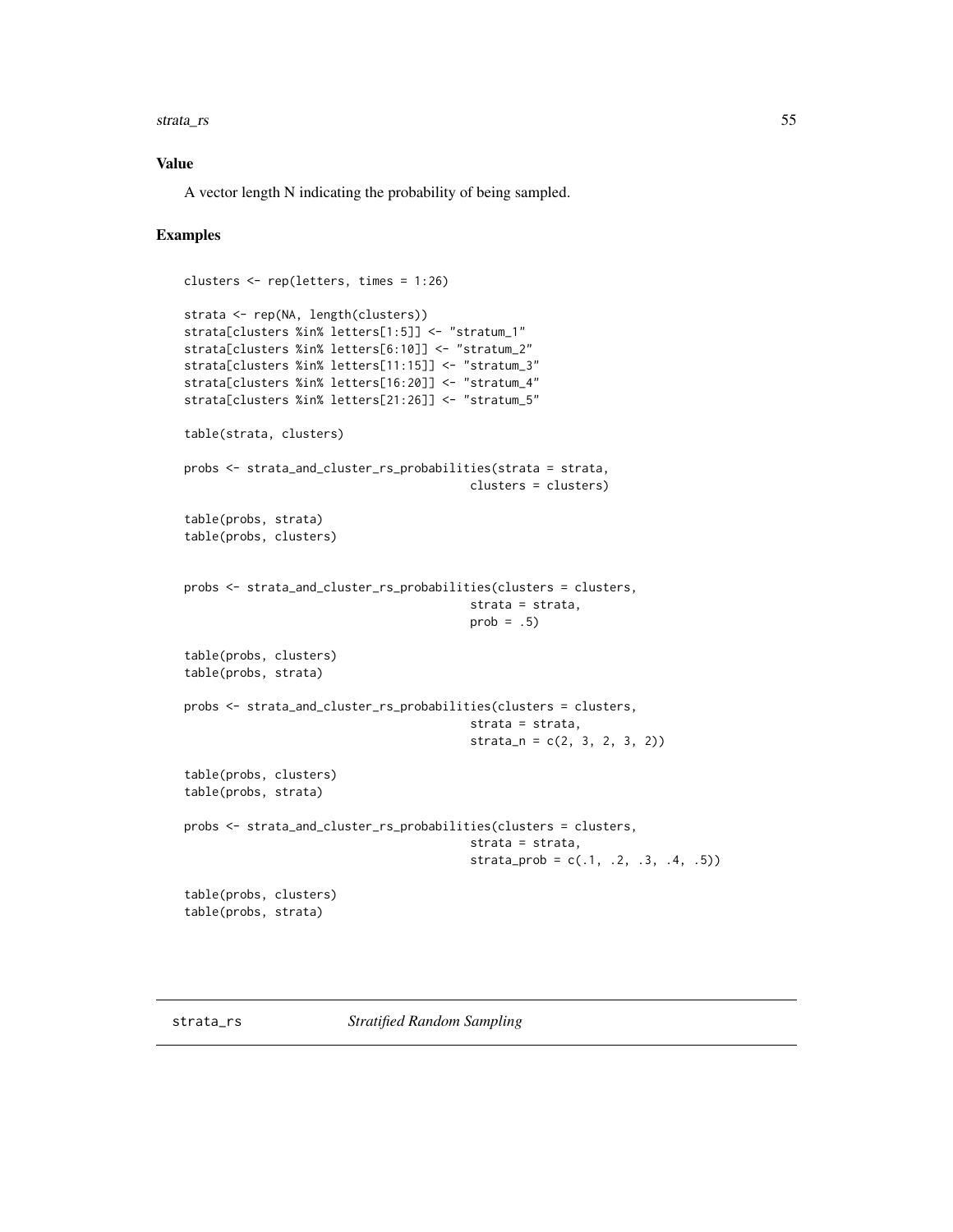#### Description

strata\_rs implements a random sampling procedure in which units that are grouped into strata defined by covariates are sample using complete random sampling within stratum For example, imagine that 50 of 100 men are sampled and 75 of 200 women are sampled.

#### Usage

```
strata_rs(
  strata = NULL,
 prob = NULL,
 prob_unit = NULL,
 n = NULL,n_unit = NULL,
  strata_n = NULL,
 strata_prob = NULL,
 check_inputs = TRUE
)
```
#### Arguments

| strata       | A vector of length N that indicates which stratum each unit belongs to. Can be<br>a character, factor, or numeric vector. (required)                                                                                                                                                                                                                                                                                                           |
|--------------|------------------------------------------------------------------------------------------------------------------------------------------------------------------------------------------------------------------------------------------------------------------------------------------------------------------------------------------------------------------------------------------------------------------------------------------------|
| prob         | Use for a design in which either floor( $N_{\text{r}}$ stratum*prob) or ceiling( $N_{\text{r}}$ stratum*prob)<br>units are sampled within each stratum. The probability of being sampled is ex-<br>actly prob because with probability 1-prob, floor(N_stratum*prob) units will be<br>sampled and with probability prob, ceiling (N_stratum*prob) units will be sam-<br>pled. prob must be a real number between 0 and 1 inclusive. (optional) |
| prob_unit    | Must of be of length N. tapply(prob_unit, strata, unique) will be passed to<br>strata_prob.                                                                                                                                                                                                                                                                                                                                                    |
| n            | Use for a design in which the scalar n describes the fixed number of units to<br>sample in each stratum. This number does not vary across strata.                                                                                                                                                                                                                                                                                              |
| n_unit       | Must be of length N. tapply( $m$ _unit, strata, unique) will be passed to strata_n.                                                                                                                                                                                                                                                                                                                                                            |
| strata_n     | Use for a design in which the numeric vector strata n describes the number of<br>units to sample within each stratum.                                                                                                                                                                                                                                                                                                                          |
| strata_prob  | Use for a design in which strata_prob describes the probability of being sampled<br>within each stratum. Differs from prob in that the probability of being sampled<br>can vary across strata.                                                                                                                                                                                                                                                 |
| check_inputs | logical. Defaults to TRUE.                                                                                                                                                                                                                                                                                                                                                                                                                     |

# Value

A numeric vector of length N that indicates if a unit is sampled (1) or not (0).

# Examples

strata <- rep(c("A", "B","C"), times =  $c(50, 100, 200)$ )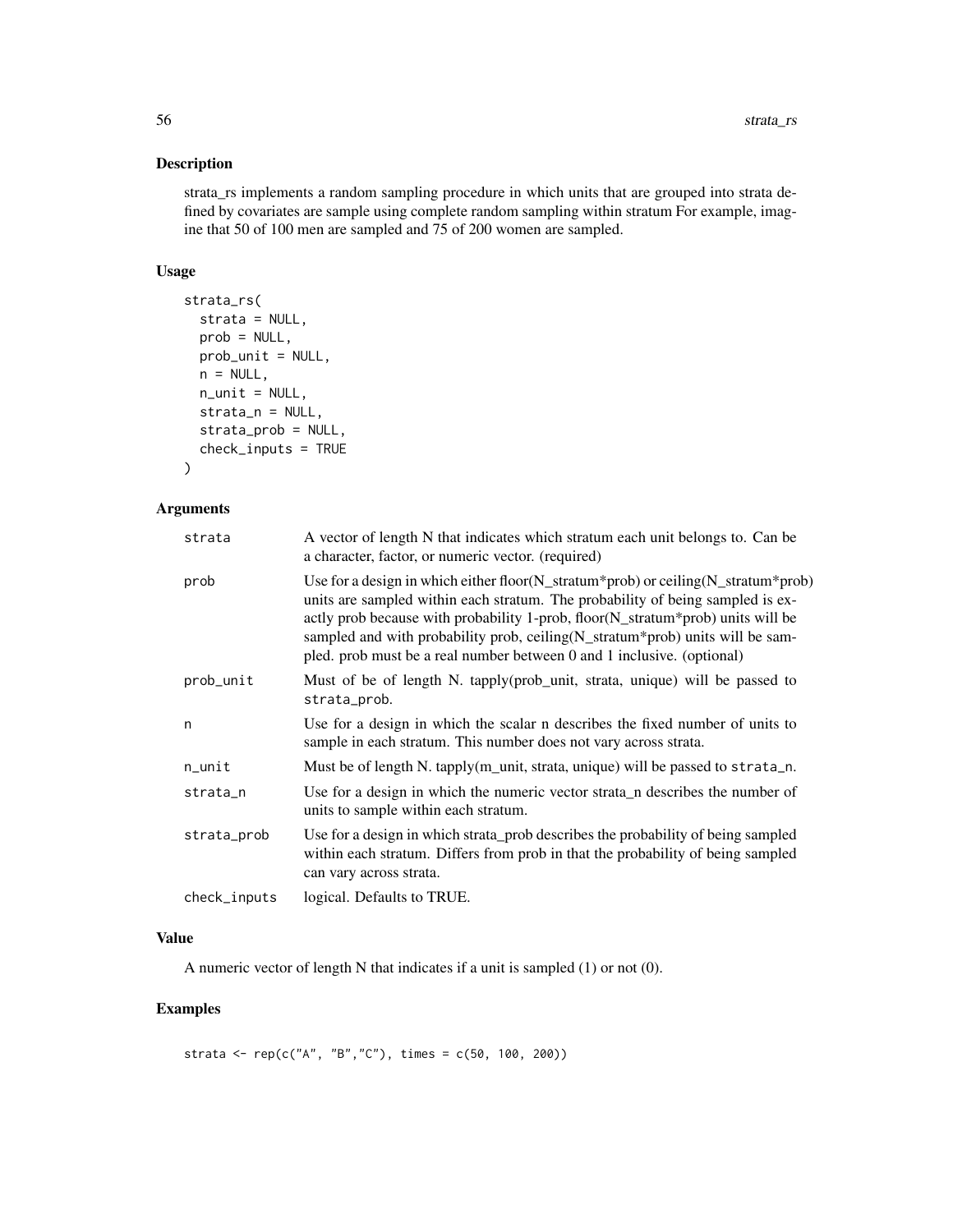```
Z <- strata_rs(strata = strata)
table(strata, Z)
Z \le - strata_rs(strata = strata, prob = .3)
table(strata, Z)
Z <- strata_rs(strata = strata, n = 20)
table(strata, Z)
Z \leftarrow strata_rs(strata = strata, strata_prob = c(.1, .2, .3))
table(strata, Z)
Z <- strata_rs(strata = strata,
                prob\_unit = rep(c(.1, .2, .3), times = c(50, 100, 200)))table(strata, Z)
Z \leftarrow \text{strata}_{S}(\text{strata} = \text{strata}, \text{strata}_{S} = c(20, 30, 40))table(strata, Z)
Z <- strata_rs(strata = strata,
                n_unit = rep(c(20, 30, 40), times = c(50, 100, 200)))
table(strata, Z)
```
strata\_rs\_probabilities

*Inclusion Probabilities: Stratified Random Sampling*

#### Description

Inclusion Probabilities: Stratified Random Sampling

```
strata_rs_probabilities(
  strata = NULL,
 prob = NULL,
 prob_unit = NULL,
 n = NULL,
 n_unit = NULL,
 strata_n = NULL,
 strata_prob = NULL,
  check_inputs = TRUE
)
```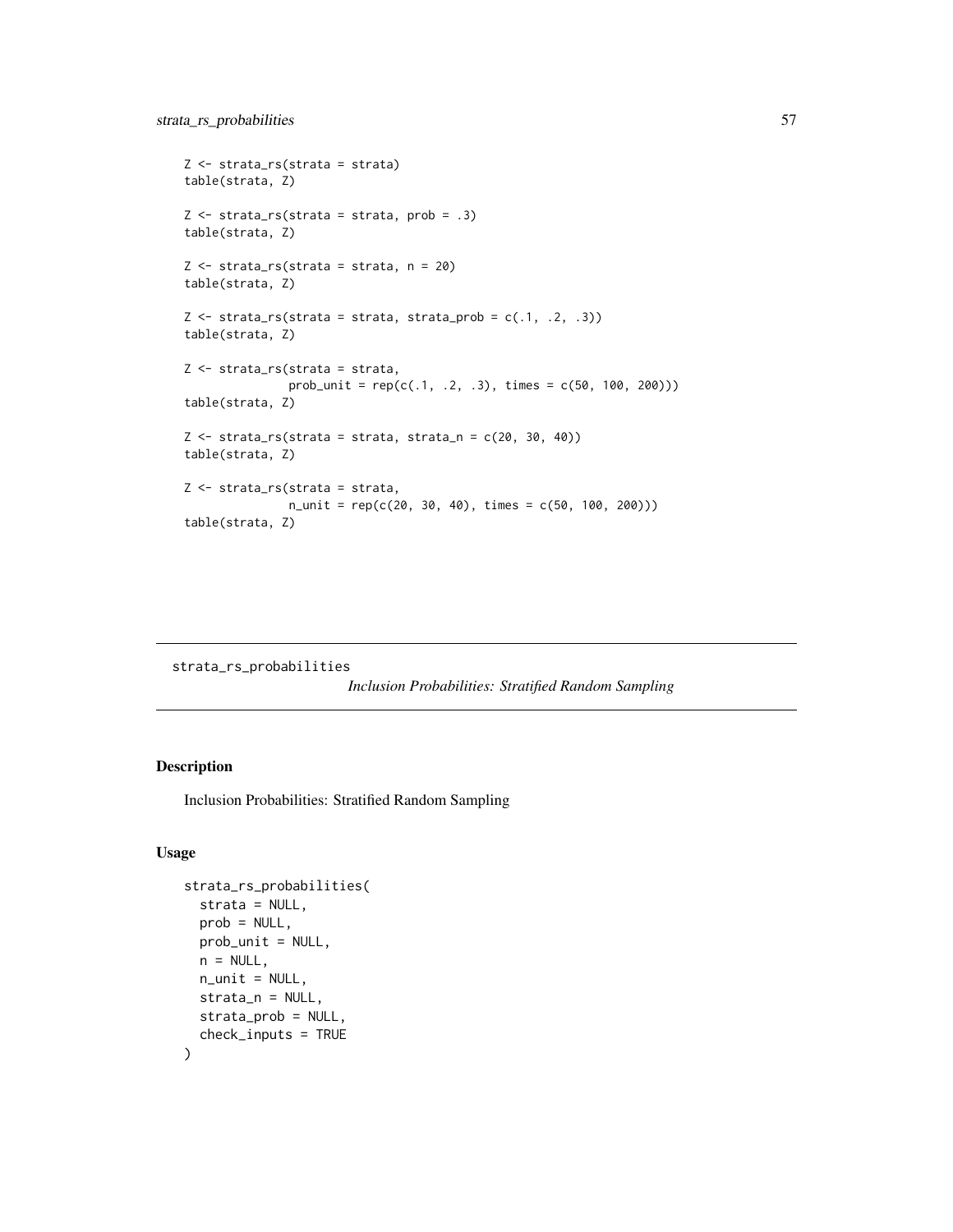#### Arguments

| strata       | A vector of length N that indicates which stratum each unit belongs to. Can be<br>a character, factor, or numeric vector. (required)                                                                                                                                                                                                                                                                                                           |
|--------------|------------------------------------------------------------------------------------------------------------------------------------------------------------------------------------------------------------------------------------------------------------------------------------------------------------------------------------------------------------------------------------------------------------------------------------------------|
| prob         | Use for a design in which either floor( $N_{\text{r}}$ stratum*prob) or ceiling( $N_{\text{r}}$ stratum*prob)<br>units are sampled within each stratum. The probability of being sampled is ex-<br>actly prob because with probability 1-prob, floor(N_stratum*prob) units will be<br>sampled and with probability prob, ceiling (N_stratum*prob) units will be sam-<br>pled. prob must be a real number between 0 and 1 inclusive. (optional) |
| prob_unit    | Must of be of length N. tapply(prob_unit, strata, unique) will be passed to<br>strata_prob.                                                                                                                                                                                                                                                                                                                                                    |
| n            | Use for a design in which the scalar n describes the fixed number of units to<br>sample in each stratum. This number does not vary across strata.                                                                                                                                                                                                                                                                                              |
| n_unit       | Must be of length N. tapply(m_unit, strata, unique) will be passed to strata_n.                                                                                                                                                                                                                                                                                                                                                                |
| strata_n     | Use for a design in which the numeric vector strata n describes the number of<br>units to sample within each stratum.                                                                                                                                                                                                                                                                                                                          |
| strata_prob  | Use for a design in which strata_prob describes the probability of being sampled<br>within each stratum. Differs from prob in that the probability of being sampled<br>can vary across strata.                                                                                                                                                                                                                                                 |
| check_inputs | logical. Defaults to TRUE.                                                                                                                                                                                                                                                                                                                                                                                                                     |

# Value

A vector length N indicating the probability of being sampled.

#### Examples

```
strata <- rep(c("A", "B","C"), times = c(50, 100, 200))
probs <- strata_rs_probabilities(strata = strata)
table(strata, probs)
probs <- strata_rs_probabilities(strata = strata, prob = .2)
table(strata, probs)
probs <- strata_rs_probabilities(strata = strata, strata_prob = c(.1, .2, .3))
table(strata, probs)
probs <- strata_rs_probabilities(strata = strata, strata_n = c(10, 40, 70))
table(strata, probs)
```